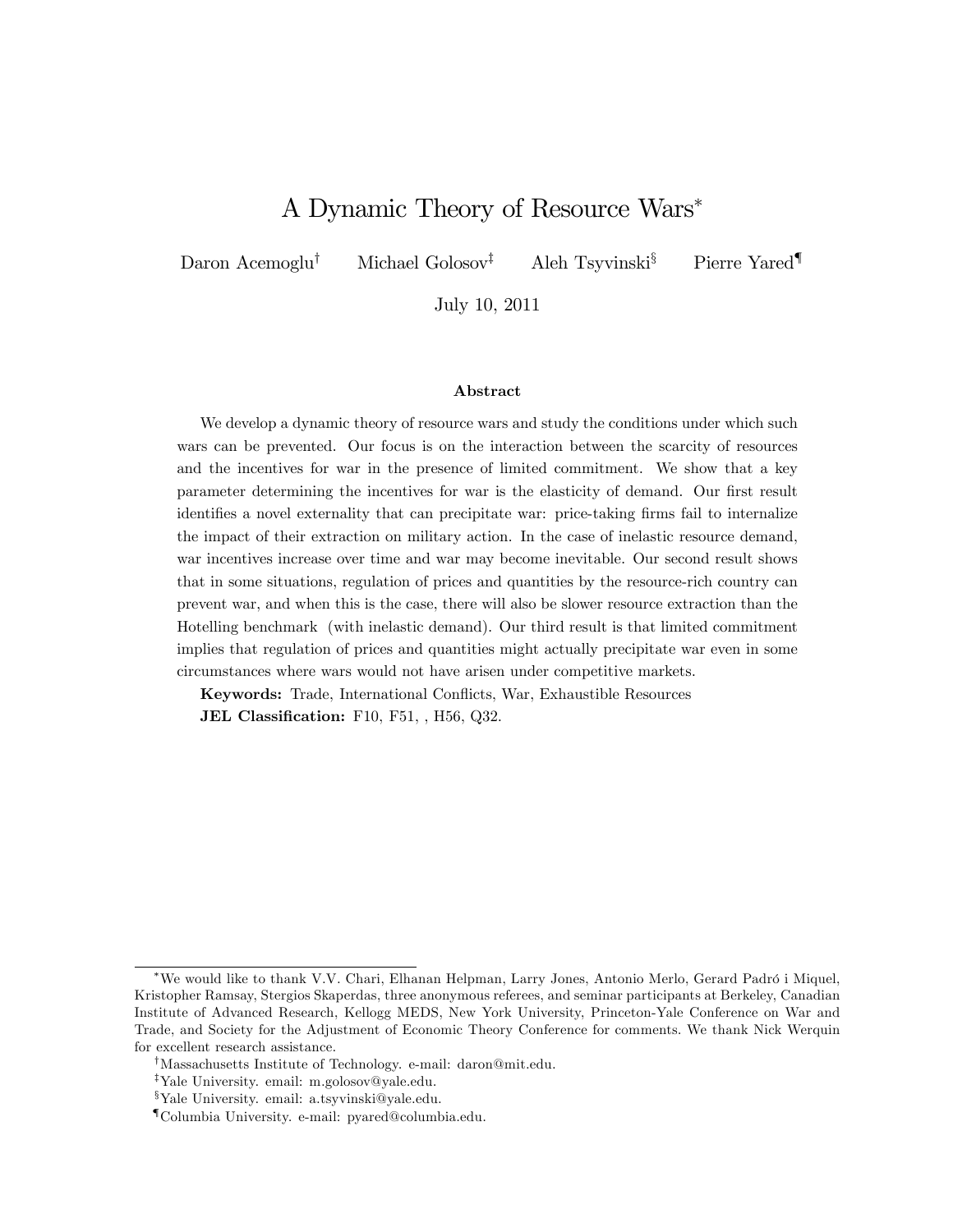# 1 Introduction

Control over natural resources has been one of the key determinants of wars.<sup>1</sup> An early study of causes of modern wars during the 1878 to 1918 period by Bakeless (1921) argued that fourteen of the twenty major wars had significant economic causes, often related to conflict over resources. He emphasized

"[t]he rise of industrialism has led to the struggle for  $\ldots$  raw materials."

For example, in the War of the Pacific (1879-1884), Chile fought against a defensive alliance of Bolivia and Peru for the control of guano mineral deposits. The war was precipitated by the rise in the value of the deposits due to their extensive use in agriculture. Chileís victory increased the size of its treasury by 900 percent.

Westing (1986) argues that many of the wars in the twentieth century had an important resource dimension. As examples, he cites the Algerian War of Independence (1954-1962), the Six Day War (1967), and the Chaco War (1932-1935).<sup>2</sup> More recently, Saddam Hussein's invasion of Kuwait in 1990 was a result of the dispute over the Rumaila oil field. In Resource Wars (2001), Klare argues that, following the end of the Cold War, control of valuable natural resources has become increasingly important, and these resources will become a primary motivation for wars in the future. The famous Carter Doctrine, which states: "Any attempt by any outside force to gain control of the Persian Gulf ... will be repelled by any means necessary, including military force," is just one facet of this perspective.<sup>3</sup>

This paper develops an economic theory of resource wars and clarifies the conditions under which such wars can be prevented. We consider the dynamic interactions between a resourcerich and a resource-poor country, which enable us to capture the effect of the increasing scarcity of Önite resources. Our approach combines the classic Hotelling (1931) model of exhaustible resources with a dynamic "guns and butter" model of armament and war along the lines of Powell (1993). A key friction in our model is the presence of *limited commitment*, as countries

<sup>&</sup>lt;sup>1</sup>In his classic, A Study of War, Wright (1942) devotes a chapter to the relationship between war and resources. Another classic reference, Statistics of Deadly Quarrels by Richardson (1960), extensively discusses economic causes of war, including the control of "sources of essential commodities." A large literature pioneered by Homer-Dixon (1991, 1999) argues that scarcity of various environmental resources is a major cause of conflict and resource wars (see Toset, Gleditsch, and Hegre, 2000, for empirical evidence). More recently, Findlay and O'Rourke (2007) document the historical relationship between international trade and military conflict.

<sup>&</sup>lt;sup>2</sup>The Algerian War of Independence was in part fought because France was reluctant to lose Algeria's rich oil deposits. An important cause of the Six Day War between Israel and Arab states was the struggle for water resources of the Jordan River and other rivers in the area. The Chaco War of 1932-1935 was a successful war by Paraguay against Bolivia to annex the Gran Chaco area that was incorrectly thought to contain significant deposits of oil.

 $3$ The Carter Doctrine was used in 1990 to justify the first Gulf War. Following the oil shocks in the 1970s, the Secretary of State Henry Kissinger told the editors of the Business Week that the United States was prepared to go to war over oil and that Washington would have no hesitation to use force "where there's some actual strangulation of the industrialized worldî. Klare (2001) argues that the Caspian Basin and the South China Sea are the most likely regions to witness large scale warfare over oil in the future. War over water is another pressing issue in international politics. For example, in 1980 Boutros Boutros-Ghali commented that "The next war in our region will be over the waters of the Nile, not politics."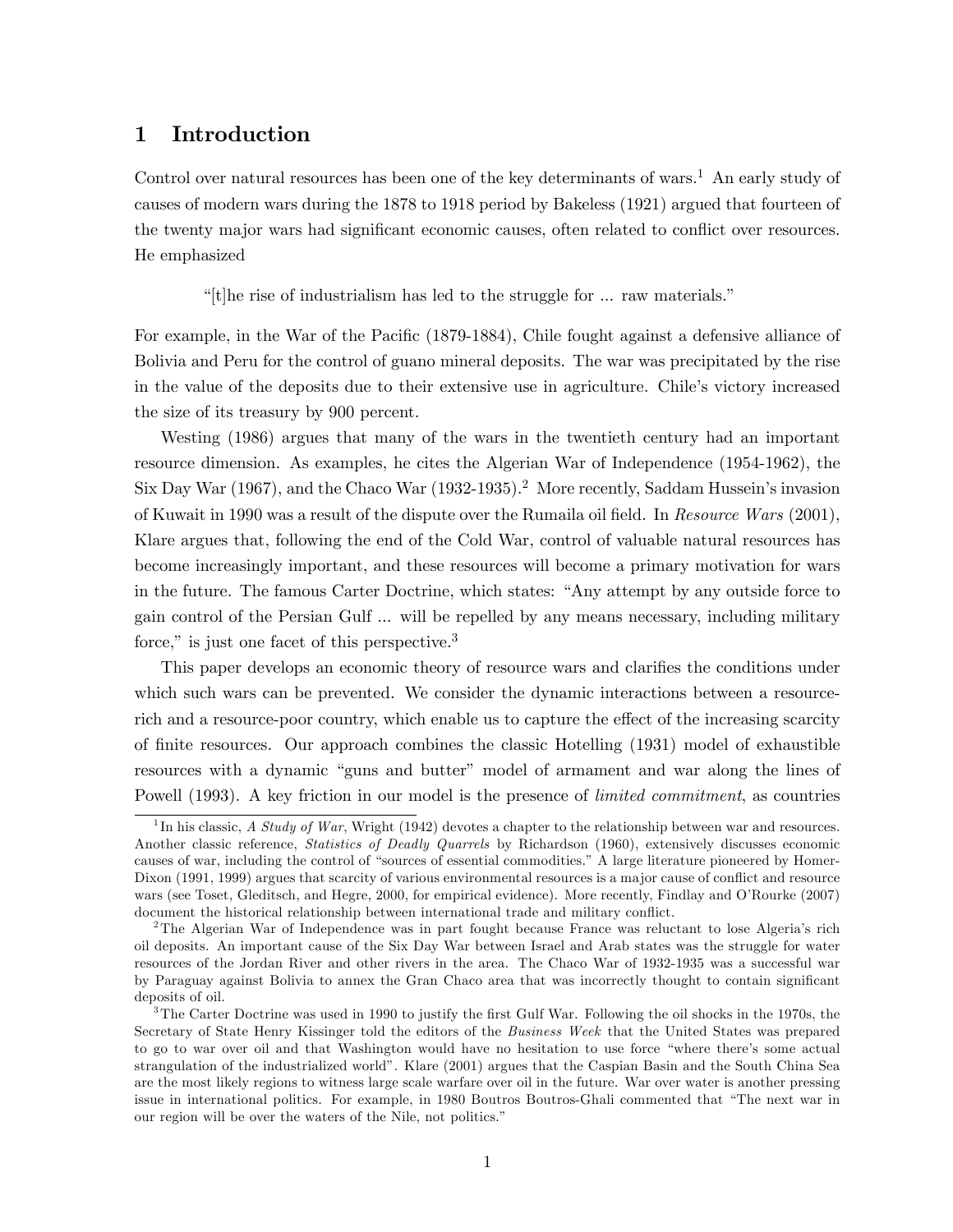cannot commit to future policies. We use the model to ask three main questions. First, what is the effect of resource scarcity on the likelihood of war? Second, how does the threat of war affect resource extraction and prices? Finally, how are resource wars and the dynamics of resource extraction affected by market structure?

In our framework, the resource-poor country (country  $A$ ) exchanges a non-exhaustible good (a "consumption" good) for an exhaustible good with the resource-rich country (country  $S$ ). At each date, country  $A$  can arm and invade country  $S$ ; higher armaments result in country  $A$ capturing a greater portion of the remaining resources in country  $S$ . We consider two different market structures. In the first, the *competitive environment*, the stock of the exhaustible resource in country  $S$  is distributed among a set of perfectly competitive price-taking firms which supply the world market. Country A consumers purchase the resource at the world market price. If there is a war, then country  $A$  captures part of the endowment and the rest of the stock is destroyed. In the second market structure, the monopolistic environment, the government of country S regulates the price and the level of production of the resource (for example, by setting nonlinear taxes/tariffs). More specifically, following the armament decision by country A, country S makes a take-it-or-leave-it price-quantity offer to country A, where country A has the option of declaring war if this is preferable to accepting the offer. We characterize the equilibrium in Markovian strategies.

In both of these environments the elasticity of demand for resources plays a critical role in shaping war incentives. If this elasticity is below 1, the value of the outstanding stock of resources rises as the resource is depleted and the incentives for country  $A$  to arm and fight country S rise over time. In contrast, if it is above 1, the value of the outstanding stock of resources and country A's incentives to fight over these resources decline over time. For these reasons, the elasticity of demand will play a crucial role in the characterization of equilibrium dynamics. Given that empirically relevant estimates of elasticity for many resources are below 1, we focus our discussion on the implications of the model for elasticities below 1 (though we also provide the results for the converse case).<sup>4</sup>

Our first main result is that a novel externality emerges in the competitive environment and can precipitate war. Specifically, firms in country  $S$  do not internalize their impact on country  $A$ 's war incentives. In the case with inelastic demand, firms do not take into account that their extraction decision increases country  $A$ 's incentives to invade country  $S$ , since these incentives rise with resource scarcity. Moreover, if country  $A$  is militarily sufficiently powerful (i.e., it can acquire a large enough portion of the outstanding resources during war), then country A will eventually invade country S once the stock of resources has been sufficiently depleted. Firms respond to the prospect of future war by increasing their extraction today, which in turn increases country  $A$ 's incentives for war, thus leading to a pattern we refer to as the *unraveling* of peace. When there are no (binding) capacity constraints on resource extraction, an extreme

<sup>4</sup> Several studies estimate the short-run demand elasticity for oil to be between 0.01 and 0.1, while the long-run elasticity is found to be higher but still less than 1 (see, for example, Gately and Huntington, 2002).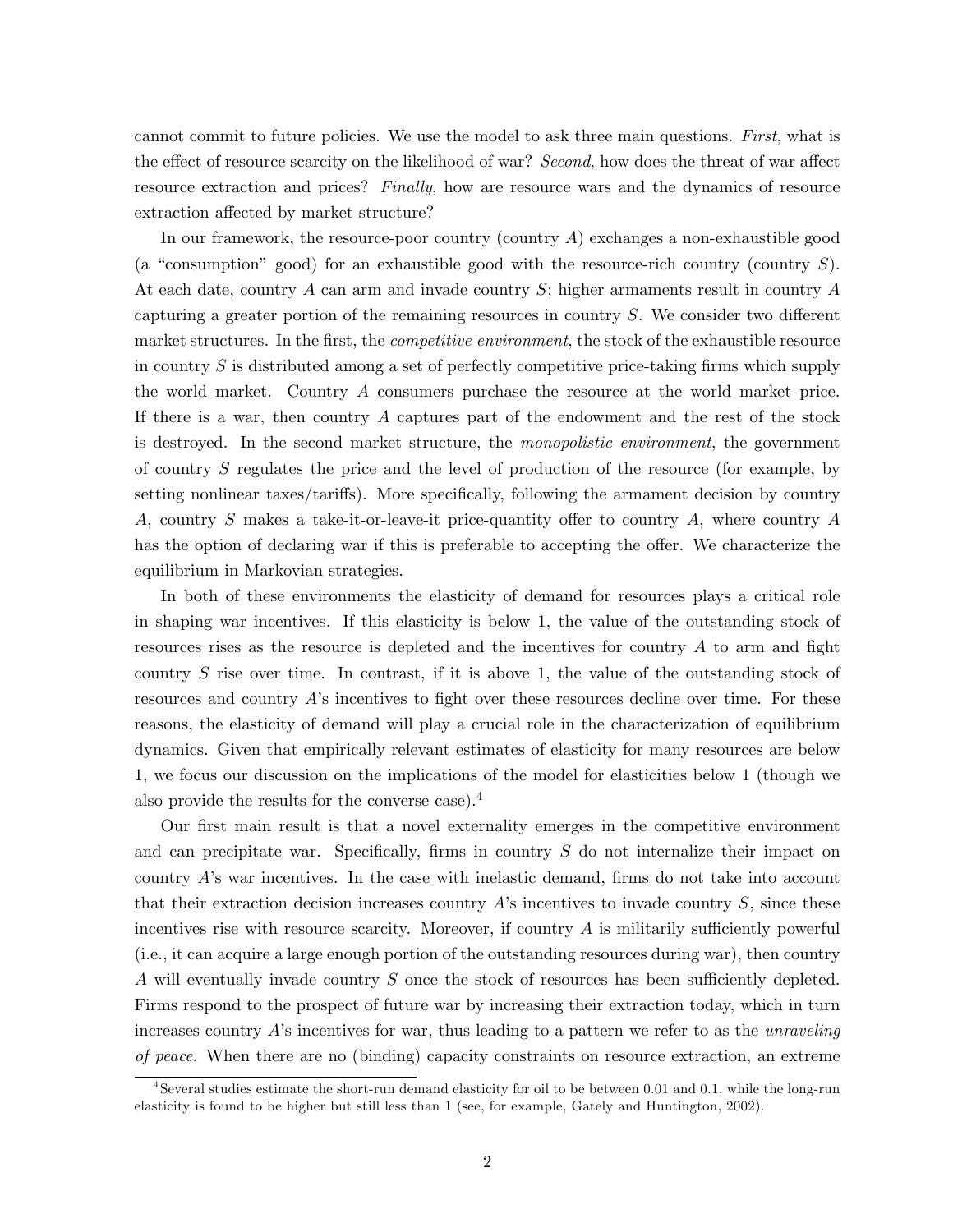form of unraveling of peace applies and there is a resource war in the initial period.

Motivated by the existence of this novel externality, the rest of the paper studies whether regulation of prices and quantities by country  $S$  acting as a monopolist, the "monopolistic environment," can mitigate this externality and prevent war. Our second main result shows that in some situations, regulation of prices and quantities by country  $S$ 's government can prevent the realization of war, and this occurs through the introduction of *intertemporal distortions*. More specifically, if demand for the resource is inelastic, then resource extraction in the monopolistic environment occurs more slowly than that prescribed by the Hotelling rule, which is the rate of extraction in the competitive environment. This is because under inelastic demand, country A's armaments and incentives to declare war increase as the resource is depleted. Thus, country S has an incentive to slow down the rate of extraction (relative to the Hotelling benchmark) so as to reduce the incentives for war and reduce the cost of armaments for which it is paying indirectly.

Interestingly, under some circumstances, regulation of prices and quantities by country S can precipitate war in circumstances in which war is avoided in the competitive environment. This result emerges because of the presence of limited commitment. Specifically, because country  $S$ cannot commit to a long term contract with country A, country A must arm in every period, even under peace, in order to enforce such a contract and obtain favorable terms of trade (in contrast, in the competitive environment country A only arms if it is going to war). Because in the monopolistic environment country S implicitly compensates country A for the cost of this continual armament, if this cost of continually arming is sufficiently high, then this will induce war.<sup>5</sup>

Despite the importance of international conflict for economic and social outcomes and the often-hypothesized links between natural resources and international conáict, there are only a handful of papers discussing these issues. Our work is related to the literature on international wars which explores how countries bargain to avoid war (e.g., Powell, 1993, 1999, Schwarz and Sonin, 2004, Skaperdas, 1992, and Yared, 2010). Our work builds on Schwarz and Sonin (2004) since we consider how international transfers can serve to sustain peace in a dynamic environment. The result that the lack of commitment to future transfers in the presence of armament can precipitate inefficient war in the monopolistic competition environment is related to several contributions in the literature on conflict (e.g., Powell, 1993, Garfinkel and Skaperdas, 2000, and McBride, Milante and Skaperdas, 2010). In contrast to this work, our focus is on the transfer of Önite resources, and we study the two-way interaction between dynamic intertemporal resource-allocation and the threat of war.<sup>6</sup> In this context, our paper naturally

 $5$ This result is related to the fact that in any dynamic guns and butter type model, like Powell (1993), countries can go to war in order to avoid having to incur the cost of future armament under peace.

 $6F$ or related work on bargaining in the shadow of conflict, see also Acemoglu and Robinson (2006), Anderlini, Gerardi, and Lagunoff (2009), Baliga and Sjöström (2004), Chassang and Padró i Miquel (2010), Dixit (1987), Esteban and Ray (2008), Fearon (1995), Garfinkel, Skaperdas, and Syropoulos (2009), Hirshleifer (1995), and Jackson and Morelli (2009).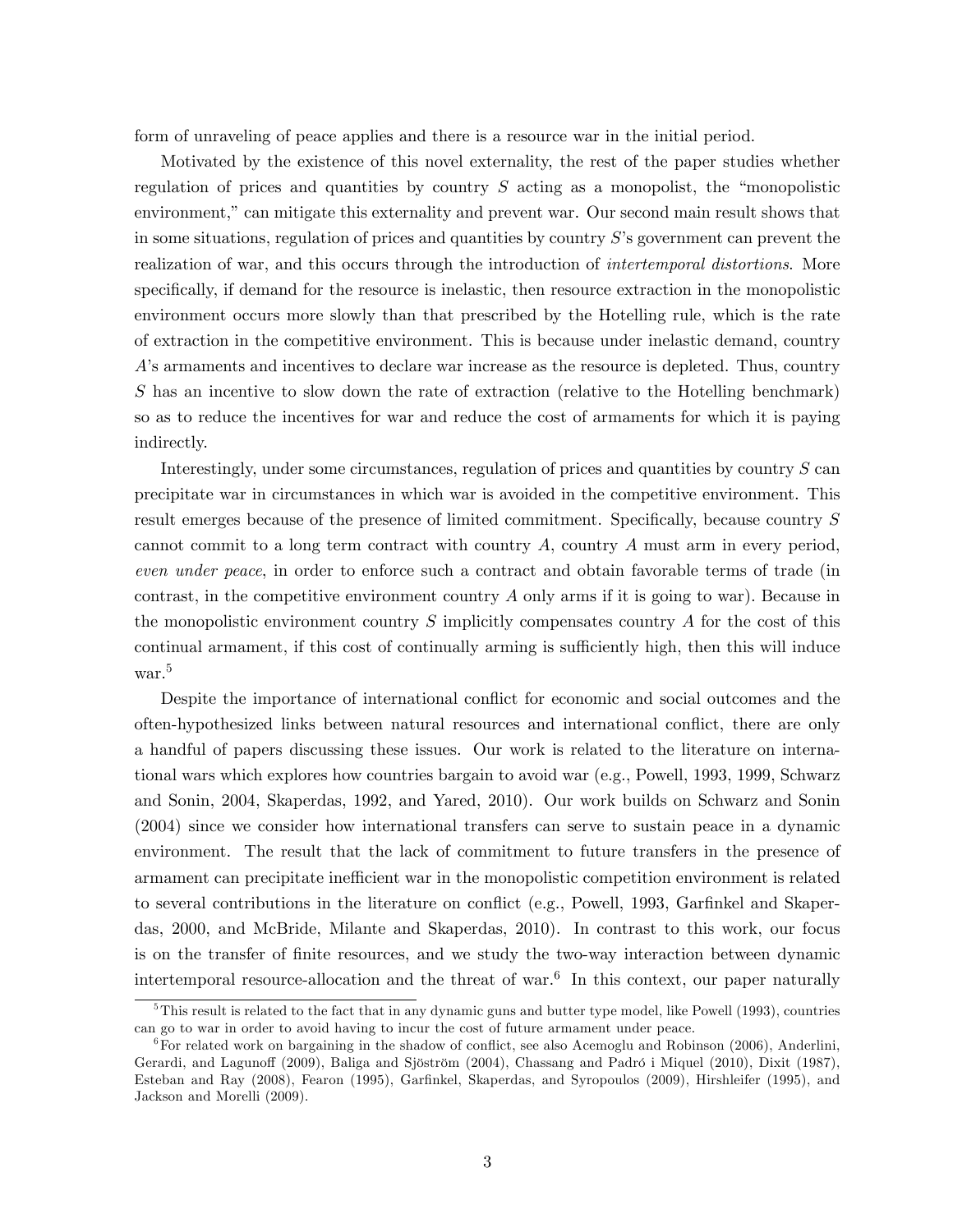builds on Hotellingís (1931) seminal work (see also Dasgupta and Heal, 1979, and more recent contributions by Pindyck, 1979, and Kremer and Morcom, 2000).

Our work also contributes to the political economy of trade literature (e.g., Grossman and Helpman, 1995, Bagwell and Staiger, 1990, 2001, Maggi, 1999, Maggi and Rodriguez-Clare, 2007). Antrás and Padró i Miquel (2009) and Garfinkel, Skaperdas and Syropoulos (2009, 2011) are most closely related. Antrás and Padró i Miquel study how a dominant country can affect its trading partner's domestic politics in order to influence the terms of trade. Garfinkel, Skaperdas and Syropoulos (2009, 2011) combine a standard trade model with a contest function for interstate disputes over resources. They show that conflict over resources affects the pattern of comparative advantage, and free trade may intensify armaments so much that autarky may be preferable to free trade.

Finally, our paper is also related to the literature on the political economy of natural resources (e.g., Tornell and Lane, 1999, Ross, 1999, Caselli, 2005, Robinson and Torvik, 2006, Egorov, Guriev, and Sonin, 2009). Our work is also connected to the literature on resource extraction and possible nationalization (e.g., Long 1975, Bohn and Deacon 2000, and Engel and Fischer 2008). Differently from this work, our focus is on the international dimension of conflict over resources and we abstract from domestic politics or insecure ownership rights.

The rest of the paper is organized as follows. Section 2 describes the general environment. Section 3 describes the competitive environment and Section 4 describes the monopolistic environment. Section 5 describes two examples of resource wars to illustrate how the insights generated by our model are useful for interpreting these conflicts. Section 6 considers various extensions. Section 7 concludes and the Appendix, which is available online, includes additional proofs not included in the text.

# 2 Environment

Time is discrete and denoted by  $t = 0, ..., \infty$ . There are two countries, A and S, and two goods, an exhaustible resource and a perishable (non-resource) consumption good. Each country is inhabited by a continuum of mass 1 of identical households (or alternatively, by a representative household). We assume that the governments in both countries maximize the intertemporal utility of their citizens (of the representative household in their country). In view of this, we refer to actions by governments and countries interchangeably.

Households in country A receive the following instantaneous utility from their consumption of the resource and the consumption good:

$$
u\left(x_t^A\right) + c_t^A,\tag{1}
$$

where  $x_t^A \geq 0$  corresponds to their consumption of the resource and  $c_t^A \geq 0$  refers to the consumption good. The utility function  $u(\cdot)$  is strictly increasing and concave, i.e.,  $u'(\cdot) > 0$  and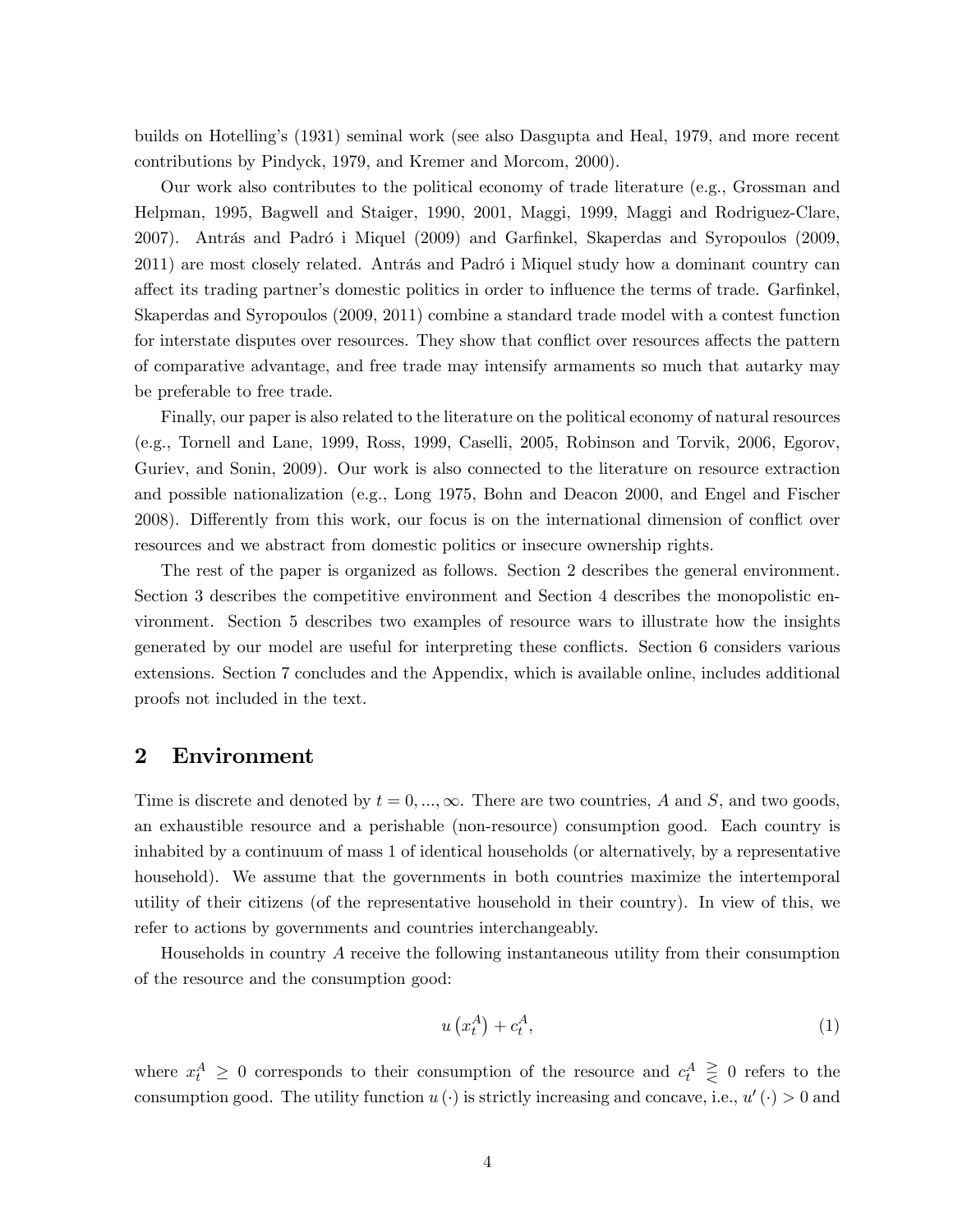$u''(t) < 0$ , and satisfies the following Inada conditions:  $\lim_{x\to 0} u'(x) = \infty$  and  $\lim_{x\to\infty} u'(x) = 0$ . For simplicity, we assume that households in country S do not value the resource, and thus their utility is derived only from the consumption good:

$$
c_t^S,\tag{2}
$$

where  $c_t^S \geq 0$  refers to the consumption good. Households in both countries have a common discount factor  $\beta \in (0,1)$ .

In each period both countries are endowed with an exogenous perishable amount of the consumption good. We normalize the endowment of this good for each country to zero (recall that negative consumption is allowed). In addition, country S is endowed with  $e_0 > 0$  units of the exhaustible resource in period 0. We assume that the amount extracted is non-storable and has to be consumed in the same period, which prevents country  $S$  from "selling the stock" of the resource. We denote by  $x_t \geq 0$  the amount of extraction of the resource in period t. The remaining stock of the non-extracted resource in period  $t + 1$ ,  $e_{t+1}$ , follows the law of motion

$$
e_{t+1} = e_t - x_t. \tag{3}
$$

The extraction of  $x_t$  is costless but is limited by some (global) capacity constraint  $\bar{x} > 0$ . In the text, we focus on the case in which capacity constraints never bind (e.g.,  $\bar{x} = \infty$ ) and we discuss how these results are modified once capacity constraints begin to bind.

Country S extracts the resource and trades it for the consumption good with country A: We consider several trade environments in Sections 3 and 4.

In addition to trading, we allow country A to make two additional decisions in each period: how much to arm and whether to declare war against country S. The armament technology works as follows. At every date t, country A can choose a level of armament  $m_t \in [0, \bar{m}]$ which has a per capita cost of  $l(m_t)$  units of the consumption good. We assume that  $l(\cdot)$ satisfies  $l'(\cdot) > 0, l''(\cdot) \geq 0$ , and  $l(0) = 0$ . The payoff from war depends on the amount of armament. If country A has armament  $m_t$  and attacks country S that has  $e_t$  units of the resource, it obtains fraction  $w(m_t)$  of  $e_t$ , while the remaining fraction  $1 - w(m_t)$  is destroyed.<sup>7</sup> We assume that  $w(\cdot)$  satisfies  $w'(\cdot) > 0$ ,  $w''(\cdot) \leq 0$ ,  $w(m) \in [0,1]$  for all m with  $w(0) = 0$  and  $\lim_{m\to \bar m} w'(m) = 0$ , which imposes sufficient diminishing returns to armaments to ensure an interior level of equilibrium armaments. In most of the analysis, we allow for  $\bar{m} = \infty$ , in which case,  $m_t \in [0, \infty)$  and  $\lim_{m\to\infty} w'(m) = 0$ . We use an indicator variable  $f_T = 0$  to denote that no war occurred in periods  $t = 0, \ldots, T$  and  $f_T = 1$  to denote that war occurred in some period  $t \leq T.$ 

<sup>&</sup>lt;sup>7</sup>To facilitate interpretation, we model the outcome of war as deterministic—in particular, with country  $A$ grabbing a fixed fraction of the resource. This is largely without loss of any generality. All of our results apply to an environment in which the outcome of war is stochastic, provided that after war the two countries never interact again. For example, we can define  $w(m_t)$  as the probability that country A receives a fraction  $\lambda^H$  of the endowment and  $1 - w(m_t)$  as the probability that it receives a fraction  $\lambda^L < \lambda^H$  of the endowment.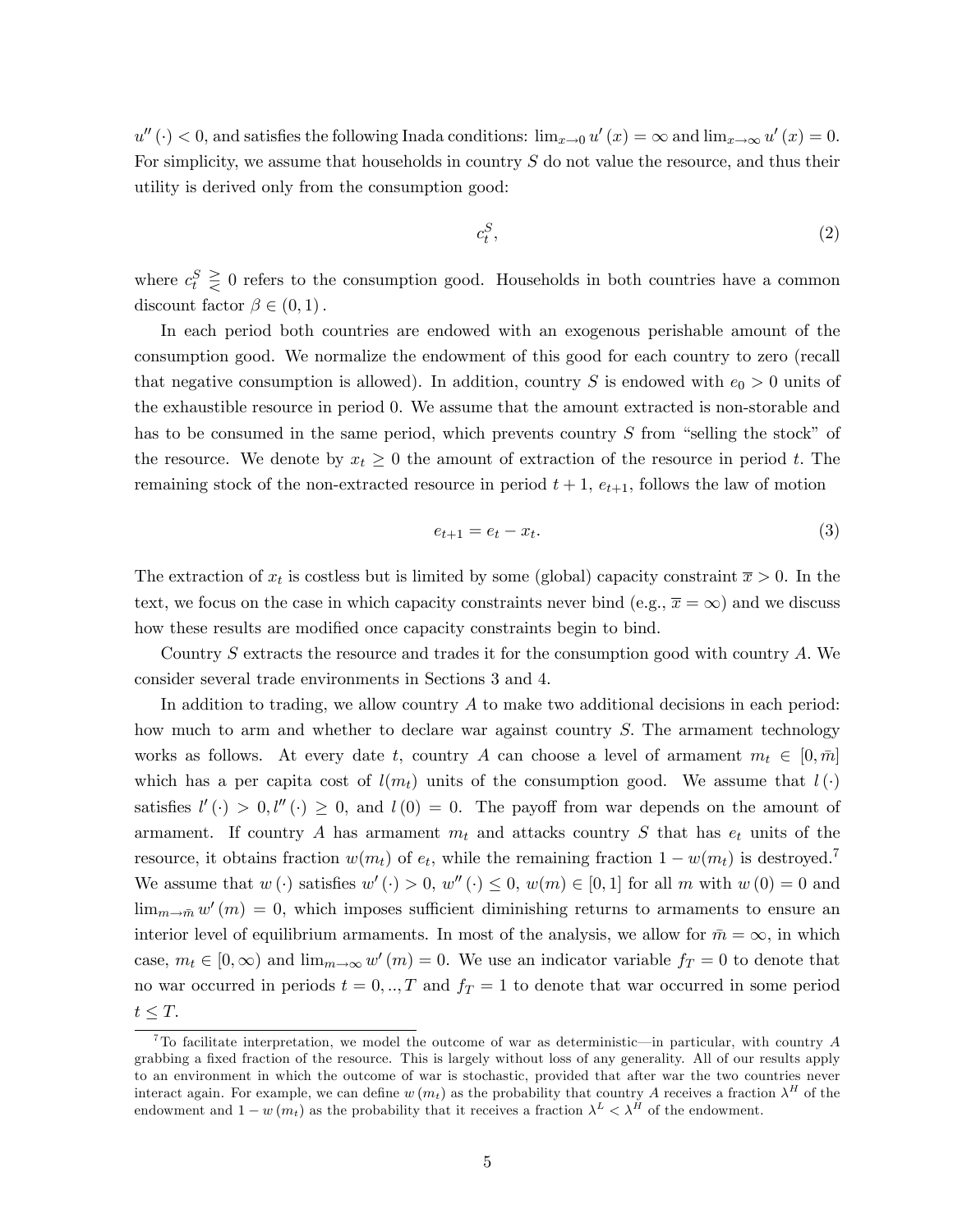If country A, after choosing  $m_t$  units of armament, attacks country S and the remaining endowment is  $e_t$ , the payoff to country A is  $V(w(m_t)e_t) - l(m_t)$ , where  $l(m_t)$  is the cost of armament, incurred by the representative household in terms of the consumption good, and  $V(w(m_t)e_t)$  is the continuation value of the representative household in that country starting with the ownership of the resource endowment of  $w(m_t) e_t$  (since after war the ownership of a fraction  $w(m_t)$  of the remaining resource is transferred to the country A government). Since the government will use this stock to maximize the utility of its citizens, we have

$$
V(w(m_t) e_t) = \max_{\{x_{t+k}, e_{t+k+1}\}_{k=0}^{\infty}} \sum_{k=0}^{\infty} \beta^k u(x_{t+k})
$$
\n(4)

subject to the resource and nonnegativity constraints, i.e.,

$$
e_{t+1+k} = e_{t+k} - x_{t+k} \text{ for } k > 0,
$$
\n(5)

$$
e_{t+1} = w(m_t) e_t - x_t, \text{ and } \tag{6}
$$

$$
x_{t+k}, e_{t+k} \ge 0 \text{ for } k \ge 0. \tag{7}
$$

In the event of a war, the payoff to country S is given by  $\psi < 0$ . In what follows, we impose the following relatively weak condition on the utility function  $u(\cdot)$  and on the extraction limit (without explicitly stating it).

**Assumption 1** 1. There exists some  $\underline{\sigma} > 0$  such that  $-u'(x)/(xu''(x)) \ge \underline{\sigma}$  for all  $x > 0$ .

- 2. The capacity constraint  $\bar{x}$  is such that  $(1 \beta^{\underline{\sigma}}) e_0 < \bar{x}$ .
- 3. The capacity constraint  $\bar{x}$  is such that for any  $w(m_t) e_t \le e_0$ , the solution to (4) subject to (5)-(6) involves  $x_t < \overline{x}$ .

Assumptions 1.1 and 1.2 ensure that the value of  $(4)$  subject to  $(5)-(6)$  is finite (bounded from below) starting from any  $w(m_t) e_t > 0$ . Without any restriction on  $u(\cdot)$ , any feasible solution might lead to value  $-\infty$ .<sup>8</sup> Assumption 1.3 enables us to simplify the notation. The following lemma immediately follows from Assumptions 1.1 and 1.2 (proof omitted).

**Lemma 1**  $V(w(m_t) e_t)$  is bounded from below for all  $w(m_t) e_t > 0$ .

For future reference, it is also useful to define  $m^*(e)$  as the optimal amount of armament for country A if it attacks country S when country S has  $e$  units of resource endowment. Namely:

$$
m^{*}\left(e\right) \equiv \arg\max_{m\geq 0} V\left(w\left(m\right)e\right) - l\left(m\right). \tag{8}
$$

<sup>&</sup>lt;sup>8</sup>The high enough value of  $\bar{x}$  guarantees that choosing  $x_{t+k} = (\beta^{\underline{\sigma}})^k (1 - \beta^{\underline{\sigma}}) w(m_t) e_0$  is feasible.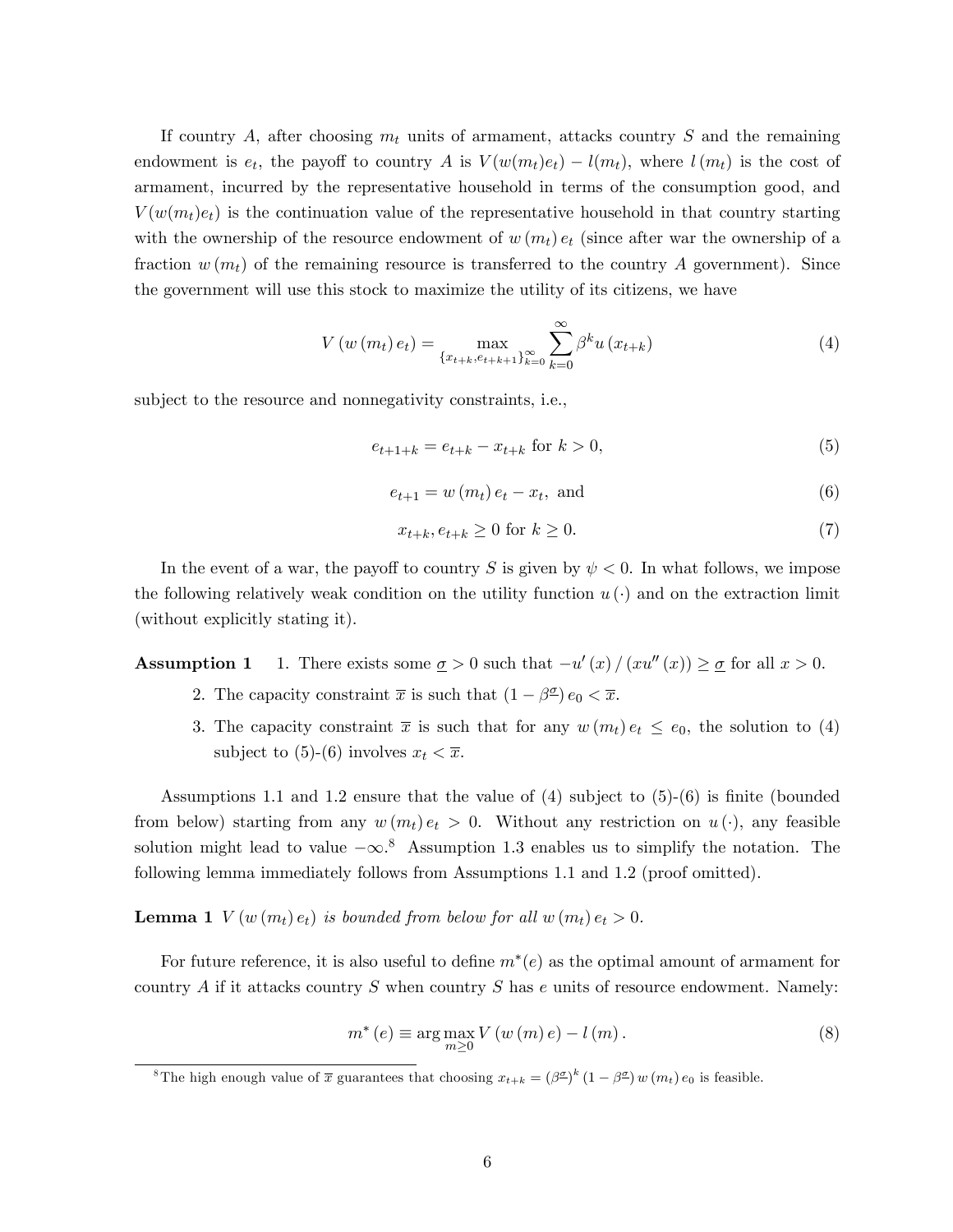Given our assumptions on  $u(\cdot)$ ,  $w(\cdot)$ , and  $l(\cdot)$  (in particular, the Inada conditions) as well as Assumption 1, it is straightforward to see that  $m^*(e)$  is well-defined, satisfies  $m^*(e) > 0$  and is a continuously differentiable function of  $e$  for all  $e > 0$ .

One of the key variables in our analysis will be the elasticity of demand defined as  $-u'(x)/(xu''(x))$ . For now we prove the following useful result about the relationship between the comparative statics of  $m^*$  with respect to  $e$  and the elasticity of demand, which we will use throughout the paper.

**Proposition 1** If  $-u'(x)/(xu''(x)) < 1$ , then  $m^{*'}(e) < 0$ . Conversely, if  $-u'(x)/(xu''(x)) >$ 1, then  $m^{*'}(e) > 0$ .

#### **Proof.** See the Appendix. ■

The elasticity of demand  $-u'(x)/(xu''(x))$  captures the value of resource consumption (in terms of the non-resource good) as resource consumption declines. Intuitively, as resource consumption decreases its price increases. The elasticity of demand determines which of these two effects dominates in determining the value of resource consumption. When this elasticity is less than one, the price effect dominates and thus the overall value of resource consumption rises as the quantity consumed declines. From  $(4)$ , the value of the resource endowment to country A is also related to these competing effects. If the elasticity of demand is less than one, the marginal value of resource consumption, and thus the value to country A of capturing a greater stock of the resource, is greater when the resource is more scarce. From  $(8)$ , this implies that country A will be willing to invest more in armaments in order to capture a larger fraction of the remaining resource endowment when there is less of it. The converse result contained in Proposition 1 has an analogous intuition.

# 3 Competitive Environment

We start by considering a competitive environment in which trade occurs at market clearing prices and both buyers and sellers take these prices as given. This environment allows us to highlight the key economic forces that determine incentives to fight and to illustrate the externalities in the competitive environment.

#### 3.1 Markov Perfect Competitive Equilibrium

In the competitive environment, there is a unit measure of firms in country  $S$ . Each firm is labeled by  $i$  and owns an equal fraction of the total natural resource endowment of country  $S$ . Firm *i* extracts resources  $x_{it}^S$  and sells them in a competitive market at price  $p_t$  in units of the consumption good. All profits are rebated to households of country  $S$  as dividends. We next define a notion of competitive equilibrium for this environment. This definition requires some care, since producers in country  $S$  are price takers, but they must also recognize the likelihood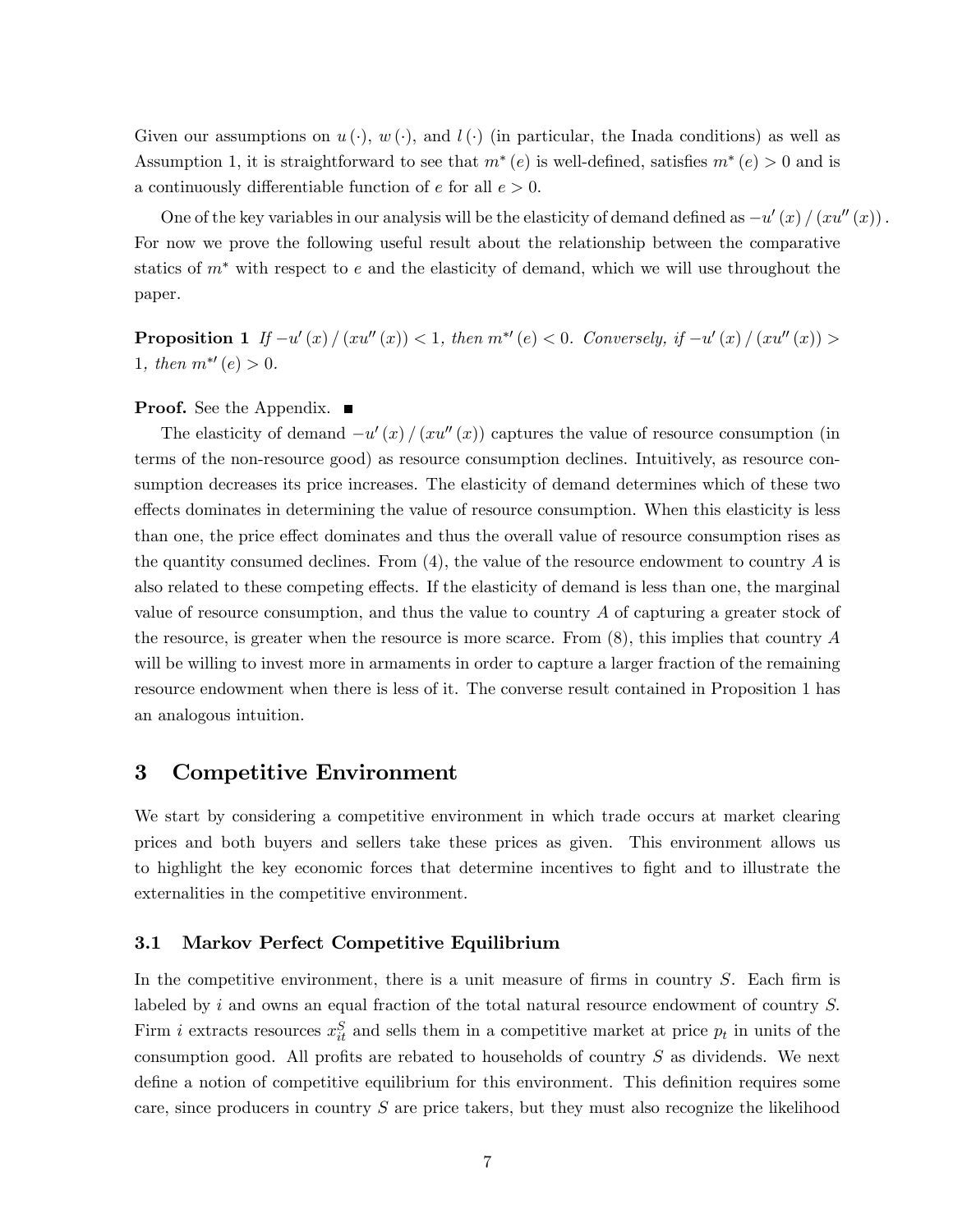of war, which results from the strategic choices of the government of country  $A$ . We define the notion of equilibrium in two steps. First, we impose price taking and market clearing for all relevant Arrow-Debreu commodities, i.e., for the resource at each date following any history (by Walras's law, this guarantees market clearing for the consumption good). Second, we study the problem of country A taking the relationship between the probability of war and these prices as given.

Price-taking implies that each firm i in country S chooses extraction plan  $\{x_{it}^S\}_{t=0}^\infty$  to maximize its expected profits at time  $t = 0$ ,

$$
\max_{\{x_{it}^S\}_{t=0}^\infty} \mathbb{E}_0 \sum_{t=0}^\infty \beta^t p_t x_{it}^S
$$
\n(9)

subject to the constraints

$$
e_{it+1} = e_{it} - x_{it}^{S} \text{ if } f_t = 0
$$
  

$$
x_{it}^{S} = 0 \text{ if } f_t = 1, \text{ and}
$$
  

$$
x_{it}^{S}, e_{it+1} \ge 0 \text{ for all } t \ge 0.
$$

The second constraint stems from the fact that firm  $i$  loses its endowment if country  $A$  declares war. The solution to this problem implies that, when  $f_t = 0$ ,

$$
x_{it}^{S} \begin{cases} = 0 & \text{if } p_t < \beta p_{t+1} \Pr \{f_{t+1} = 0\} \\ \in [0, \min \{\overline{x}, e_{it}\}] & \text{if } p_t = \beta p_{t+1} \Pr \{f_{t+1} = 0\} \\ = \min \{\overline{x}, e_{it}\} & \text{if } p_t > \beta p_{t+1} \Pr \{f_{t+1} = 0\} \end{cases} \tag{10}
$$

Equation (10) captures the fact that firms take into account not only future prices but also the future probability of war in deciding how much to extract today. It also captures the fact that the extraction limit  $\bar{x}$  may not bind if the endowment of firms  $e_{it}$  is below the limit.

Similarly, the representative household in country A chooses the demand for resource  $x_t^A$  as a solution to

$$
\max_{x_t^A \ge 0} u(x_t^A) - p_t x_t^A,\tag{11}
$$

which gives us the standard optimality condition

$$
u'(x_t^A) = p_t. \tag{12}
$$

We denote the total supply of the resource by  $x_t^S$ . Market clearing implies that the price sequence  ${p_t}_{t=0}^{\infty}$  must be such that

$$
x_t^S = x_t^A \tag{13}
$$

for all  $t$ .

In addition, the country  $A$  government can impose a lump sum tax on its citizens of size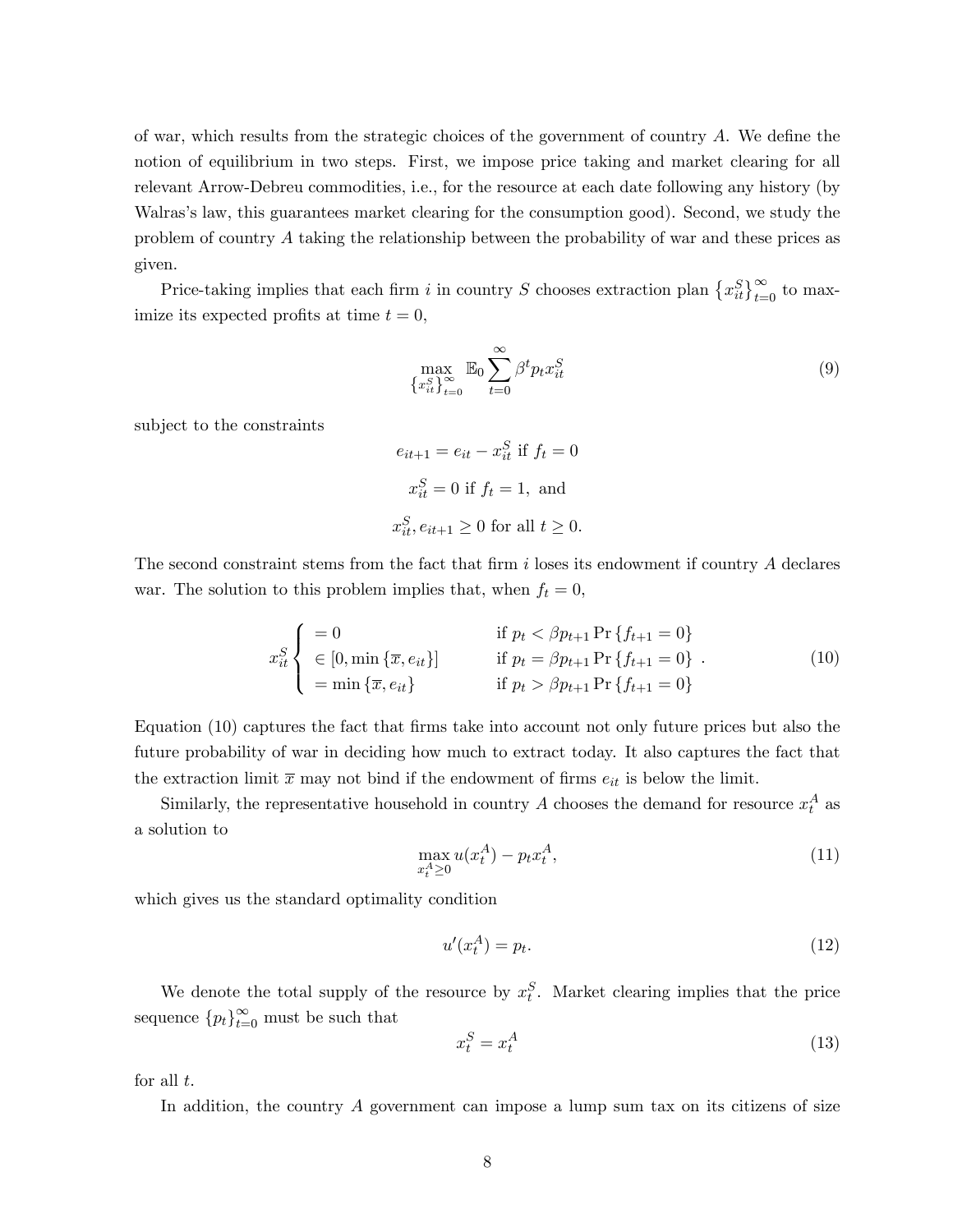$l(m_t)$  in order to invest in armament  $m_t$ , and it can choose to attack country S at any date.

More specifically, we consider the following sequence of events. Since the game is trivial after the war has occurred, we only focus on the histories for which war has not occurred yet (i.e., on histories where  $f_{t-1} = 0$ ).

- 1. Country A's government chooses a level of armament  $m_t \geq 0$ .
- 2. Firms in country S commit to extraction  $x_t^S \geq 0$  and households in country A commit to consumption  $x_t^A$  at prices  $p_t$  in the event that country A does not attack country S at stage 3.
- 3. Country A's government decides whether or not to attack country S.
- 4. Extraction and consumption take place.

Note that in stage 2, firms and households trade contingent claims on the resource (i.e., contingent on whether or not war is declared at stage 3).<sup>9</sup>

We can now define a *Markov Perfect Competitive Equilibrium* (MPCE) formally. For the same reason that the game is trivial after war has occurred, we only define strategies for dates  $t$ for which  $f_{t-1} = 0$ . Denote the strategy of the government of country A as  $\varphi$  which consists of a pair of functions  $\varphi^m$  and  $\varphi^f$ . In each period, the function  $\varphi^m$  assigns a probability distribution over armament decisions  $m_t$  as a function of  $e_t$ . The function  $\varphi^f$  assigns a probability distribution with which country S attacks as a function of  $(e_t, m_t, p_t, x_t^S, x_t^A)$ .<sup>10</sup>

Firms and households take the sequences of prices and policies by the government of country A as given. It is important to note that because we are focusing on Markov Perfect Equilibria, even if war is expected with probability 1 at date  $t$ , their choices do take into account the continuation strategy of the government and the future sequence of prices from  $t + 1$  onward in the event that war is not actually declared at t. Therefore, allocations and prices conditional on war never being declared need to be specified as part of the equilibrium. To do this, let us define a sequence  $\gamma \equiv \{e_t^*, p_t^*, x_t^{S*}, x_t^{A*}\}_{t=0}^{\infty}$ , where each element at t corresponds to the values of  $(e_t, p_t, x_t^S, x_t^A)$  which would emerge if  $f_{t-1} = 0$ . Given such a sequence  $\gamma$ , one can define  $U_A(e_t^*)$ as the welfare of (the representative household in) country A starting from  $e_t^*$  conditional on  $f_{t-1} = 0$ . Given this definition, the period t payoff to country A, starting from  $e_t^*$  under  $f_{t-1} = 0$ and conditional on some choice  $(m_t, f_t)$ , is

$$
(1 - f_t) \left( u \left( x_t^{A*} \right) - p_t^* x_t^{A*} + \beta U_A \left( e_{t+1}^* \right) \right) + f_t V \left( w \left( m_t \right) e_t^* \right) - l \left( m_t \right). \tag{14}
$$

<sup>&</sup>lt;sup>9</sup>We could alternatively simplify the timing of the game by allowing country A to arm and to make its attacking decisions in the first stage, and then, if the attack did not occur, households and firms would trade in the second stage. Under our notion of equilibrium, these two setups are equivalent. We chose this setup to be consistent with the timing of the game in Section 4.

 $10$ Throughout the paper we focus on Markovian equilibria for two reasons. First, we believe that these capture the main commitment problems shaping economic incentives in a clean and economical manner. Second, as we explain further in subsection 6.3, even though the structure of subgame perfect equilibria appears similar, a tight characterization of the set of these equilibria is challenging.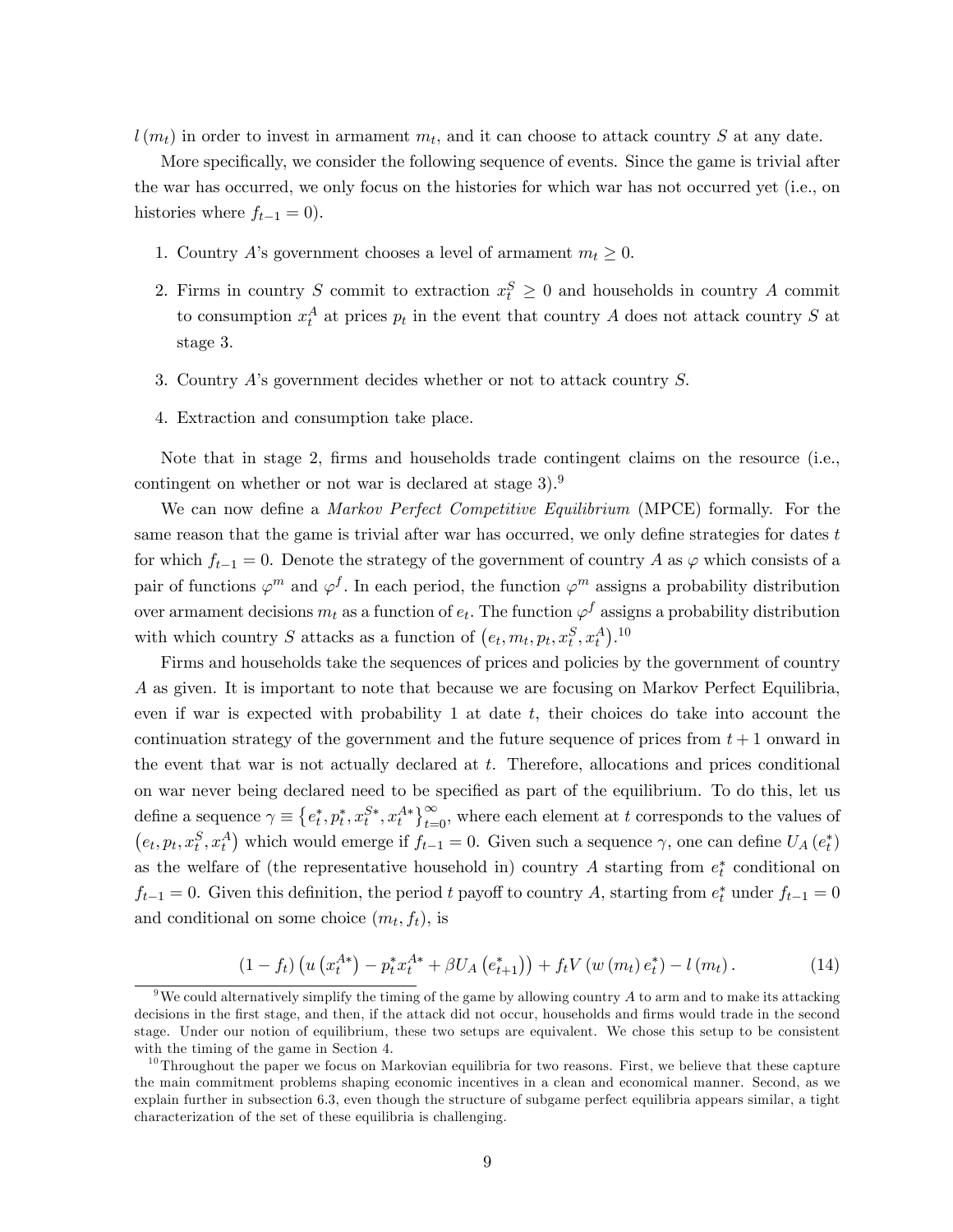The first term is the value in case of no war, while the second term is the continuation value following war.

Before providing a formal definition, we also note a potential source of uninteresting multiplicity in this environment. Consider a situation in which  $e_t = 0$ . If  $u(0)$  is finite, then country A would be indifferent between choosing  $f_t = 0$  on the one hand and  $m_t = 0$  and  $f_t = 1$  on the other. Moreover, if  $u(0) = -\infty$ , then country A's strategy is not well-defined. Depending on which action country A chooses at zero endowment, one can then change incentives at earlier stages and construct different equilibria. We choose a solution which deals with both of these issues simultaneously where the details are discussed in the Appendix. Specifically, we focus on a refinement of equilibria where war decisions at all  $e_t$  are optimal in the presence of an additive cost of war equal to  $v > 0$  for country A. In that case, the expressions we have here correspond to the limiting economy where  $v \to 0$  (in the Appendix, we analyze the problem for an arbitrary  $v > 0$ ; focusing on  $v \to 0$  in the text simplifies expressions). Moreover, we impose that war decisions at  $e_t = 0$  are consistent with war decisions for an arbitrarily small endowment (in the limit, zero endowment). The presence of the additive cost of war  $\upsilon$  implies that war never occurs at  $e_t = 0$  if  $u(0)$  is finite, though it is still the case that war may occur at  $e_t = 0$  if  $u(0) = -\infty$  depending on the limiting behavior of war incentives. Throughout, MPCE refers to such "refined" equilibria (without this qualifier) as defined next.<sup>11</sup>

**Definition 1** A Markov Perfect Competitive Equilibrium (MPCE) consists of  $\varphi$  and  $\gamma$  such that at each t:

- 1.  $\varphi^m$  maximizes (14) for every  $e_t^* > 0$  in  $\gamma$ .
- 2.  $\varphi^f$  maximizes (14) given  $m_t$  for every  $(e_t^*, p_t^*, x_t^{S*}, x_t^{A*})$  with  $e_t^* > 0$  in  $\gamma$ .
- 3.  $\gamma$  satisfies (3), (10), (12), and (13) with  $\Pr\{f_{t+1} = 1\} = \varphi^f\left(e_{t+1}^*, m_{t+1}^*, p_{t+1}^*, x_{t+1}^{S*}, x_{t+1}^{A*}\right)$ .
- 4. If  $e_t^* = 0$ , then  $\varphi(e_t^*) = \lim_{e \to 0} \varphi_v(e)$  where  $\varphi_v(e)$  denotes the strategy for country A that maximizes (14) for some cost of war  $v > 0$ .

The first three requirements are standard. They ensure that the government in country  $A$ makes its armament and fighting decisions optimally today, taking into account its future behavior and that of the private sector in the event that war is not declared today. Furthermore, firms and households behave optimally today, taking into account the future behavior of the government in the event that war is not declared today. They also impose that the continuation equilibrium in the event that war does not happen today must always be such that households and firms optimize, markets clear, and country  $A$  chooses its best response. The fourth requirement is the refinement mentioned above. It imposes that best response for country  $A$  (and in particular its war decision) at zero endowment is the limit of best responses in the perturbed

 $11$ Put differently, this refinement is in the spirit of "trembling hand perfection" and rules out equilibria supported by weakly dominated strategies for country A.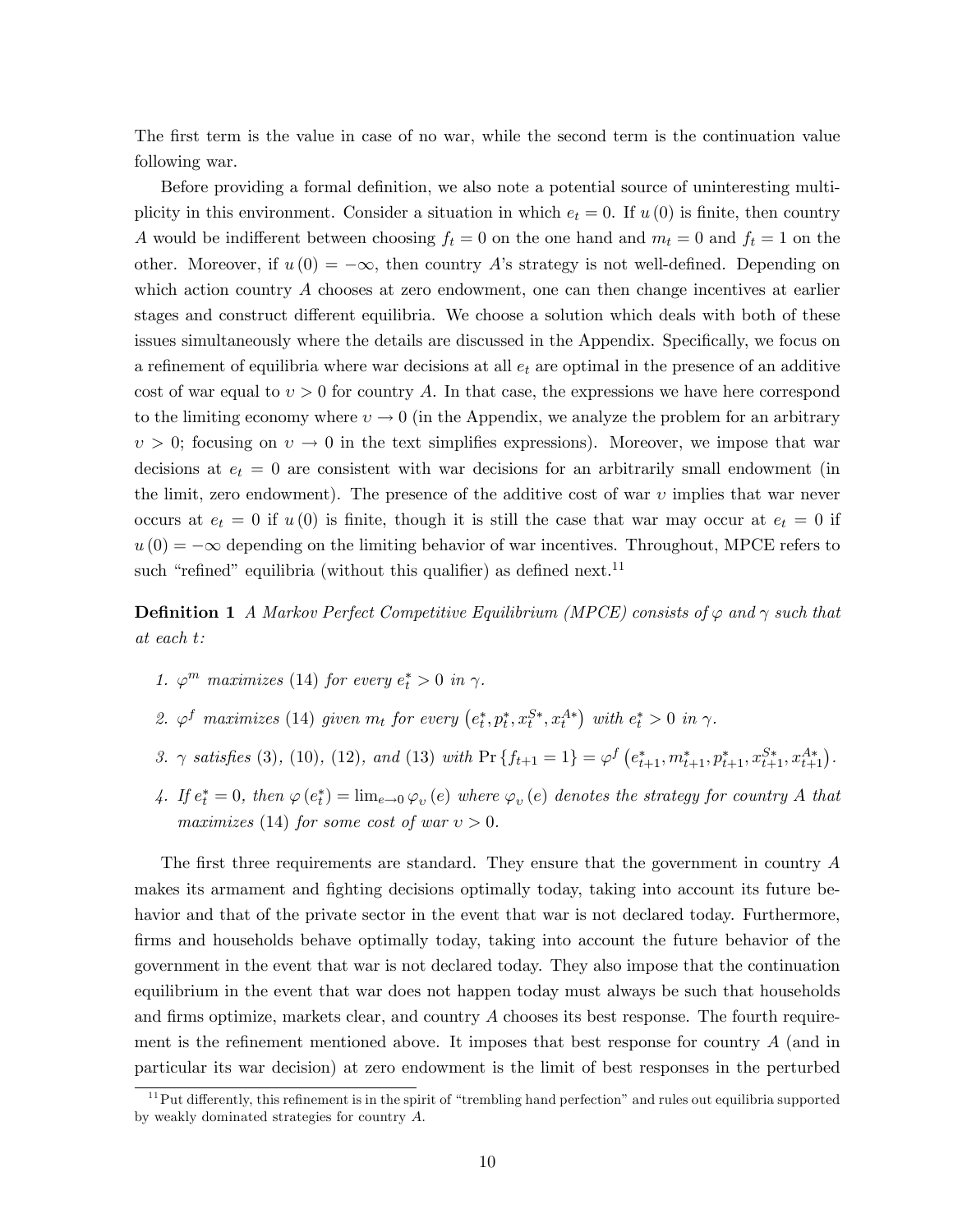economy as the endowment approaches zero. The fact that this needs to be the case for some  $v > 0$  (rather than for all v or for some specific value) makes this a weaker refinement which is nonetheless sufficient for our purposes, and in the Appendix we analyze the problem for an arbitrary  $v > 0$  which applies at all  $e_t$ .

#### 3.2 Analysis without Capacity Constraints

We next characterize MPCEs and we begin by focusing on the case with no capacity constraints with  $\bar{x} = \infty$ . Our first result establishes the existence of MPCE in this environment.

Lemma 2 An MPCE exists.

#### **Proof.** See the Appendix.  $\blacksquare$

As a benchmark, let us first consider a case when country  $A$  cannot arm and declare war i.e., focus on the case where  $f_t = 0$  for all t. In that case there is no uncertainty and the first-order conditions to (10), (12), and (13) imply that the equilibrium prices  $p_t$  must satisfy

$$
\beta p_{t+1} = p_t. \tag{15}
$$

This is a market form of the famous Hotelling rule and requires that prices of the exhaustible resource grow at the rate of interests, which is also equal to the discount rate,  $(1 - \beta)/\beta$ . The intuition is straightforward: since producers are price-takers and can extract the resource at no cost, there will only be positive extraction at all dates if they make the same discounted profits by extracting at any date, which implies (15). Moreover, given the Inada conditions on the utility function and the first-order condition  $(12)$ , zero extraction at any date is not consistent with equilibrium. Hence (15) must hold in any MPCE.

The connection between (15) and the Hotelling rule can be seen more explicitly by using (10), (12), and (13), which imply that the sequence of resource consumption  $\{x_t\}_{t=0}^{\infty}$  must satisfy

$$
\beta u'(x_{t+1}) = u'(x_t) \tag{16}
$$

at all t, which is the familiar form of the Hotelling rule (with zero extraction costs).

We next turn to country A's armament and war decisions and characterize MPCE. We first consider pure-strategy equilibria (where  $\varphi^f$  is either 0 or 1 at each date). This gives us our first result, the unraveling of peace—because of the externalities that the production decisions of price-taking Örms create on others, wars cannot be delayed in pure-strategy equilibria.

#### Proposition 2 In any pure-strategy MPCE:

- 1. War can only occur at  $t = 0$  along the equilibrium path.
- 2. The equilibrium sequence of resource extraction,  $x_t$ , satisfies (16) for all t.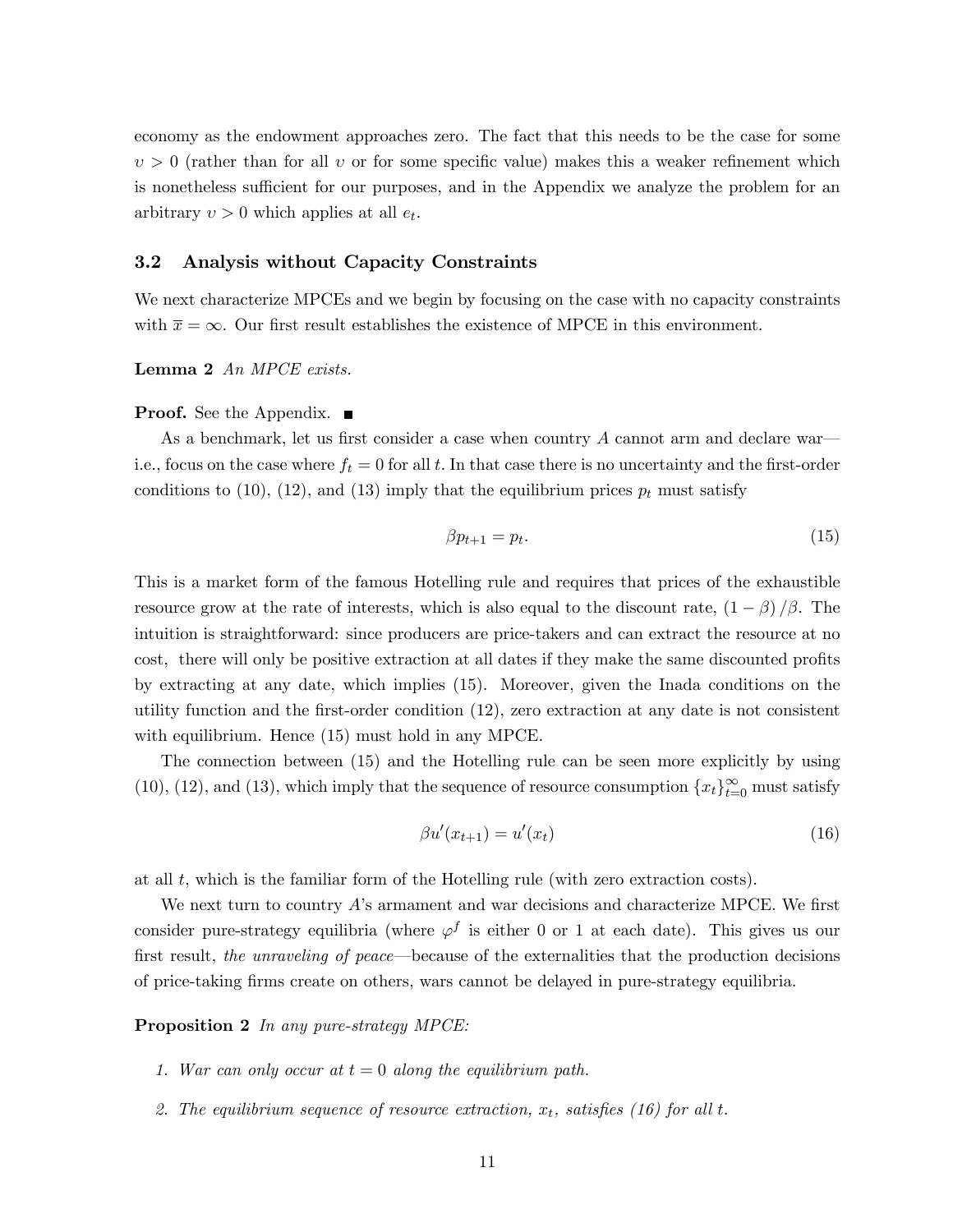**Proof.** Suppose country A attacks at date  $T > 0$  with probability 1. From (10), firms extract all the resource before date T, so that  $e_t = 0$  for some  $t \leq T$ . This implies that  $x_T = 0$ . We now show that there is necessarily a deviation that is strictly profitable. Consider two cases. First, suppose  $u(0)$  is finite. In this case, the fourth requirement of the definition of MPCE implies that an allocation in which country  $A$  attacks at  $T$  cannot be an equilibrium, yielding a contradiction. Second, suppose that  $u(0) = -\infty$  and let the date at which the endowment is depleted be  $t \geq 1$ , which implies that  $e_{t-1} > 0$ . In this case the equilibrium payoff for country A from the viewpoint of date  $t-1$  is  $-\infty$ . Consider the following deviation: country A chooses the level of armament  $m^*(e_{t-1})$  as given by  $(8)$ , and attacks country S at date  $t-1$ . This deviation has payoff

$$
V(w(m^*(e_{t-1}))e_{t-1}) - l(m^*(e_{t-1})) > -\infty,
$$

since  $e_{t-1} > 0$ . This implies that war at T cannot be a best response. Since this argument is true for any  $T > 0$ , it must be that any war can only occur at date  $t = 0$ . This establishes the first part of the proposition.

To derive the second part, note that if a war occurs at time 0, the first-order conditions to (4) imply that  $x_t$  must satisfy (16). If no attack occurs at  $t = 0$ , the first part implies that  $f_t = 0$ for all t and the argument preceding the proposition establishes (16).  $\blacksquare$ 

This proposition shows that in pure-strategy equilibria wars cannot be delayed. The intuition is simple and directly related to the externalities across firms: if there is a war at time  $T$ , pricetaking firms will deplete their entire endowment before  $T$ , and this will encourage war to be declared earlier. This result illustrates a more general effect which we refer to as the unraveling of peace: the anticipation of future war encourages earlier extraction, which in turn causes earlier war. We will see that this effect is also present with capacity constraints, even though war will no longer take place in the initial period in this case.

While the fact that country  $S$  firms fail to internalize their impact on future war decisions is at the heart of Proposition 2, lack of commitment by country A also plays a role. More specifically, country  $A$ 's armament and war decisions are chosen to maximize  $(4)$  at each date. Therefore, the unraveling of peace and war at date 0 occurs because country A would otherwise optimally choose to go to war at some future date  $T$ . Suppose that country  $\hat{A}$ 's consumers are strictly better of at time  $t = 0$  under permanent peace than under immediate war. In such a situation, country A's government could make its citizens better off by committing at  $t = 0$  to not going to war in the future. Not only would this commitment prevent the unraveling of peace, but it would also make country  $S$  households strictly better off since they would be receiving positive payments from country A instead of receiving the payoff  $\psi < 0$  from war.

Proposition 2 also implies that along the equilibrium path, consumption of the resource satisfies the Hotelling rule,  $(16)$ , and that there are no intertemporal distortions. If there is no war at  $t = 0$ , then the equilibrium is identical to the benchmark competitive equilibrium in which war is not possible. If there is war at  $t = 0$ , then country A seizes a fraction  $w(m^*(e_0))$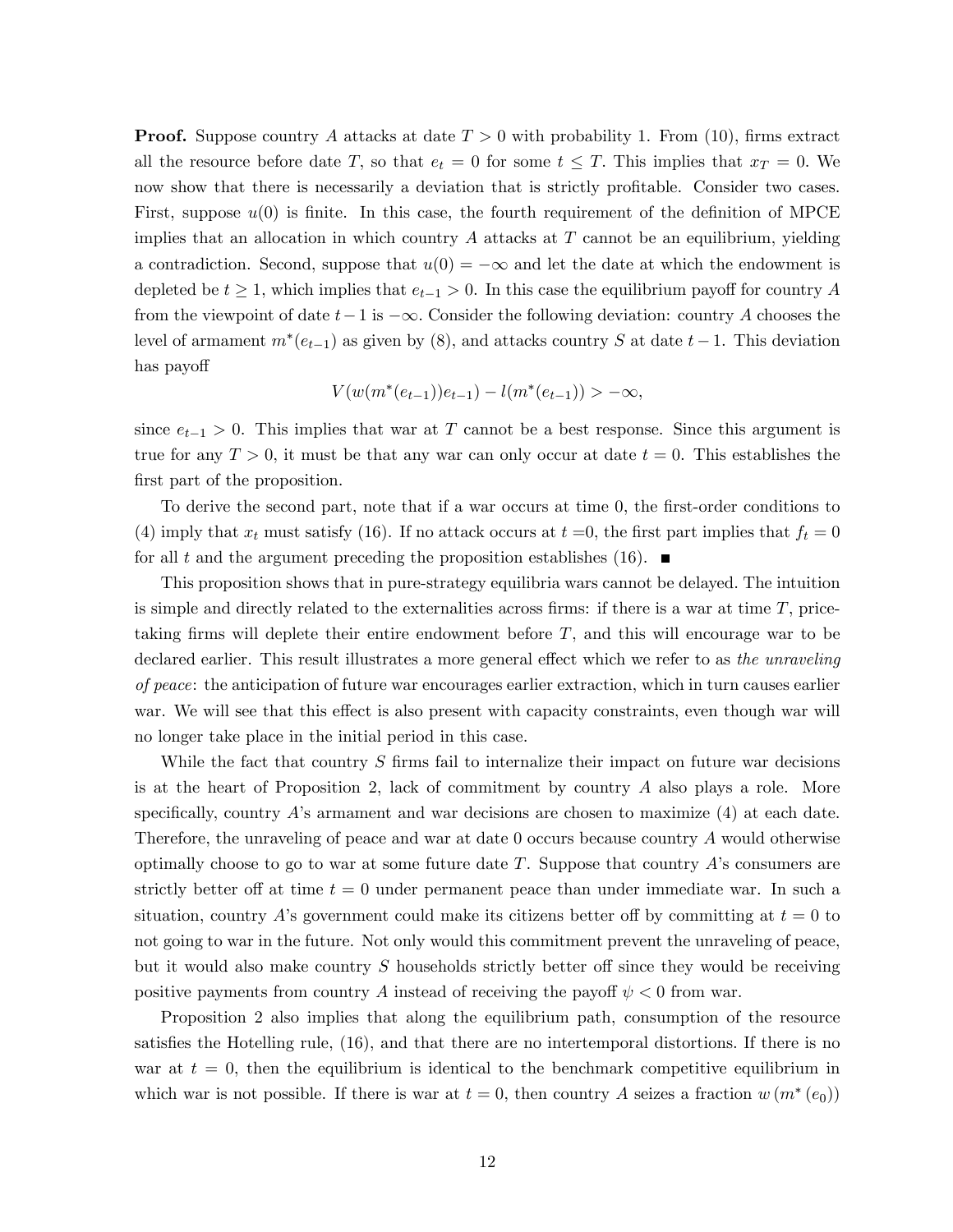of the initial endowment and it extracts resources according to (16) since this maximizes the welfare of households in country A.

To further characterize under which conditions wars may occur and to explore the possibility of mixed-strategy equilibria, we restrict attention to utility functions that imply a constant elasticity of demand for the resource. This is the same as the commonly used class of constant relative risk aversion (CRRA) or iso-elastic preferences:

$$
u(x) = \frac{x^{1-1/\sigma} - 1}{1 - 1/\sigma}
$$
 (17)

for  $\sigma > 0$ . Clearly, the elasticity of demand for the exhaustible resource is constant and equal to  $-u'(x)/(x u''(x)) = \sigma$ . As we will see, when  $\sigma < 1$ , which is the empirically relevant case for oil (and perhaps also for other exhaustible resources), total spending on the exhaustible resource increases over time as its endowment is depleted—because the price increase dominates the reduction in quantity. When preferences take this form, we can generalize Proposition 2 to any MPCE (i.e., also those in mixed strategies) provided that  $\sigma \neq 1$ .

**Proposition 3** Suppose  $u(x)$  satisfies (17) and  $\sigma \neq 1$ . Then in any mixed-strategy MPCE:

- 1. War can only occur at  $t = 0$ .
- 2. The equilibrium sequence of resource extraction,  $x_t$ , satisfies (16) for all t.

#### **Proof.** See the Appendix. ■

To understand the intuition for this proposition it is useful to consider how country  $\vec{A}$ 's incentives to declare war change over time as the endowment of the exhaustible resource declines. To do this, consider the special case where  $w(\cdot)$  is a step function. In particular, if country A invests  $m > 0$  in armament, it will receive the entire remaining endowment of the exhaustible resource, i.e.,  $w(\tilde{m}) = 1$ . If it invests less, it will obtain none of the endowment. This functional form implies that country  $A$  is effectively choosing between zero armaments (and no war), and armaments equal to  $\tilde{m}$  to obtain the entire endowment of the resource. Suppose further that country A is choosing between going to war at time t and permanent peace thereafter. Thus if it does not declare war at time  $t$  starting from some endowment  $e_t$ , the subsequent allocations are given by the standard competitive equilibrium allocations, denoted by  $\{\widetilde{x}_{t+k}(e_t), \widetilde{p}_{t+k}(e_t), \widetilde{e}_{t+k}(e_t)\}_{k=0}^{\infty}$ . It is straightforward to show that  $\tilde{x}_{t+k}(e_t) = (1-\beta^{\sigma}) \tilde{e}_{t+k}(e_t), \tilde{p}_{t+k}(e_t) = (\tilde{x}_{t+k}(e_t))^{-1/\sigma}$ , and  $\tilde{e}_{t+k+1}(e_t) = \tilde{e}_{t+k}(e_t) - \tilde{x}_{t+k}(e_t)$ . This implies that the payoff to country A in period t from not going to war is equal to

$$
U^{C}(e_{t}) = \sum_{k=0}^{\infty} \beta^{k} u(\widetilde{x}_{t+k}(e_{t})) - \sum_{k=0}^{\infty} \beta^{k} \widetilde{p}_{t+k}(e_{t}) \widetilde{x}_{t+k}(e_{t})
$$

$$
= \sum_{k=0}^{\infty} \beta^{k} u(\widetilde{x}_{t+k}(e_{t})) - (1 - \beta^{\sigma})^{-1/\sigma} e_{t}^{1-1/\sigma}.
$$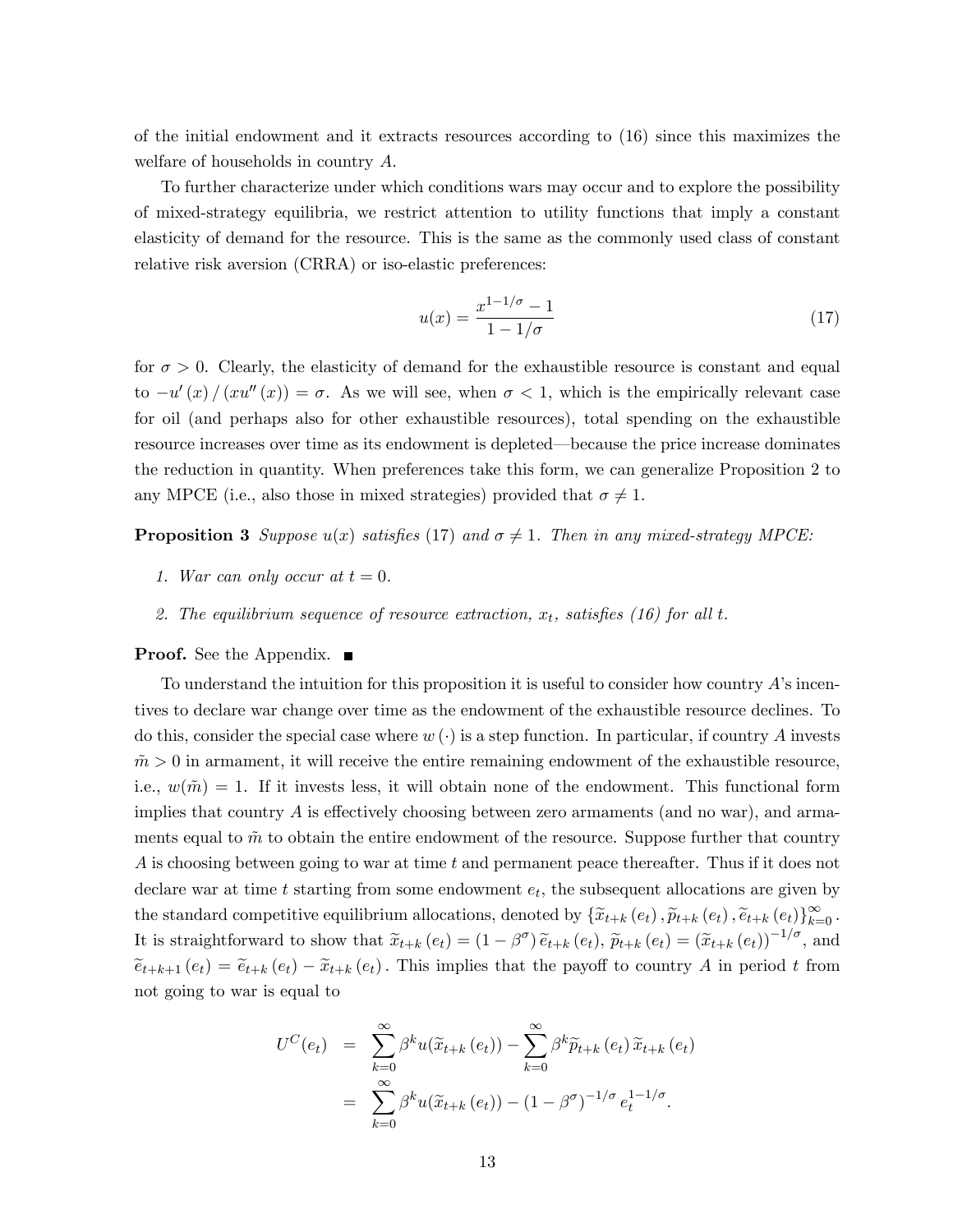If country A invests  $\tilde{m}$  in armament in period t and declares war, then, since  $w(\tilde{m}) = 1$ , its payoff is given by

$$
V(w(\tilde{m})e_t) - l(\tilde{m}) = \sum_{k=0}^{\infty} \beta^k u(\tilde{x}_{t+k}(e_t)) - l(\tilde{m}).
$$

This implies that the difference between the payoffs from war and no war is equal to

$$
V(w(\tilde{m})e_t) - l(\tilde{m}) - U^C(e_t) = (1 - \beta^{\sigma})^{-1/\sigma} e_t^{1 - 1/\sigma} - l(\tilde{m}).
$$

Since  $\{e_t\}_{t=0}^{\infty}$  is a decreasing sequence by construction, this expression monotonically decreases to zero if  $\sigma$  is greater than 1 and increases towards infinity if  $\sigma$  is less than 1. Therefore, depending on the elasticity of demand for the resource, the payoff from war either monotonically converges to zero or becomes unbounded. Which of these two cases applies depends on whether the payments that country A makes to country S in competitive equilibrium,  $\sum_{k=0}^{\infty} \beta^k \widetilde{p}_{t+k}(e_t) \widetilde{x}_{t+k}(e_t)$ , converge to zero or infinity as  $e_t$  declines. This logic allows us to show in the proof of Proposition 3 that if demand is elastic ( $\sigma$  is greater than one), incentives to fight must be decreasing for country A. In particular, if it weakly prefers peace to war in any period  $t$ , it strictly prefers peace in all the subsequent periods. Alternatively, if the demand for the resource is inelastic ( $\sigma$ is less than one), incentives to fight must be increasing and country  $A$  eventually prefers war, in which case the arguments of Proposition 2 apply directly. In particular, in this case war must occur with probability 1 independently of the cost of armaments  $l(\tilde{m})$  and the cost of war to country S. It is straightforward to see that the same conclusion holds if country A could, as in our model, choose to go to war at any date it wishes.

This special case illustrates the key intuition underlying Proposition 3. More generally, war has an additional cost for country A, which is that a fraction  $1 - w(m^*(e))$  of the endowment is lost in war. If this cost is sufficiently high, country  $A$  may prefer not to attack country  $S$  even if its equilibrium payments  $\sum_{k=0}^{\infty} \beta^k \tilde{p}_{t+k}(e_t) \tilde{x}_{t+k}(e_t)$  diverge to infinity. All the same, the main insights and the factors affecting the comparison between war and no war remain the same as in the case where  $w(\tilde{m}) = 1$ .

The next proposition contains the main result for the competitive environment. It characterizes the conditions under which equilibrium involves war.

#### **Proposition 4** Suppose  $u(x)$  satisfies (17) and  $\sigma \neq 1$ .

- 1. Suppose  $\sigma > 1$ . Then there exists  $\hat{e} > 0$  such that if  $e_0 < \hat{e}$ , then the unique MPCE has permanent peace, and if  $e_0 > \hat{e}$ , then in any MPCE war occurs in period 0 with probability 1.
- 2. Suppose  $\sigma < 1$ . Then there exists  $\hat{w} < 1$  such that if  $\lim_{m \to \bar{m}} w(m) < \hat{w}$ , then the unique MPCE has permanent peace, and if  $\lim_{m\to \bar m} w(m) > \hat w$ , then in any MPCE war occurs in period 0 with probability 1.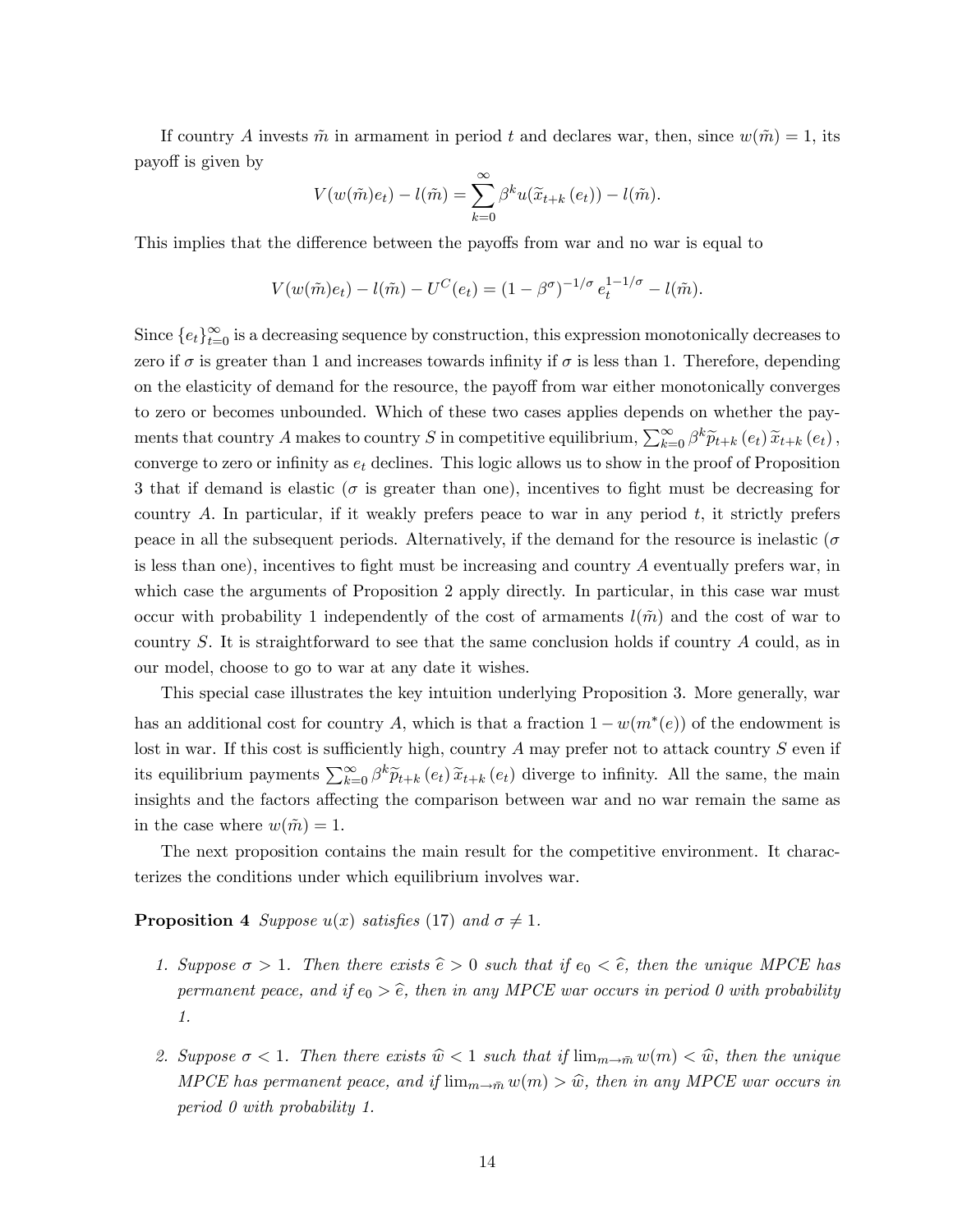**Proof.** See the Appendix. ■

In the empirically more relevant case where  $\sigma < 1$ , provided that country A is capable of capturing a sufficiently high fraction of the remaining endowment of the resource, the equilibrium involves war at the initial date. The intuition for this result follows from Proposition 3. When  $\sigma$  < 1, spending on the resource and incentives to declare war increase over time. If, by spending the necessary resources, country  $A$  can capture a sufficient fraction of the remaining endowment of the resource (i.e., if  $\lim_{m\to \bar m} w(m) > \hat w$ ), then it will necessarily find it optimal to declare war at some point. But we know from Proposition 3 that war must occur, if at all, in the initial period, so in this case, country  $A$  will declare war at the initial date.

Notably, this conclusion is independent of the costs of war to either country (i.e., the function  $l(\cdot)$  for country A, and  $-\psi$  for country S). In particular, this proposition applies even if  $\psi = -\infty$ . In this case, of course, war is extremely costly to the citizens of country  $S$ , but under our assumption that resource extraction takes place competitively, firms in this country can take no action to stave off a very costly war. This is one of the main motivations for our analysis of the "monopolistic" environment, where such actions will be possible. For future reference, we state this simple implication of Proposition 4 as a corollary.

**Corollary 1** If  $\sigma < 1$  and if  $\lim_{m \to \bar{m}} w(m)$  is sufficiently close to 1, then war will take place at date 0 even if  $\psi = -\infty$ .

Propositions 3 and 4 do not cover the knife-edge case where  $\sigma = 1$ , which turns out to be more complicated. When  $\sigma = 1$ , the demand for the resource has unitary elasticity and the equilibrium payment  $p_t x_t$  is constant over time (independent of  $e_t$ ). In this case, when there exists a pure-strategy equilibrium with no war, there also exist mixed-strategy equilibria. In particular, country A might mix with a constant probability between war and no war at each date. When such a mixed-strategy equilibrium exists, it will involve equilibrium prices that rise at a faster rate than  $(1 - \beta)/\beta$  and equilibrium allocations and prices will deviate from the Hotelling rule (16). Since such equilibria are only possible in the knife-edge case where  $\sigma = 1$ , we do not dwell on them.

#### 3.3 Analysis with Capacity Constraints

We now consider the case with capacity constraints (e.g.,  $\bar{x} < \infty$ ). If country A does not arm or declare war, then analogous arguments as in the previous section imply that (15) and (16) are replaced with the following two equations:

$$
\beta p_{t+1} \leq p_t, \text{ and } \tag{18}
$$

$$
\beta u'(x_{t+1}) \leq u'(x_t), \qquad (19)
$$

where both of these hold as equality if  $x_t < \overline{x}$ . The intuition behind the Hotelling rule under capacity constraints is analogous to that without capacity constraints with the exception that it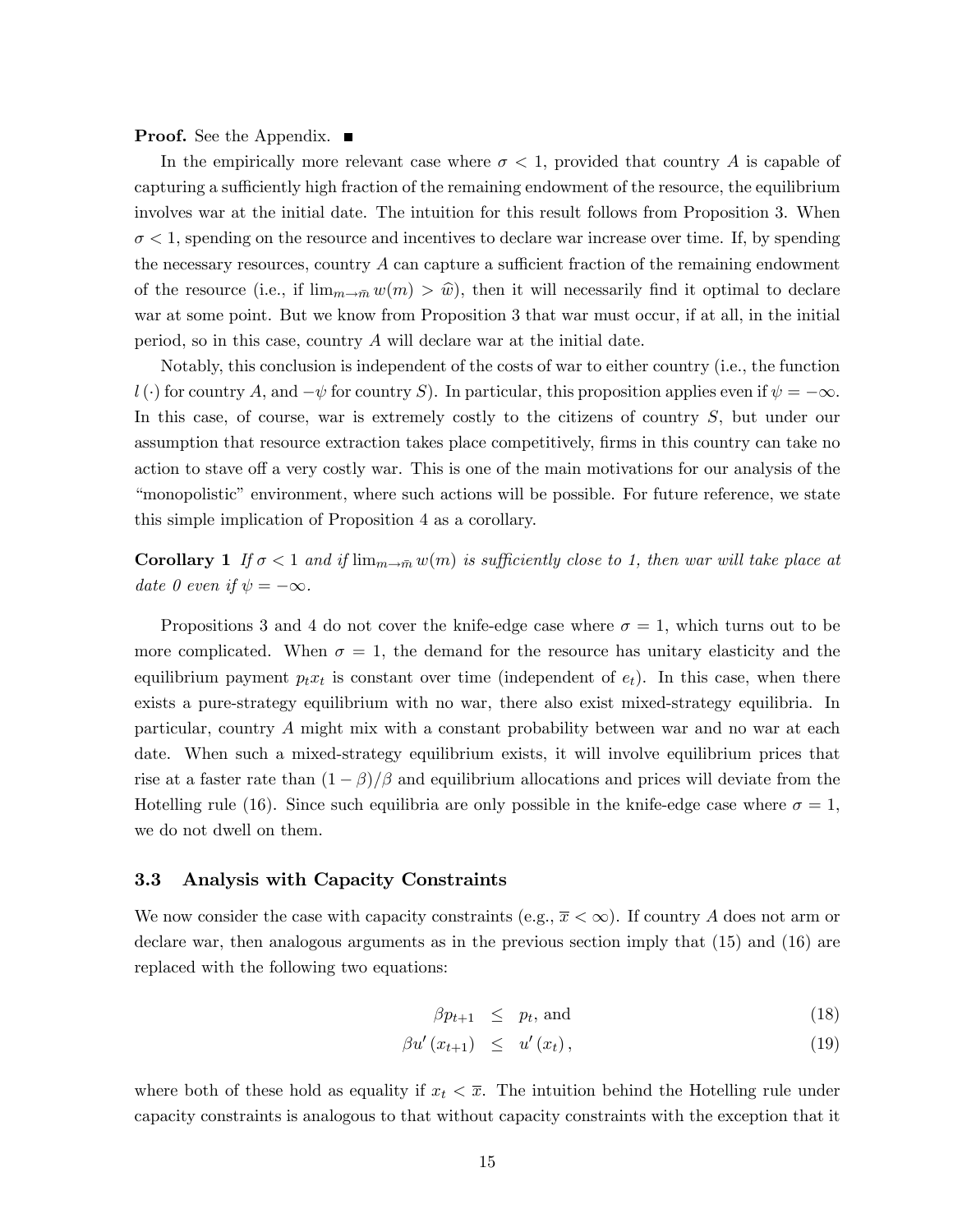takes into account that prices could grow strictly slower than the rate of interest when capacity constraints are binding. Assumption 1.3 implies that the constraint  $x_t \leq \overline{x}$  does not bind in a competitive equilibrium in which country  $A$  does not arm or declare war, so that both  $(18)$  and (19) hold with equality.

While a general characterization of equilibria with armament and potential war is difficult in the presence of capacity constraints, the following proposition characterizes the conditions under which war occurs under inelastic preferences and the transition path to war in this equilibrium.

**Proposition 5** Suppose there exists some  $\overline{\sigma}$  < 1 such that  $-u'(x)/(xu''(x)) \leq \overline{\sigma}$  for all  $x > 0$ , and suppose that  $\lim_{m\to \bar m} w(m)$  is sufficiently close to 1. Then

- 1. An MPCE exists.
- 2. In any MPCE, war occurs with probability 1 before some  $T < \infty$ , and  $x_t = \overline{x}$  if war has not yet occurred (i.e., if  $f_t = 0$ ).
- 3. If  $\overline{x} > e_0$ , then war occurs in period 0.

#### **Proof.** See the Appendix.  $\blacksquare$

This proposition thus shows that war is still inevitable when demand is inelastic and country A can capture most of the remaining endowment of the resource. The intuition for this result is analogous to Proposition 4. Since demand is inelastic, spending on the resource and incentives to declare war increase over time. If, by spending the necessary resources, country A can capture a sufficient fraction of the remaining endowment of the resource, then it will necessarily find it optimal to declare war at some point. Moreover, the last part of the proposition shows that if initially the capacity constraint is not binding, war will occur at date  $t = 0$ .

In contrast to the case without capacity constraints, firms in country  $S$  cannot extract the entire endowment even when they anticipate war. This in turn may encourage country A to delay the onset of war. Nevertheless, a similar unraveling of peace result still holds in this case. Country S producers extract resources faster than they would otherwise, and in fact, until the war occurs, they extract resources at capacity, so that  $p_t = u'(\overline{x})$  for all t until war takes place at some  $T < \infty$ . The fact that there is rapid extraction of resources then determines the timing of war,  $T^{12}$  More specifically, on the one hand, country A may prefer an earlier war since this avoids the excessively rapid depletion of the resource until war; on the other hand, it may prefer a later war since this postpones the costs of armaments and resource destruction.<sup>13</sup>

<sup>&</sup>lt;sup>12</sup>It is also worth noting that similar results also apply when there are convex extraction costs captured by some function  $\Gamma(x)$ . In this case, it can be shown that Proposition 5 holds for an endogenously determined  $\bar{x}$ defined as the solution to  $u'(\overline{x}) = \Gamma'(\overline{x})$ . Details are available from the authors upon request.

<sup>&</sup>lt;sup>13</sup>The presence of these two effects imply that the timing of war T is non-monotonic in the capacity constraint  $\bar{x}$ . An increase in  $\bar{x}$  can induce earlier war through the first effect or later war through the second. It is possible to construct examples in which the first or the second effect dominates. Details available upon request.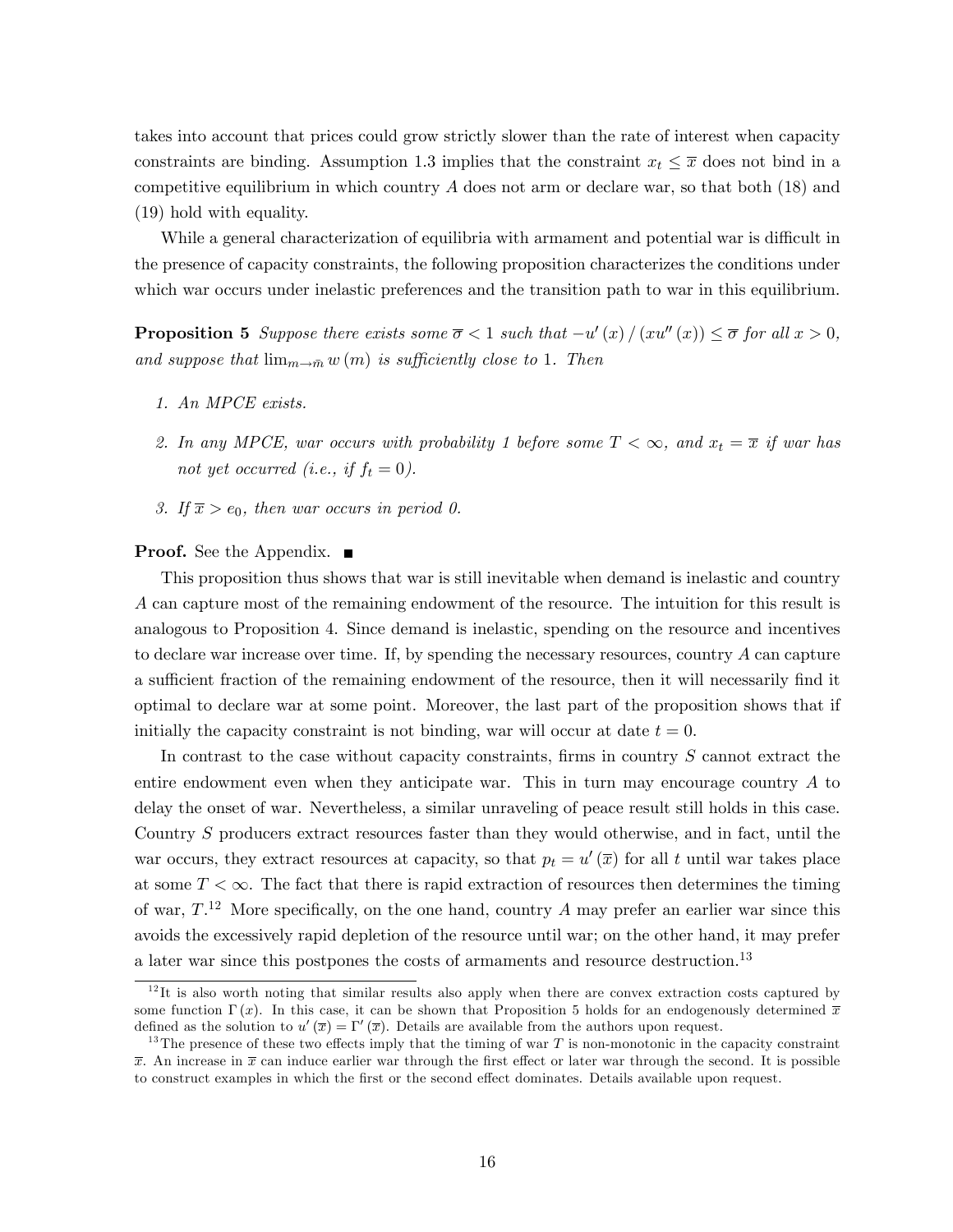### 4 Monopolistic Environment

From the point of view of country S, the competitive equilibrium is suboptimal for two reasons. The first is the standard price effect. Each producer, by extracting more, is reducing the price faced by other producers. In traditional trade models, this price effect is sometimes internalized by using "optimal" import and export taxes. The second is a novel distortion resulting from the military actions of country  $A$  in response to the equilibrium path of prices. Recall the second part of Proposition 4 with  $\sigma < 1$  and Proposition 5; if  $w(\overline{m}) = 1$ , war is unavoidable under competitive markets even though the cost of war,  $-\psi$ , may be arbitrarily high for country S. In this case, war occurs because, as the price of the resource increases, payments from country A households to country  $S$  firms become arbitrarily large. Yet price-taking firms do not internalize that high resource prices increase incentives to fight for country  $A$ . If country  $S$  could somehow reduce these payments, it may be able to avoid war. It may therefore find it beneficial to act as a monopolist and regulate the price and quantity of the resource. In this section, we study equilibrium allocations in such a monopolistic environment. We will see that by regulating the levels of prices and production, the government of country S can indeed internalize the externalities, and that a consequence of this will be deviations of prices from the Hotelling rule. However, this type of monopolistic behavior by country S introduces a new externality due to its inability to commit to providing attractive terms of trade to country A. Consequently, even though the monopolistic environment may be more effective at preventing war under certain conditions, it can also increase the likelihood of war and may even make country  $S$  worse off under others, despite its ability to act as the monopolist (Stackelberg leader) in its interactions with country  $A^{14}$ 

#### 4.1 Timing of Events and Markov Perfect Monopolistic Equilibrium

We model the regulation of prices and quantities by the country S government simply by allowing it to act as a "monopolist" and set prices and quantities recognizing their implications for current and future economic and military actions. In particular, suppose that the government sets nonlinear tariffs to control both the level of the price of the resource and its production. Given this resulting price-quantity pair, country A can still declare war. This environment is equivalent to one in which country  $S$  makes a take-it-or-leave-it price-quantity offer to country A. In what follows, we directly study a game in which country  $S$  makes such offers (and do not explicitly introduce the nonlinear tariffs to save on notation).

More specifically, we consider the following game. At every date t at which war has not yet occurred, country A chooses the level of armament  $m_t$ . Next, (the government of) country S makes a take-it-or-leave-it offer  $z_t = \{x_t^o, c_t^o\}$  to country A, consisting of an offered delivery

<sup>&</sup>lt;sup>14</sup>Yet another alternative arrangement is one in which country S is restricted to set the price of the resource but cannot distort extraction decisions. Clearly, such policies are a subset of the more general set of policies we consider in this section, which allow general nonlinear tariffs and thus permit country  $S$  to choose any pricequantity combination.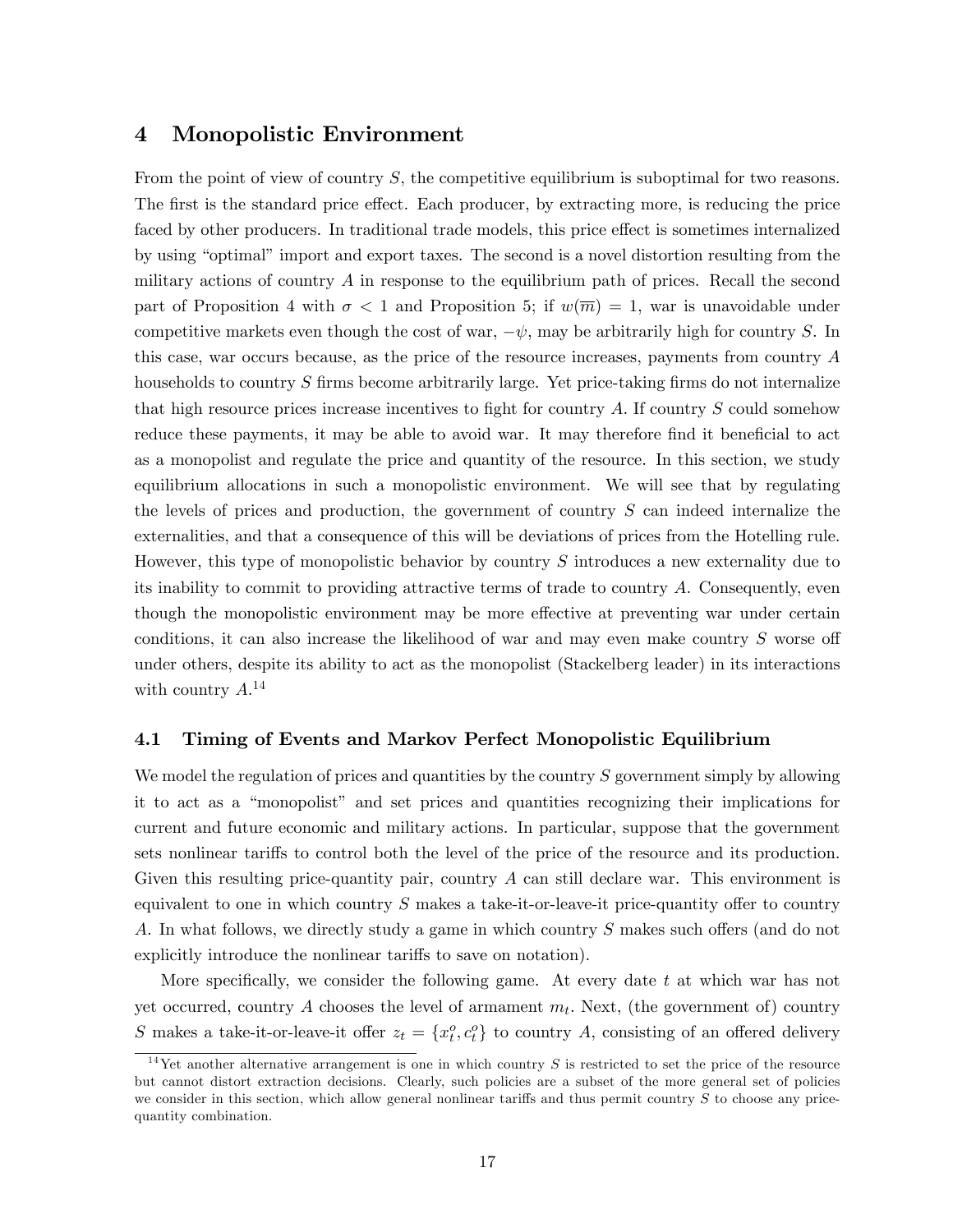of  $x_t^o$  units of the resource in exchange for  $-c_t^o$  units of the consumption good. Country A then accepts or rejects this offer, which is denoted by  $a_t = \{0, 1\}$ , with  $a_t = 1$  corresponding to acceptance. Conditional on rejecting the offer, country  $A$  then chooses whether or not to declare war on country  $S$ . As in Section 3, the continuation payoff to country  $A$  following war is  $V(w(m_t) e_t) - l(m_t)$ , and the continuation payoff for country S is  $\psi$ <sup>15</sup>. If country A accepts the offer, then the instantaneous utilities to households in countries A and S are  $u(x_t^o) + c_t^o - l(m_t)$ and  $-c_t^o$ , respectively. If instead country A rejects the offer and does not declare war, then the instantaneous utilities to households in country A and S are  $u(0) - l(m_t)$  and 0, respectively

We formally summarize the order of events for all periods t for which  $f_{t-1} = 0$  as follows:

- 1. Country A's government chooses a level of armament  $m_t$ .
- 2. Country S's government makes a take-it-or-leave-it offer  $z_t$  to country A.
- 3. Country A's government decides whether or not to accept the offer  $a_t$ . If  $a_t = 0$ , it can declare war by choosing  $f_t$ .
- 4. Extraction and consumption take place.

The timing of events makes it clear that this is a dynamic game between the two countries. We consider its Markov Perfect Equilibrium, which we refer to as *Markov Perfect Monopolistic*  $Equilibrium$  (MPME). This equilibrium is similar to an MPCE with the exception that firm and consumer optimality is no longer required, since country  $S$ 's and country  $A$ 's governments jointly determine the transfer of goods across countries. In such an equilibrium all actions depend only on payoff relevant state variables, which here include the endowment,  $e_t$ , and prior actions at the same date. As we did in the analysis of MPCE, we define strategies for dates  $t$  in which  $f_{t-1} = 0$  (i.e., for histories where war has not yet occurred).

Let country A's strategy be presented by  $\phi_A = \left\{ \phi^m_A, \phi^a_A, \phi^f_A \right\}$ . Here  $\phi^m_A$  assigns an armament decision for every  $e_t$ ;  $\phi_A^a$  assigns an acceptance decision for every  $(e_t, m_t, x_t^o, c_t^o)$ ; and  $\phi_A^f$  $A^J$  assigns a war decision for every  $(e_t, m_t, x_t^o, c_t^o, a_t)$ , where this decision is constrained to 0 if  $a_t = 1$ . Country S's strategy is denoted by  $\phi_S$  and consists of an offer z for every  $(e_t, m_t)$ . We allow mixed strategies for both countries though it will become clear later that only pure strategies are relevant for all, except for knife-edge, cases. We next provide a formal definition of equilibrium.

#### **Definition 2** A Markov Perfect Monopolistic Equilibrium (MPME) is a pair  $\{\phi_A, \phi_S\}$  where

1. Given  $\phi_S$ ,  $\phi_A^m$  maximizes the welfare of country A for every  $e_t$ ,  $\phi_A^a$  maximizes the welfare of country A for every  $(e_t, m_t, x_t^o, c_t^o)$ , and  $\phi_A^f$  maximizes the welfare of country A for every  $(e_t, m_t, x_t^o, c_t^o, a_t)$  subject to  $f_t = 0$  if  $a_t = 1$ .

<sup>&</sup>lt;sup>15</sup>The additional cost of war  $v$  introduced for the refinement of MPCE in the previous section is now taken to be small or zero.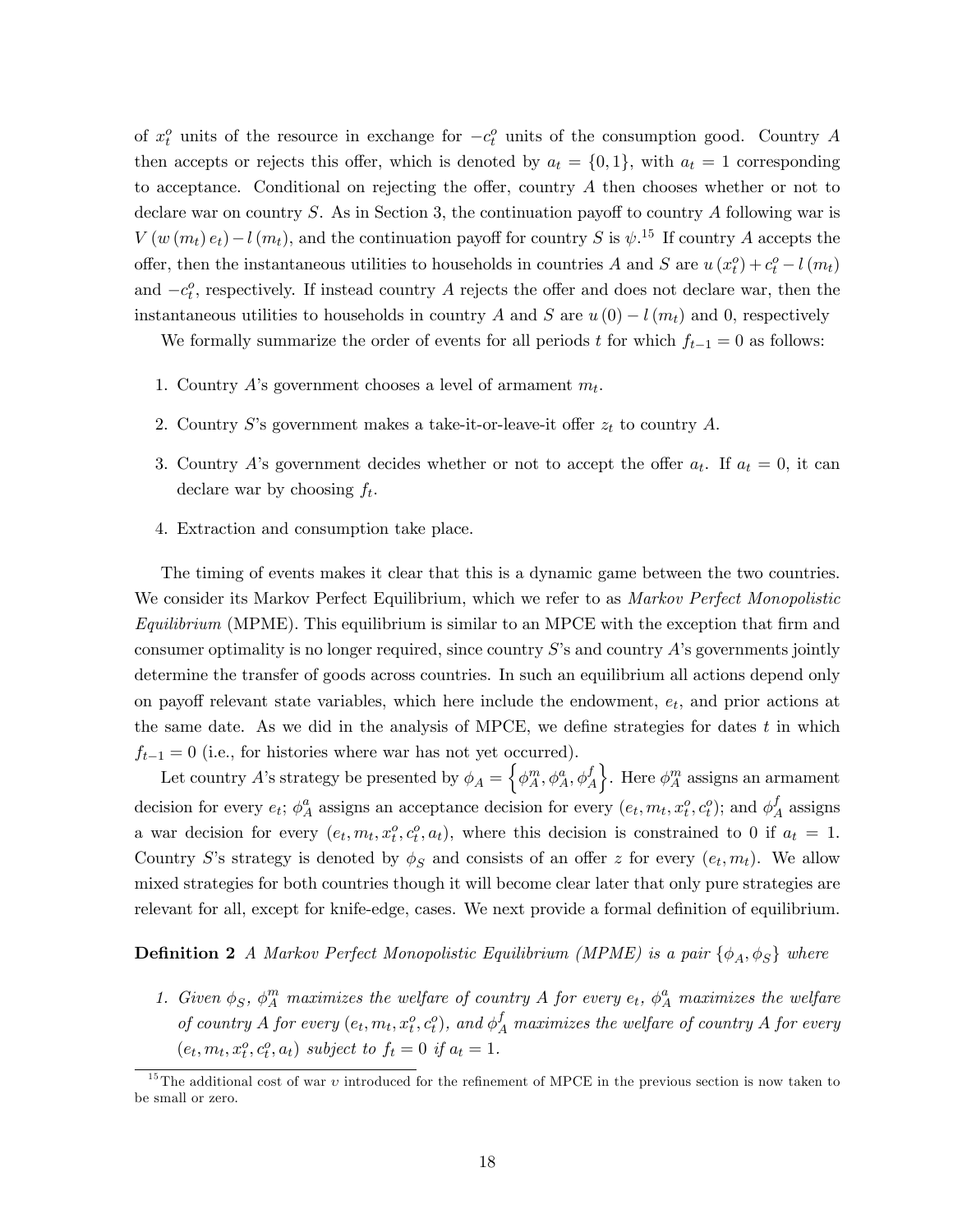# 2. Given  $\phi_A$ ,  $\phi_S$  maximizes the welfare of country S for every  $(e_t, m_t)$  subject to (3).

Given these strategies, we define the equilibrium continuation values  $\{U_A(e_t), U_S(e_t)\}\$  as the continuation values to countries  $A$  and  $S$ , respectively, at the beginning of the stage game at t conditional on no war in the past. Similar to equation  $(14)$  in the previous section, these continuation values are given by

$$
U_A(e_t) = (1 - f_t) (u(x_t) + c_t + \beta U_A(e_{t+1})) + f_t V(w(m_t) e_t) - l(m_t), \text{ and}
$$
  
\n
$$
U_S(e_t) = (1 - f_t) (-c_t + \beta U_S(e_{t+1})) + f_t \psi,
$$

where we have removed the " $o$ " superscript to economize on notation.

#### 4.2 Analysis without Capacity Constraints

We start again with the case without the capacity constraints. We will show that, even though the time path of resource extraction is distorted away from the Hotelling rule,<sup>16</sup> many qualitative features of equilibrium are shaped by the same forces as in the competitive environment, in particular, by whether the elasticity of demand is greater than or less than one, which determines whether incentives to declare war increase or decrease over time. We also show that country S may avoid wars in some of the cases when wars are unavoidable under competitive markets. Nevertheless, a naive conjecture that the monopolistic environment will necessarily reduce the likelihood of war and will make country  $S$  better off since it is now acting as a Stackelberg leader and making take-it-or-leave-it offers is not correct. In fact, it is possible for war to occur in a monopolistic equilibrium in cases when war can be avoided under competitive markets, and country S can have lower utility. Both of these features are the consequence of a new source of distortion in the monopolistic environment, resulting from the fact that country S cannot commit to making attractive price-quantity offers to country  $A$ ; this, in turn, induces country A to invest in armaments at each date in order to improve its terms of trade.

We first consider the optimal strategy for country  $S$  for a given level of armament  $m_t$ . Let  $\tilde{U}_{S}(e_t; m_t)$  be the value function of country S when its makes the best offer that country A accepts, starting with endowment  $e_t$  and armament level of country A equal to  $m_t$ . This value function is given by the following recursive equation:

$$
\tilde{U}_S(e_t; m_t) = \max_{x_t \ge 0, c_t} \{-c_t + \beta U_S(e_{t+1})\}
$$
\n(20)

subject to the resource constraint  $(3)$ , and the participation constraint of country A, given by

$$
u(x_t) + c_t - l(m_t) + \beta U_A(e_{t+1}) \ge V(w(m_t)e_t) - l(m_t). \tag{21}
$$

<sup>&</sup>lt;sup>16</sup>The key reason for distortions in the monopolistic equilibrium is the armament decision of country  $A$ . To highlight how armament affects the distortion, in the Appendix we also show that when country  $A$  can attack country S without arming, wars never occur and the path of resource extraction satisfies the Hotelling rule  $(16)$ .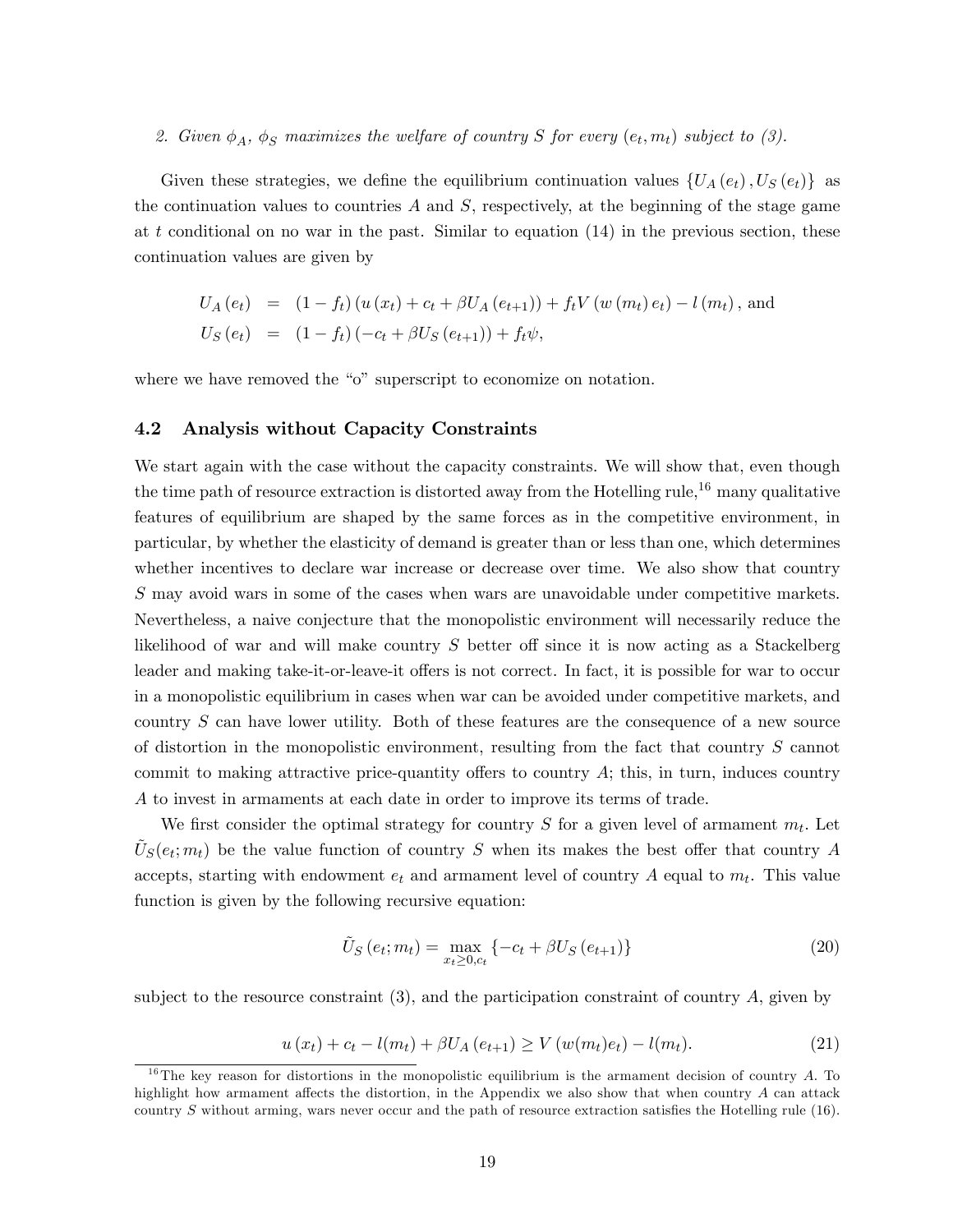Constraint (21) requires the value of country A when it accepts the price-quantity offer  $(x_t, c_t)$ at time t to be greater than its utility if it declares war and captures a fraction  $w(m_t)$  of the remaining endowment of country S. This value also needs to be greater than the continuation value from rejecting the price-quantity offer but not declaring war. But it can be easily verified that this latter option is never attractive for country  $A$ , and hence there is no need to specify it as an additional constraint in the maximization problem  $(20).<sup>17</sup>$ 

Moreover, it is straightforward to see that constraint (21) must bind in equilibrium, since otherwise country  $S$  could make an offer with slightly greater transfers and would increase its payoff. Finally, if  $\tilde{U}_{S}(e_t; m_t)$  is less than the payoff from war  $\psi$ , the best response for country S is to make any offer that violates (21). Thus in equilibrium, starting from  $(e_t, m_t)$ , the payoff of country  $A$  is equal to

$$
V(w(m_t)e_t) - l(m_t)
$$
\n(22)

regardless of whether it accepts the price-quantity offer of country  $S$ . This implies that country A's best response is to always choose a level of armament maximizing  $(22)$ . We defined this level of armaments as  $m^*(e_t)$  in equation (8). Therefore, the equilibrium payoffs for countries A and S can be written as:

$$
U_A(e_t) = V(w(m^*(e_t))e_t) - l(m^*(e_t))
$$
\n(23)

and

$$
U_S(e_t) = \max\left\{\tilde{U}_S\left(e_t; m^*(e_t)\right); \psi\right\}.
$$
\n(24)

We next show that an MPME exists.

Lemma 3 An MPME exists.

**Proof.** See the Appendix. ■

We now turn to the first main result of this section.

**Proposition 6** In any MPME, if  $f_{t+1} = 0$ , then

$$
\beta u'(x_{t+1}) > u'(x_t) \text{ if } m^{*'}(e_{t+1}) > 0, \text{ and}
$$
  
\n
$$
\beta u'(x_{t+1}) < u'(x_t) \text{ if } m^{*'}(e_{t+1}) < 0.
$$
\n(25)

**Proof.** See the Appendix. ■

$$
u(x_t) + c_t - l(m_t) + \beta U_A(e_{t+1}) \geq u(0) - l(m_t) + \beta U_A(e_t).
$$

<sup>&</sup>lt;sup>17</sup> In particular, this additional constraint can be written as

Suppose, to obtain a contradiction, that this constraint binds. By definition,  $U_A(e_t) = u(x_t) + c_t - l(m_t) +$  $\beta U_A(e_{t+1}),$  which combined with this (binding) constraint implies that  $U_A(e_t) = (u(0) - l(m_t)) / (1 - \beta)$ , which is necessarily less than  $V(w(m_t) e_t) - l(m_t)$ , showing that (21) is violated.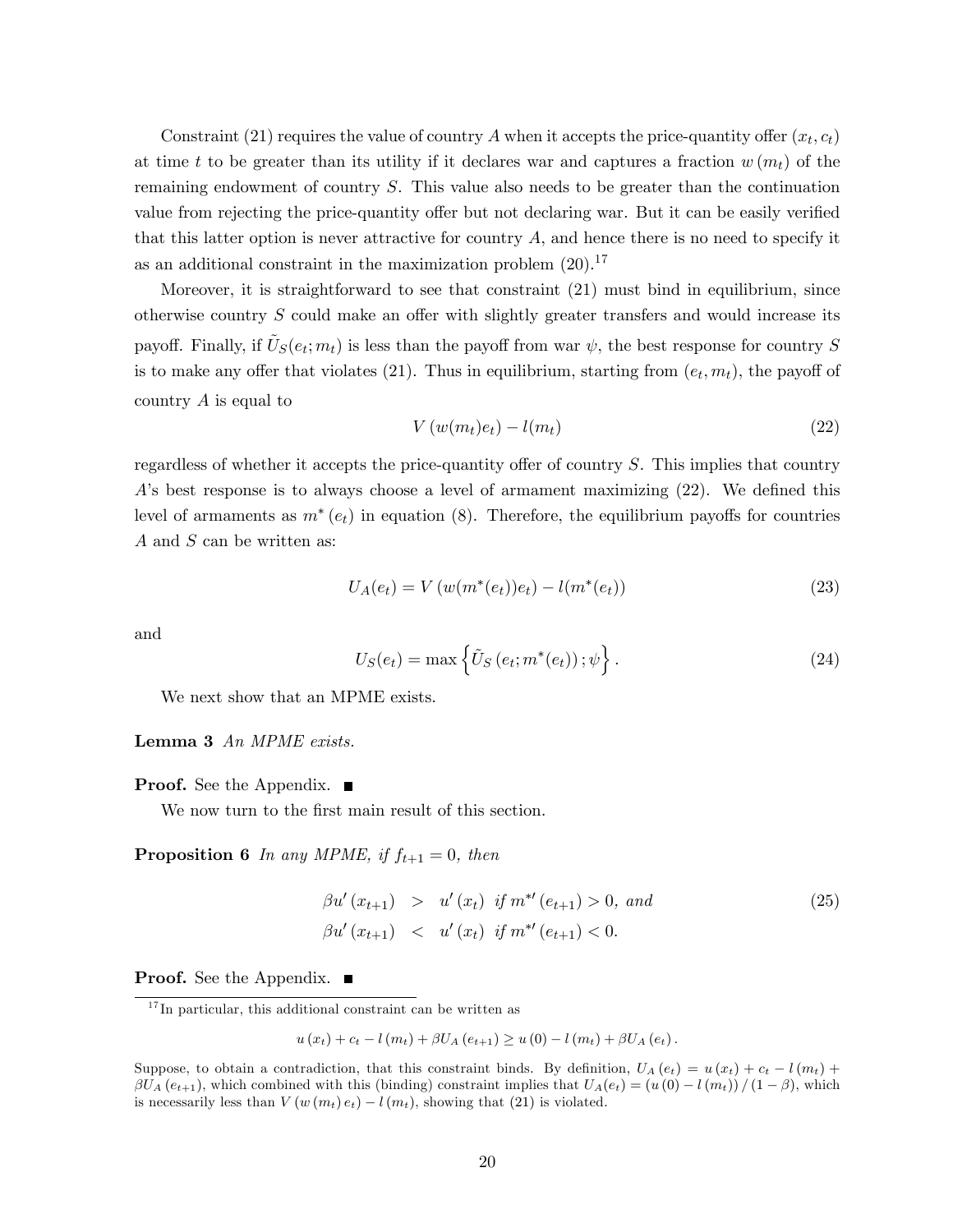The main technical difficulty in the proof of this proposition lies in the fact that the value function  $U<sub>S</sub>(e<sub>t</sub>)$  may not be differentiable; we thus use perturbation arguments in the Appendix to prove this result. It is easy to verify this result heuristically if one assumes differentiability. To do this, let us substitute (23) into (20), taking into account that since  $f_{t+1} = 0$ , it is the case that  $\tilde{U}_{S}$   $(e_{t}; m_{t}) = U_{S}$   $(e_{t})$ . Take the first-order conditions to obtain

$$
u'(x_t) - \beta u'(x_{t+1}) + \beta l'(m^*(e_{t+1})) m^{*}(e_{t+1}) = 0.
$$
 (26)

Since  $l'(\cdot) > 0$ , equation (26) implies (25).

Proposition 6 shows that the key determinant of the growth rate of the shadow price of the resource is whether country A increases or decreases armaments as the resource stock declines. This result is driven by the inabilities of both countries to commit to future actions. If country S could commit in period 0 to a sequence of offers  $\{z_t\}_{t=0}^{\infty}$ , only a one-time investment in armament by country A would be necessary and this would prevent war; the shadow price of the resource would also grow at the rate of time preference,  $(1 - \beta)/\beta$ , as in the Hotelling rule. In our model, such commitment is not possible. Country A needs to invest in armament in each period to obtain better terms of trade from country S. In particular, given the timing of events above, it is clear that country A will choose armaments at each date in order to maximize its continuation value  $V(w(m_t) e_t) - l(m_t)$ , since this will be its utility given country S's take-it-or-leave-it offer. This continuation value incorporates the sequence of future armament costs as well, and so country S will take these into account also when deciding path of extraction and prices. To develop this intuition further, let us substitute (23) into (21):

$$
u(x_t) + c_t + \beta \left( V \left( w \left( m^*(e_{t+1}) \right) e_{t+1} \right) - l \left( m^*(e_{t+1}) \right) \right) \geq V \left( w \left( m^*(e_t) \right) e_t \right). \tag{27}
$$

Suppose that armaments increase as the resource stock decreases. The increase in  $m_t$  implies that constraint (27) becomes harder to satisfy over time. If country S extracts  $\epsilon$  units of resources less in period t and  $\epsilon$  more in period  $t + 1$ , holding everything fixed, it changes the payoff to country A by  $(\beta u'(x_{t+1}) - u'(x_t))$   $\epsilon$ . In addition, it relaxes constraint (27) since the stock of resources is higher so that armament by country  $A$  declines, and this allows country  $S$  to decrease the offer of  $c_t$ . Therefore, as long as  $\beta u'(x_{t+1}) - u'(x_t) \geq 0$ , country S can be made better off postponing resource extraction to next period. Thus, it must be the case that  $\beta u'(x_{t+1}) - u'(x_t) < 0$  in equilibrium. When the amount of armament is decreasing in  $e_t$ , this effect works in the opposite direction.

Proposition 1 showed that the sign of  $m^{*'}(e)$  is determined by elasticity of demand for the resource. Using Proposition 1 we next obtain the following corollary to Proposition 6, linking the direction of deviations from the Hotelling rule to the elasticity of demand for the resource.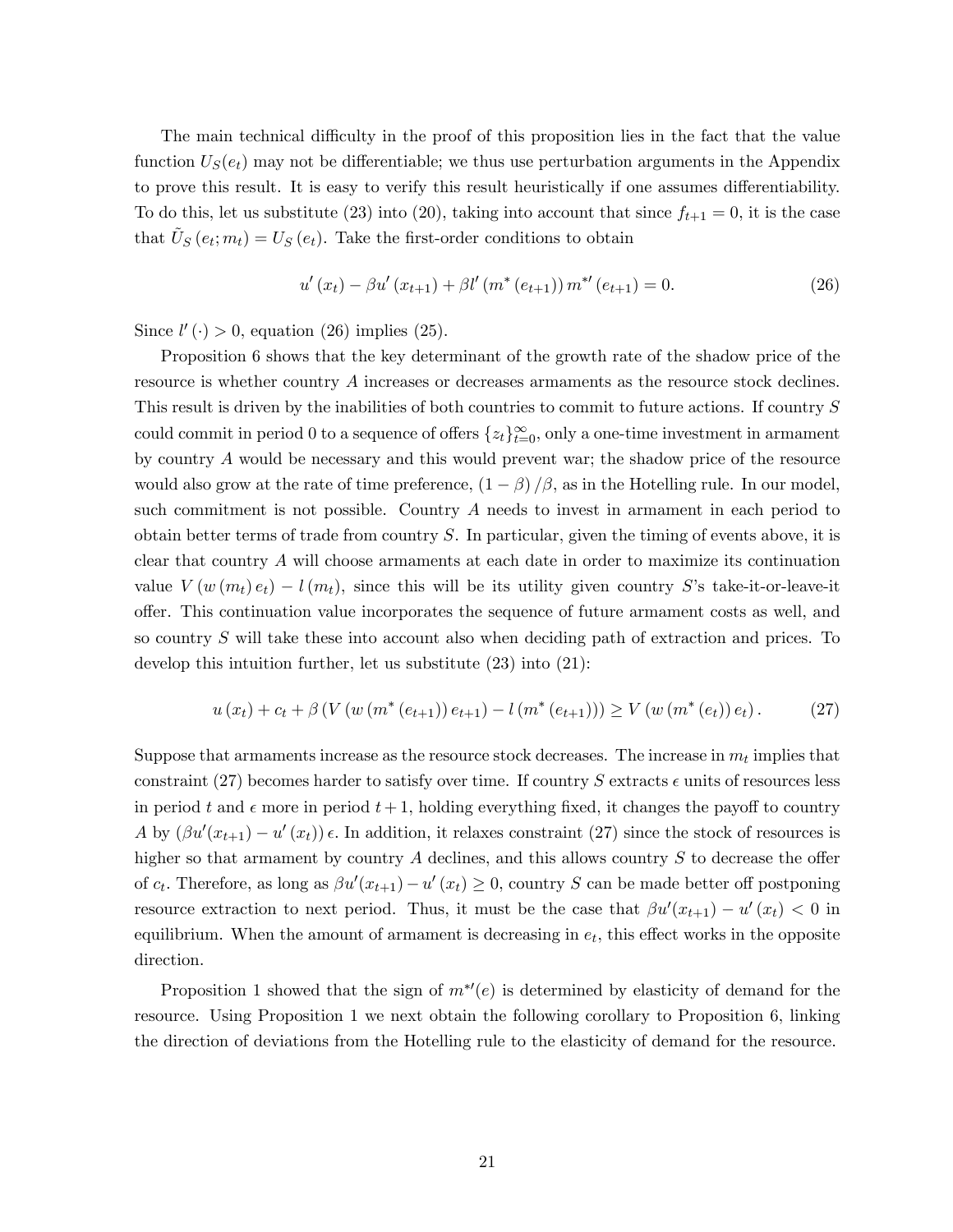**Corollary 2** In any MPME, whenever  $f_{t+1} = 0$ , we have that

if 
$$
-u'(x) / (xu''(x)) > (<1
$$
) for all x, then  $\beta u'(x_{t+1}) > ((x_t).$ 

We saw in Section 3 that the elasticity of demand played a crucial role in determining whether incentives to declare war increase or decrease as the endowment of the resource is depleted. The same effect determines the equilibrium armaments for country  $A$  in the monopolistic environment. When demand is inelastic, the value of the resource,  $V'(e_t)e_t$ , increases over time. This induces country  $A$  to invest more in armaments. Country  $S$  internalizes the effect of resource depletion on country  $A$ 's incentives to arm (as it can hold country  $A$  down to its continuation value). It then counteracts the rise in country  $A$ 's armament costs by reducing the rate of resource extraction. This is equivalent to a (shadow) price sequence growing at a slower rate than the rate of time preference,  $(1 - \beta)/\beta$ . In contrast, when demand is elastic, the value of the resource and country  $A$ 's armaments are decreasing over time. In this case, country  $S$  can further reduce country  $A$ 's armament costs by raising the rate of resource depletion.

We now turn to the analysis of the conditions under which peace occurs in the monopolistic environment. A naive conjecture is that country  $S$ 's ability to regulate the price and the level of production of the resource makes wars less likely and its citizens better of relative to the competitive equilibrium. This conjecture is not correct, however, because of the commitment problem identiÖed above, which leads to a new distortion in this monopolistic environment. Recall that at each date country  $S$  makes a price-quantity offer that gives to country  $A$  utility equal to  $V(w(m_t) e_t) - l(m_t)$ . It cannot commit to giving a higher utility to country A, unless the latter invests more in armaments. So country A needs to invest in armaments at each date to secure favorable terms of trades. Therefore, the monopolistic environment encourages investments in armaments at each date whereas in the competitive environment country A did not need to invest in arms in periods in which it did not declare war. Moreover, since country S needs to give country A at least utility  $U_A(e_t) = V(w(m^*(e_t))e_t) - l(m^*(e_t))$ , it effectively pays for country A's future costs of armaments, so country  $S$  may be made worse off by its ability to make take-it-or-leave-it offers, or by its inability to commit to future paths of prices and production. The next proposition exploits this new distortion and shows why the abovementioned conjecture is incorrect.

#### **Proposition 7** Suppose  $u(x)$  satisfies (17). Then in any MPME,

1. War is avoided when  $\sigma < 1$  and

$$
-\beta l\left(\overline{m}\right) > \psi\left(1-\beta\right). \tag{28}
$$

2. War can be avoided when war necessarily occurs in an MPCE.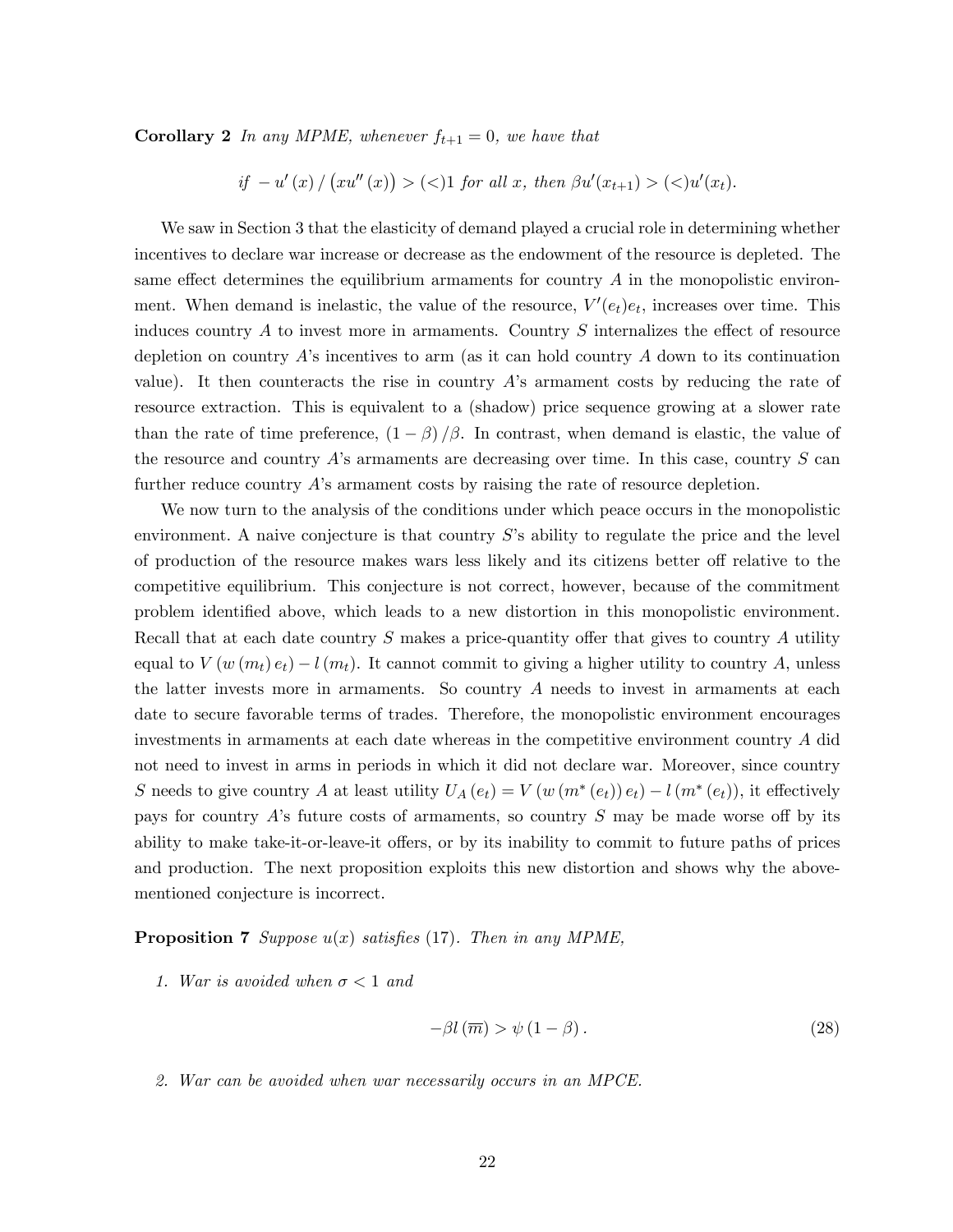3. War occurs with probability 1 along the equilibrium path if  $\sigma < 1$  and

$$
-\beta l(m^*(e_0)) < \psi(1-\beta) - (V(e_0) - V(w(m^*(e_0))e_0)) (1-\beta).
$$
 (29)

4. War can occur with probability 1 along the equilibrium path when war is necessarily avoided in the MPCE.

#### **Proof.** See the Appendix. ■

The first part of the proposition shows that, under some circumstances, the ability for country S to control resource extraction allows it to avoid wars in situations in which the cost of armament is bounded below by the cost of war. For instance if  $\psi = -\infty$ , so that war is infinitely costly to country  $S$ , then country  $S$  avoids war in any monopolistic equilibrium and this is true even though wars may be inevitable in the competitive equilibrium. Similarly, if  $\bar{m} < \infty$ , war does not take place in MPME for large but finite  $\psi$ . The second part of the proposition is a simple consequence of the first. When war is highly costly to country  $S$ , it still takes place in the competitive environment, but not in the monopolistic environment under the conditions identified in part 1 of the proposition (for example, war never takes place in MPME when  $\psi = -\infty$ ). Note that in this case, country  $S$ 's utility will clearly be higher in the monopolistic environment.

Nonetheless, parts 3 and 4 of the proposition show that the opposite of these conclusions might also be true. In particular, if  $\psi$  is sufficiently low, offers necessary to secure peace may be very costly for country S, especially since it is implicitly paying for the costs of future armament. In this case, wars can occur along the equilibrium path. More specifically, in contrast to Section 3, country A needs to make costly investments in armament in each period, even if war does not take place. This is because, as we noted above, country S cannot commit to making attractive offers unless country A has an effective threat of war, and thus country A is induced to invest in armament to improve its terms of trade. But this means that war will reduce future costs of armament; consequently, to secure peace, country  $S$  must make offers that compensate country A for the costs of future armament. If these costs are increasing to infinity along the equilibrium path, then the cost to country S of such offers will eventually exceed the cost from war,  $-\psi$ , which means that war cannot be permanently avoided. More generally, this cost of war may be sufficiently low that country  $S$  prefers to allow immediate war in the monopolistic equilibrium even though war does not occur in the competitive equilibrium.<sup>18</sup>

In sum, allowing country  $S$  to control the extraction of resources introduces two new economic forces relative to the competitive environment. First, it implies that country S controls

<sup>&</sup>lt;sup>18</sup>Though, as we have emphasized, the commitment problem facing country  $S$  is essential for the result that inefficient war can happen in MPME, as in MPCE commitment by country  $A$  to limit its armaments in the future (say to be no more than some small  $\epsilon > 0$ ) could also prevent war and may lead to a Pareto superior allocation. For example, a commitment by country A that in the future it will only have no or little armament implies that country S will have a high payoff from tomorrow onward and country A will have a low payoff. If country  $A$ chooses high armaments today, this would then force country S to make a large transfer today, and from tomorrow onward, resources would be traded at undistorted market prices without war. This discussion highlights that lack of commitment on the part of both countries is important for the presence of inefficient war.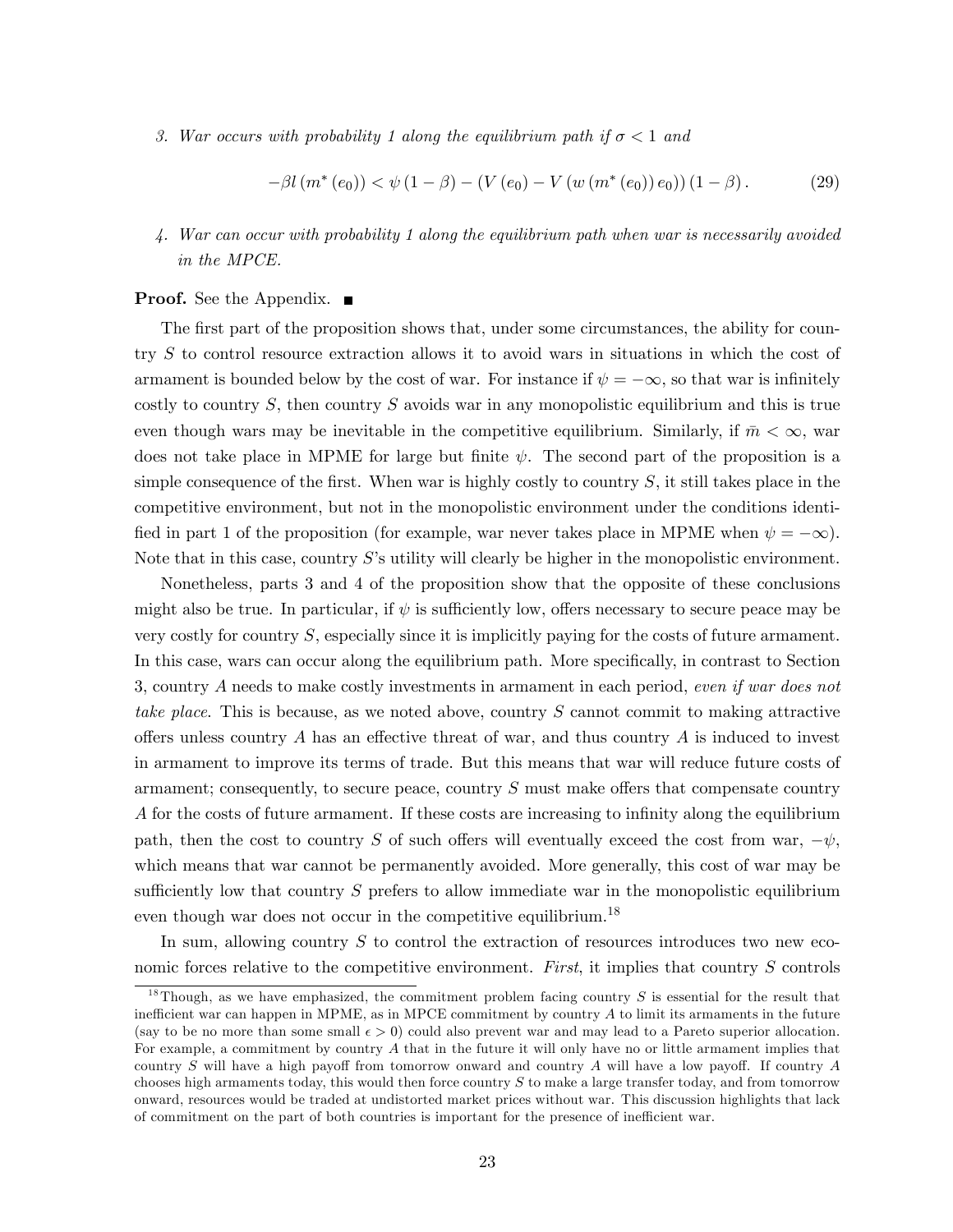the externalities generated by competitive firms. Second, it also introduces a new strategic interaction between the two countries because country  $S$  can control the terms of trade directly but is unable to commit to making these terms sufficiently attractive for country  $A$  without armaments. This lack of commitment implies that country  $A$  will have an incentive to use investments in armaments in order to enhance its terms of trade. The first force implies that war can be avoided in the monopolistic equilibrium in situations in which it is inevitable in the competitive equilibrium. The second force implies that, since country A must now invest in armament under peace, war takes place in the monopolistic equilibrium even when it can be avoided in the competitive equilibrium.

#### 4.3 Analysis with Capacity Constraints

It is straightforward to show that the characterization in Proposition 6 continues to apply in an environment with capacity constraint  $\overline{x}$ , and implies that if  $x_t < \overline{x}$  and  $x_{t+1} < \overline{x}$ , then the deviation from the Hotelling rule at time t depends on the sign of  $m^{*'}(e_{t+1})$ :

**Proposition 8** In any MPME, if  $f_{t+1} = 0$ ,  $x_t < \overline{x}$ , and  $x_{t+1} < \overline{x}$ , then

$$
\beta u'(x_{t+1}) > u'(x_t) \text{ if } m^{*'}(e_{t+1}) > 0, \text{ and}
$$
  
\n
$$
\beta u'(x_{t+1}) < u'(x_t) \text{ if } m^{*'}(e_{t+1}) < 0.
$$
\n(30)

**Proof.** See the Appendix. ■

The intuition for why deviations from the Hotelling rule emerge and depend on the sign of  $m^{*'}(e_{t+1})$  is the same as in the case without capacity constraints. Moreover, Corollary 2 also continues to apply and implies that deviations from the Hotelling rule depend on the elasticity of demand.

The analysis is more complicated when either  $x_t$  or  $x_{t+1}$  is at capacity. The next proposition provides a partial characterization for the case in which there is no war along the equilibrium path.

**Proposition 9** Suppose that in an MPME,  $f_t = 0$  for all  $t \ge 0$ . Then:

- 1. If  $-u'(x)/(x u''(x)) > 1$  for all x, then there exists a  $T \geq 0$  such that  $x_t = \overline{x}$  for all  $t \leq T$ and  $\beta u'(x_{t+1}) > u'(x_t)$  for all  $t > T$ .
- 2. If  $-u'(x)/(x u''(x)) < 1$  for all x, then  $x_t < \overline{x}$  and  $\beta u'(x_{t+1}) < u'(x_t)$  for all t.

#### **Proof.** See the Appendix. ■

If preferences are elastic, then  $m^{*'}(e_{t+1}) > 0$  and country S wishes to extract resources faster than under the Hotelling rule in order to speed up disarmament by country A. As a consequence, the capacity constraint may bind for a number of periods initially, and thereafter, the first-order condition (26) will hold and the result will again be that  $\beta u'(x_{t+1}) > u'(x_t)$ . If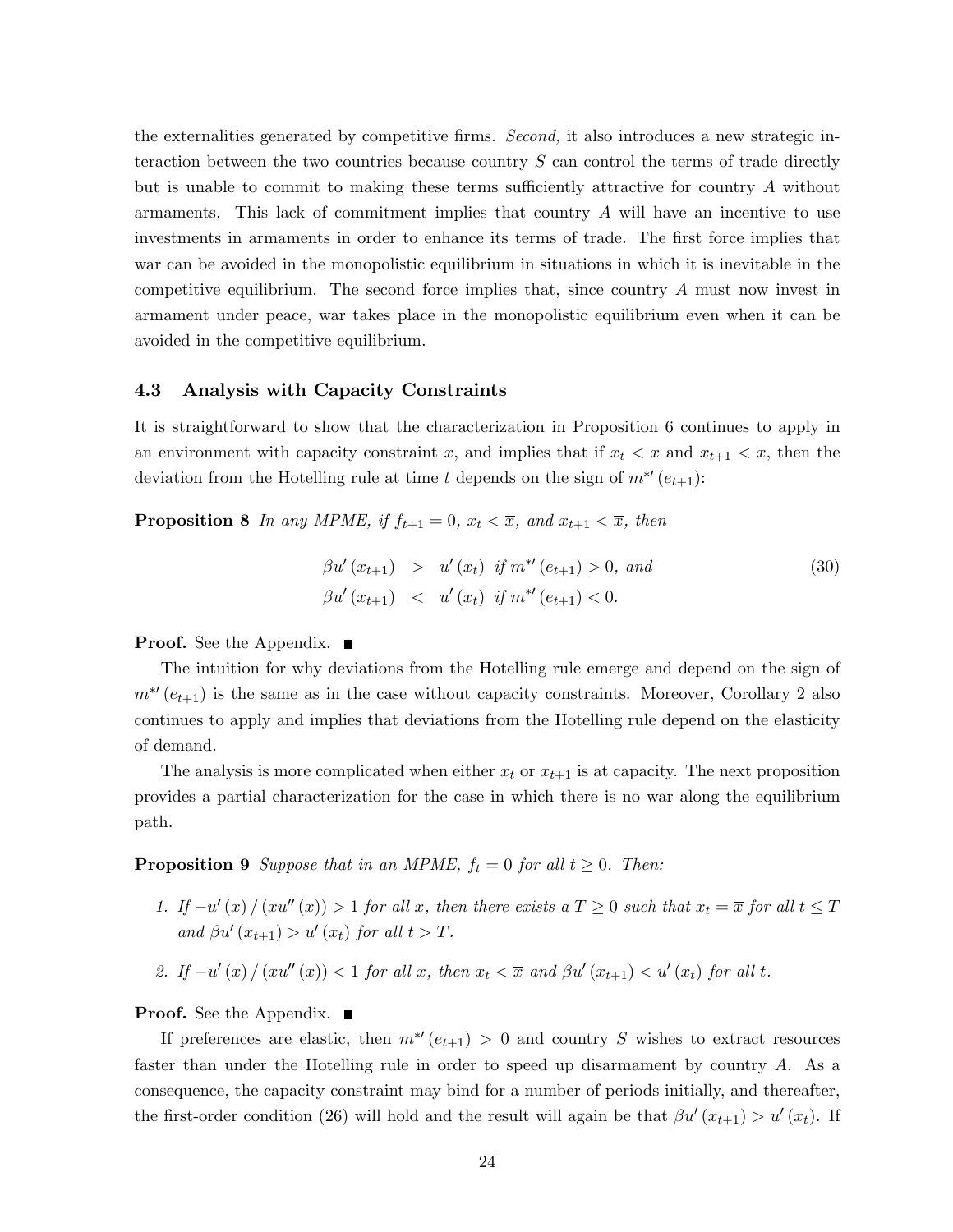preferences are inelastic, then country  $S$  wishes to extract resources more slowly than under the Hotelling rule as  $m^{*'}(e_{t+1}) < 0$ , and this will slow down resource extraction. In this case, the capacity constraints never bind since, by Assumption 1.3, they do not bind under the Hotelling rule. As a result, (26) again holds and  $\beta u'(x_{t+1}) < u'(x_t)$ .

# 5 Case Studies

In this section, we briefly discuss two case studies which illustrate the insights generated by our theory, in particular, highlighting the potential roles of scarcity, demand elasticity, and regulation of prices and quantities in the initiation of resource wars.<sup>19</sup>

#### 5.1 War of the Pacific

The War of the Pacific (Guerra del Pacífico) was fought between 1879 and 1884 by Chile against Bolivia and Peru. It is commonly argued that the primary cause for the conflict were the deposits of nitrates, guano (bird excrement) and saltpeter (see e.g., Dennis 1927, Farcau 2000). Farcau (2000) describes the history of the guano deposits in Atacama desert. Guano had a limited use as fertilizer by the Incas and Spanish colonists prior to 19th century. After the demonstration of the viability of extraction of significant quantities of nitrates and their importance for plant growth in 1840, this resource became highly valuable. An additional important use of the nitrates was as an ingredient in explosives. Dennis  $(1927, p.27)$  writes, "All the wealth of Pizzaro and Cortes and their followers is a small item compared to what this desert has yielded. Counting both the guano and the nitrates ... the wealth ... exceeded all the gold and silver of the Andes. This was the prize of war ..."

Bakeless (2000) concludes: "The economic character of this war is self evident. The boundary question between Chile and Bolivia had existed for a long time without ever having been seriously considered, much less leading to any signs of hostilities. It was only when the valuable mineral deposits were found that the states became sufficiently concerned about their boundaries ..., and the rivalry of Peruvian guano and Chilean nitrate fanned the flames. ... it was the possession of Tacna, Arica, and Tarapaca, with their nitrate deposits, upon which the victors were intentî.

Sicotte, et al (2009) provide detailed evidence on the value of the deposits, and argue that the deposits were the world's only commercially viable deposits of sodium nitrate before World War I. The value of the reserves appears to have been comparable to the current value of oil reserves in the Gulf. For example, nitrate revenues constituted at least 20% of all Peruvian government revenues before 1879. The income from the nitrates for the victorious Chile rose to 48% of the government revenues and remained at about that level until the World War I.

 $19$ For a comprehensive set of case studies on war and environment, see the TED (Trade and Environment Database) and ICE (Inventory of Conflict and Environment) at the American University in Washington D.C. Our discussion here partially draws on the information description in these databases.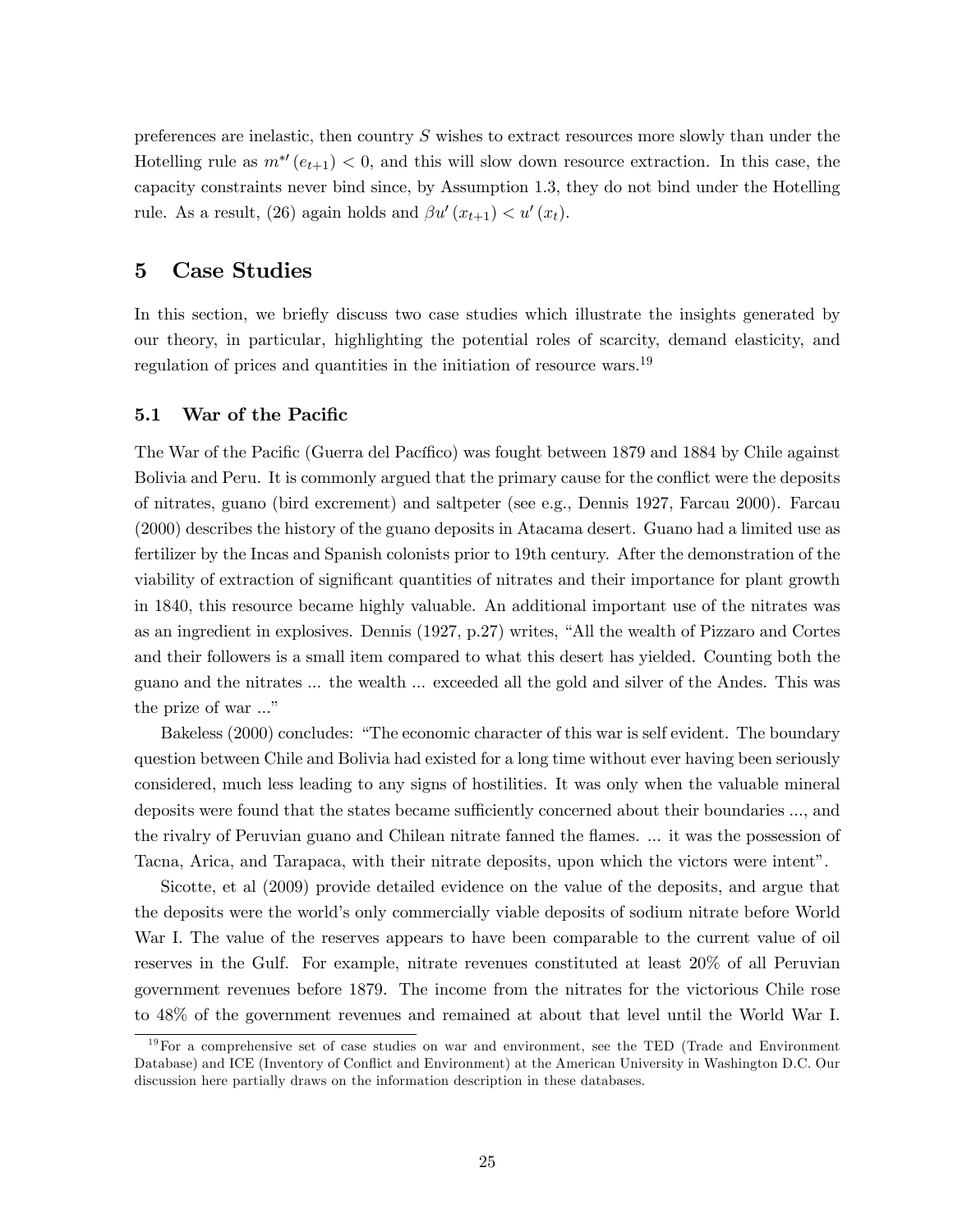Crow (1992, p.647) documents that Chilean national revenue increased from 15 million peso to 60 million peso between 1880 and 1890.

There is also evidence that demand for the nitrates was inelastic. Matthew (1970, p.124- 125) argues that in Britain (one of the key importers) the demand elasticity for nitrates was low; despite higher prices, British farmers did not want to substitute to other fertilizers.

In line with insights of our theory, monopolization of the extraction of guano was attempted to stall the war, and it appears that the failure of this attempt was an important factor in the onset of the war. A Boundary Treaty of 1866 between Chile and Bolivia established that the current and future revenues would be shared with Chile. Article 2 of the treaty states that ìBolivia and Chile shall share equally the proceeds of exploitation of the guano deposits discovered ... or which may be discovered". Article 3 establishes that only one custom house would collect all the proceeds. The Protocol of 1872 (Lindsay-Corral Agreement) further developed the treaty with respect to monopolization of the industry: "Article 4... Chile and Bolivia will adopt a common system of regulation in order to derive most possible from the industry".<sup>20</sup> Dennis (1927, p. 27-28) writes: "Huge nitrate interests also soon became an object of rivalry. If the great banking groups of Europe, Valparaiso, and Lima had agreed on an economic policy there would have been no war, for the government of Chile had to be dragged into war, while Bolivia and Peru were completely unprepared ... The above statement of the cause of the war seems at first extreme, but is well substantiated."

There is also evidence that the increasing price of guano before the war related to increased military expenditures. Between 1852-58, for example, Peruvian military spending increased fourfold (Vizcarra, 2009, p.370).

#### 5.2 Cedar Wars

Starting from the third millennium B.C., the cedar trees of Ancient Lebanon were an important and valuable natural resource, and appear to have been the major factor leading to the Cedar Wars in ancient Lebanon (Kasoff, 1997). We closely follow the discussion of Kasoff (1997) and the references therein. Phoenicians used these trees for the building of ships and the Egyptians used them for the ceremonial purposes. The extensive use and the exploitation of the forests led to their rapid dwindling. As Kasoff (1997) writes, "The scarcity of trees was so noticeable that, over time, the few remaining tall trees even became objects of worshipî.

The primary cause for the several wars over this period appears to have been cedar. Kasoff (1997) argues this drawing extensively on two prominent studies; Meiggs (1982) is an authoritative study of the trees in ancient Mediterranean and Mikesell (1969) is an extensive account of deforestation of Mount Lebanon. "Cedar was thought to be the prize which all the states of the Near East coveted, and for which the empires of Egypt and Mesopotamia were prepared to fight" (Meiggs 1982, p. 55). Babylonian King Nebuchadnezzar described the reason for the

 $20$  For the full text fo the treaties, see Dennis (1927).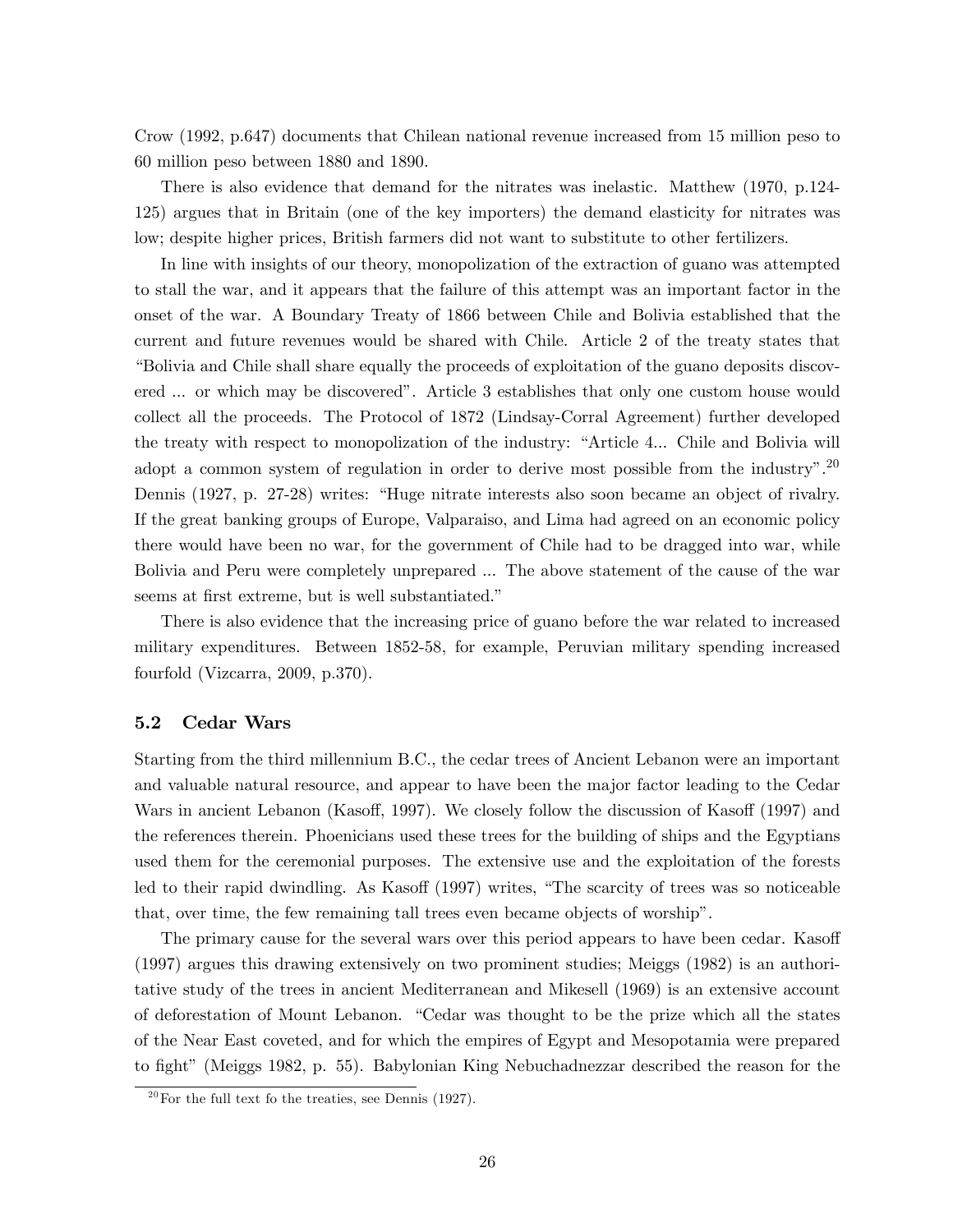military compaigns to the logging of the cedars: "I cut through steep mountains, I split rocks, opened passages and [thus] I constructed a straight road for the [transport of the] cedars. I made the Arahtu float [down] and carry to Marduk, my lord, mighty cedars, high and strong, of precious beauty and of excellent dark quality, the abundant yield of Lebanon, as [if they be] reed stalks carried by the river" (Mikesell 1969, p. 13).

Notably, not just the value of cedar but also its potential future scarcity is cited as an important cause of the wars. Kasoff (1997) writes, "Egyptians and Mesopotamians used military means to overcome a domestic shortage of a natural resource which was slow to replenish itself. Leaders of these various nations then, looked at wood as a justification for military campaigns; the exaction of tribute enabled conquerors of the Levant to appropriate, and thence denude, parts of the Levantís rich supply of forested land. By doing this, they easily circumvented shortcomings at home. Spoils of victory in the ancient Near East, then, included wood from Lebanon (sic)."

Semple (1931, p. 271) provides evidence that a main objective of the Phoenician invasion of Cyprus in the 11th century B.C. was scarcity of the trees and an attempt to conserve the timber from the mountains of Lebanon. Cedar was essentially an exhaustible, non-renewable resource because supply was limited to the eastern Mediterranean and new trees took a very long time to grow (Semple 1931). The evidence also suggests that the demand for cedar was inelastic. For example, Baramki (1961) writes: "From the location of Phoenician settlement, it may be extrapolated that the cedar timber from Lebanon, by virtue of its geographical proximity, provided an integral—perhaps even a necessary—resource with which their thalassocracy [maritime empire] was established and on which it thrived... Phoenicia, especially Byblos, supplied Egypt with the timber which she needed for her buildings, her boats, her furniture and fuel, and especially her funerary equipment. Vast quantities of cedar and pine timber were made into rafts and towed by boats from Byblos, mainly to Egypt, as early as 2800 B.C...î (Baramki 1961, p.63).

Another important fact that relates to our model is how wars were used to affect the terms of trade. During the military campaigns of 734 and 733-732 BC, Assyrian King Tiglath-Pileser III, who controlled Phoenicia, imposed a trade embargo on the export of timber from Lebanon to Egypt. For Egypt, as we argued, cedar was an essential commodity, used in building of the temples and funerals ceremonies. A trade embargo by the Assyrians was very costly for the Egyptians, as the very tall cedar trees were impossible to substitute. Egyptians, therefore, attempted to support rebellions in Palestine against the Assyrians. (see e.g., Nemet-Nejat 1989, p.38). We interpret these actions by the Egyptians as an attempt to change the terms of trade  $\sim$  to overthrow the Assytians to ensure that the embargo is repealed and the trade with Egypt would be resumed.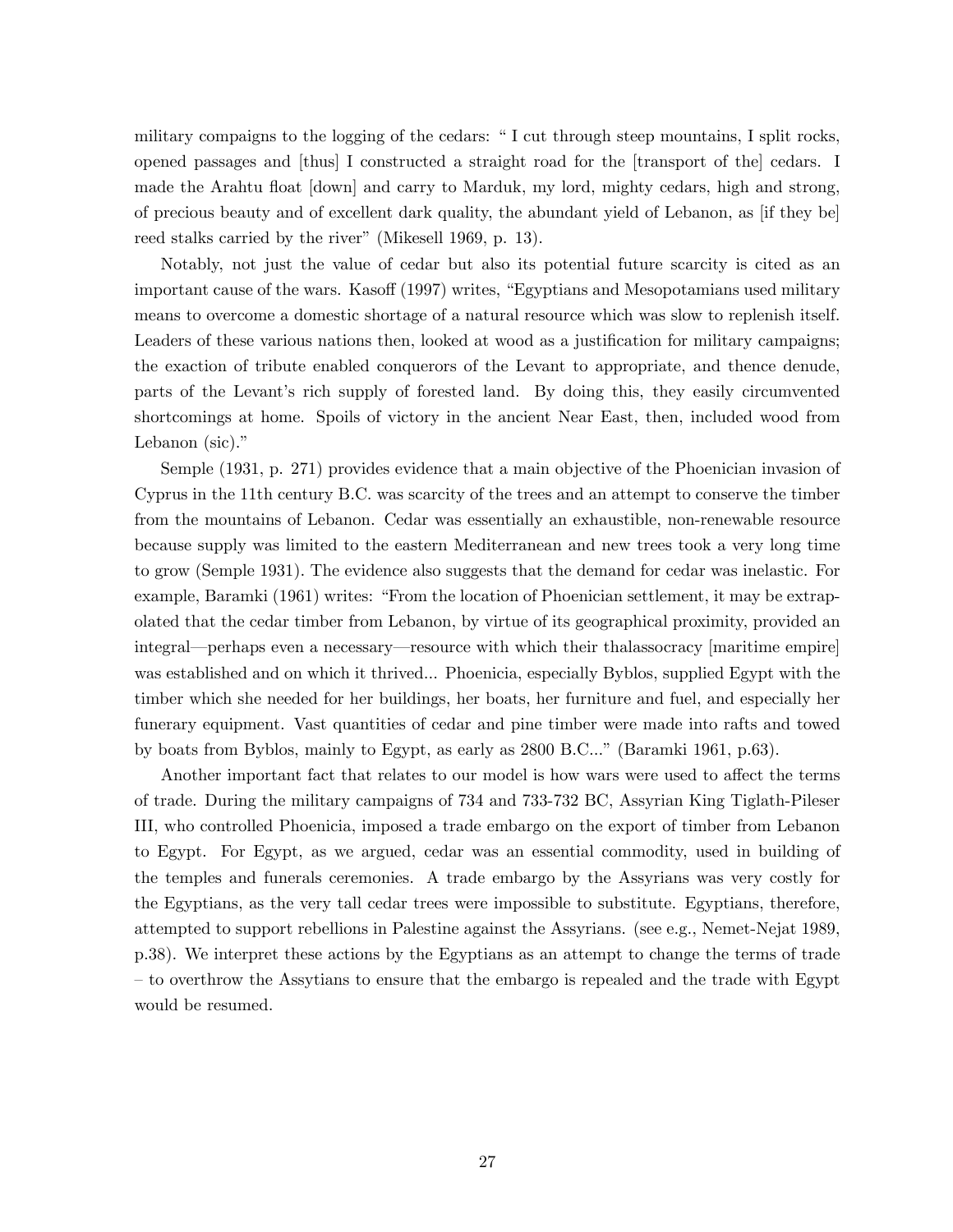# 6 Extensions

In this section, we discuss several extensions that show both the robustness of the insights discussed so far and indicate new interesting effects. To simplify the discussion, we focus on the monopolistic environment (sometimes briefly mentioning how the MPCE is affected) and we consider the environment with no capacity constraints, i.e.,  $\bar{x} = \infty$ . Also to simplify the exposition in this section we impose that  $\psi = -\infty$  so that wars never occur in an MPME. The Appendix presents two additional extensions: first, an environment with multiple resource-rich countries as well as multiple resource-poor countries, and second, an environment with more general preferences.

#### 6.1 Inter-Country Competition

In this subsection we consider the implications of allowing for N resource-poor countries, denoted by  $i = 1, ..., N$ , to compete over the resources from country S. The economy is identical to that of Section 4, though the resource constraint is replaced by

$$
e_{t+1} = e_t - \sum_{i=1}^{N} x_{it},
$$
\n(31)

where  $x_{it} \geq 0$  corresponds to the consumption of the resource by the households (each of mass 1) in country i and  $c_{it} \geq 0$  again refers to the consumption good. The instantaneous utility to country i from its consumption of the resource and the consumption good is equal to  $u(x_{it})+c_{it}$ and it discounts the future at the rate  $\beta$ . As such, country S's instantaneous utility from the consumption good equals  $\sum_{i=1}^{N} -c_{it}$  and it discounts the future at the rate  $\beta$ .

At any date t, country i can invest in armament  $m_{it} \geq 0$  at cost  $l(m_{it})$  and declare war. We assume that if any country declares war, all countries join the war, so that we have a "world" war". In such a war, the fraction of the remaining endowment of resources captured by country i is assumed to be

$$
w_i(m_{it}, \mathbf{m}_{-it}) = \eta \frac{h(m_{it})}{\sum_{j=1}^{N} h(m_{jt})},
$$

where  $\mathbf{m}_{-it} = \{m_{jt}\}_{j=1}^N$  $j=1, j\neq i$  is the vector of armaments by other countries,  $\eta \in (0, 1]$ , and h is increasing, continuously differentiable and concave. These assumptions imply that total amount of resources after the war is possibly less than the endowment before the war (and thus the interpretation is that each of the N resource-poor countries invades part of the territory of country S). Naturally,  $w_i$  ( $m_{it}$ ,  $m_{-it}$ ) is increasing in own armament and decreasing in the armament of other countries. This specification is particularly tractable as it implies that the continuation value to country i from war is equal to  $V(w_i(m_{it}, \mathbf{m}_{-it}) e_t) - l(m_{it})$  for  $V(\cdot)$  defined as in (4). Given this modified environment,  $f_T = 0$  now denotes that no war has been declared by any country in periods  $t = 0, ..., T$ , and we let  $f_T = 1$  denote that war has been declared by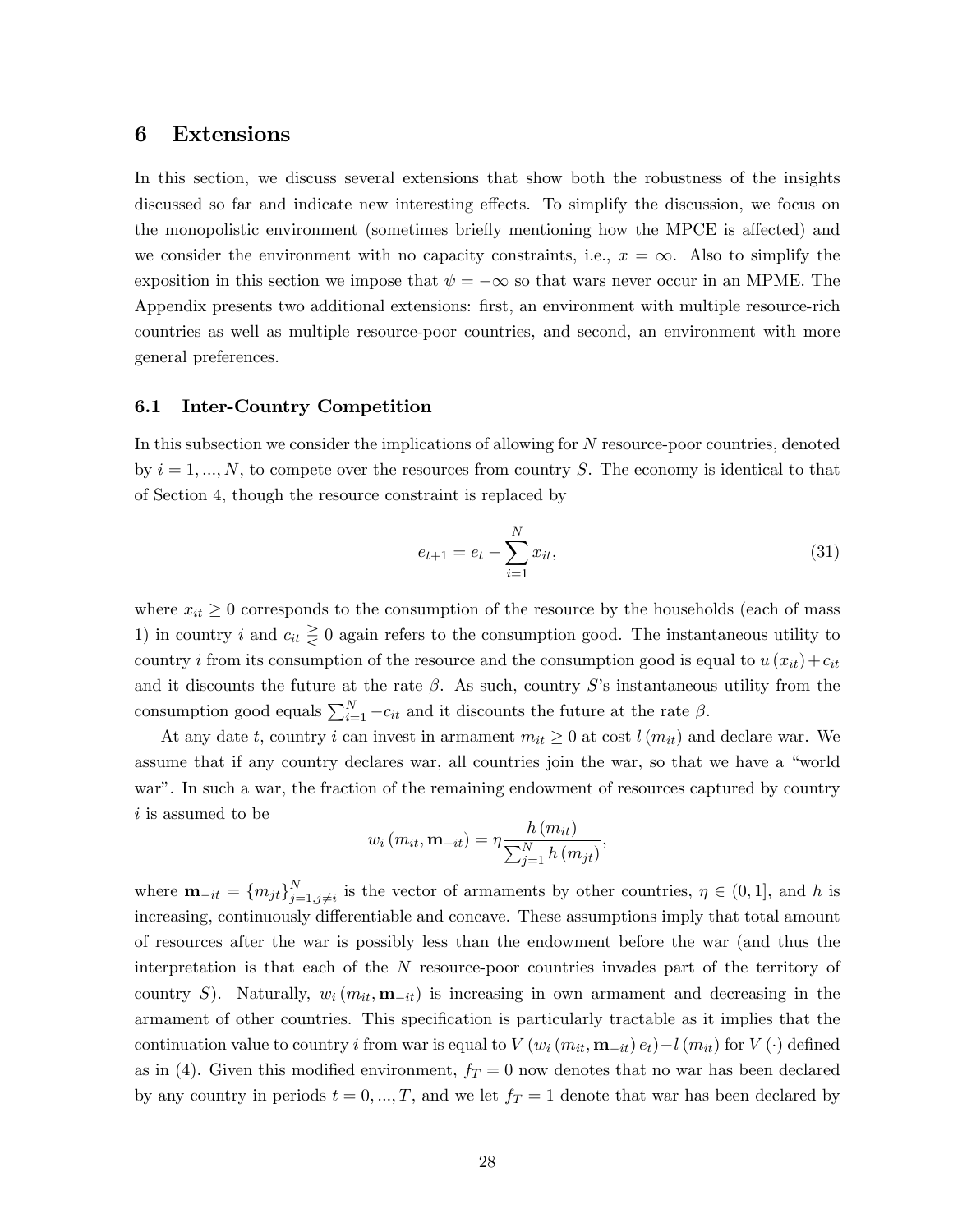some country in period  $t \leq T$ <sup>21</sup>

First note that the MPCE in this extended environment with multiple resource-poor countries is similar to Proposition 2. In particular, in the pure-strategy equilibrium, war can only take place at date  $t = 0$  and the Hotelling rule applies throughout. In what follows, we focus on MPME.

At every date t, country  $S$ 's government publicly makes a take-it-or-leave-it offer to each country *i*,  $\{x_{it}^o, c_{it}^0\}$ , consisting of a quantity of resource to be traded in exchange for the consumption good for each i. For simplicity, we assume that rejection of the offer by any country  $i$ automatically leads to world war.

The order of events for all periods t for which  $f_{t-1} = 0$  is as follows:

- 1. Each country i government chooses a level of armament  $m_{it}$ .
- 2. Country S's government makes a take-it-or-leave-it offer  $\{x_{it}^o, c_{it}^0\}$  to each i.
- 3. Each country i government decides whether or not to declare world war.
- 4. Consumption takes place.

Using this framework, we can define the MPME as in Section 4. We define  $U_i(e_t)$  as the continuation value to country i conditional on  $e_t$  and  $f_{t-1} = 0$  and we define  $U_s(e_t)$  analogously for country S. Since  $\psi = -\infty$ , war is always avoided along the equilibrium path.

By the same reasoning as in Section 4, country i chooses the level of armament at each date to maximize its payoff from war in order to receive the most favorable offer from country  $S$ . More specifically, it must be that in equilibrium  $m_{it} = \widetilde{m}_{i}^{*} (e_{t}, \mathbf{m}_{-it})$  for

$$
\widetilde{m}_{i}^{*}\left(e_{t}, \mathbf{m}_{-it}\right) = \arg\max_{m_{i} \geq 0} V\left(w_{i}\left(m_{i}, \mathbf{m}_{-it}\right) e_{t}\right) - l\left(m_{i}\right),\tag{32}
$$

which is uniquely defined, satisfies  $\widetilde{m}_i^*(e_t, \mathbf{m}_{-it}) > 0$  and is a continuously differentiable function in all of its elements. This implies an analogous equation to (23):

$$
U_{i}(e_{t}) = V(w_{i}(\widetilde{m}_{i}^{*}(e_{t}, \mathbf{m}_{-it}), \mathbf{m}_{-it}) e_{t}) - l(\widetilde{m}_{i}^{*}(e_{t}, \mathbf{m}_{-it}))
$$

for all i where  $m_{jt} = \widetilde{m}_j^*(e_t, \mathbf{m}_{-jt})$  for all j. Note that given this formulation,  $U_i(e_t)$  may not necessarily be continuously differentiable in each MPME, as it was in the case of Section 4. To simplify the discussion, let us also focus on symmetric MPME, where  $m_i^*(e_t) = m^*(e_t)$  for all i and country  $S$  make the same offer to each i in each date. A symmetric MPME always exists and in such an equilibrium  $U_i(e_t)$  is differentiable (from a straightforward application of the implicit function theorem). Since in a symmetric equilibrium all countries choose the same armament  $m^*(e_t)$ , we have that  $w_i(m_{it}, \mathbf{m}_{-it}) = \eta/N$  for each *i*.

<sup>&</sup>lt;sup>21</sup>Our analysis can also be interpreted as applying to a situation in which only country i attacks country S and it seizes a fraction of the resource which is decreasing in the armament of its rivals.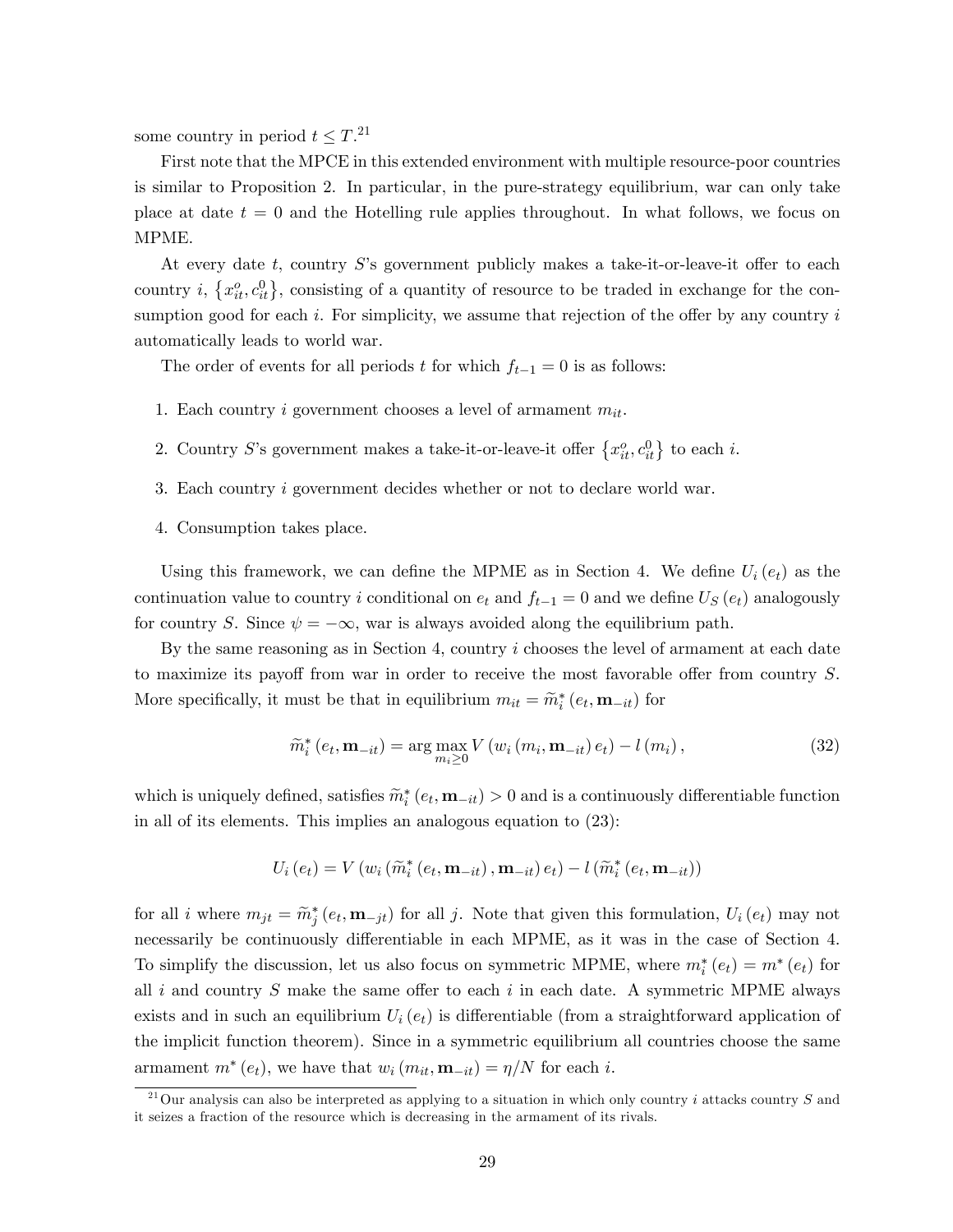#### Proposition 10 In any symmetric MPME,

1. For country  $i$ , resource extraction satisfies

$$
\beta u'(x_{it+1}) > u'(x_{it}) \text{ if } m_i^{*'}(e_{t+1}) > 0 \text{ and}
$$
  

$$
\beta u'(x_{it+1}) < u'(x_{it}) \text{ if } m_i^{*'}(e_{t+1}) < 0.
$$

2. If  $u$  satisfies

$$
-u'\left(x\right)/\left(xu''\left(x\right)\right)>(<)1\ for\ all\ x,
$$

then  $m_i^{*'}(e_t) > (<) 0$  for all i.

#### **Proof.** See the Appendix.  $\blacksquare$

Proposition 10 states that the shadow value of resources in country i grows faster or slower than the rate of time preference,  $(1 - \beta)/\beta$ , depending on whether the level of armament is rising or decreasing in the resource endowment. It is important to note that the argument leading to this result relates to how armament *for all countries* moves as the endowment declines. Thus the intuition for Proposition 10 is similar to that of Proposition 6 except that we must now take into account how future values of the endowment  $e_{t+1}$  affect the armament of all countries jointly.

It is also noteworthy that in a symmetric equilibrium, by definition, armament decisions of different countries will co-move as the endowment depletes. The second part of Proposition 10, which is similar to Proposition 1, states that whether armament increases or decreases as the endowment is depleted depends on the elasticity of demand. This co-movement incorporates the best responses of each resource-poor country to the armaments decisions of its neighbors.

To illustrate the complementarity in armament decisions across countries and its implications, let us consider a simple example in which we can explore the consequences of changing the number of competing countries  $N$ . Suppose that preferences satisfy (17) so that the elasticity of demand is constant. Moreover, let  $w_i(\cdot)$  and  $l(\cdot)$  take the following functional forms:

$$
w_i(m_{it}, \mathbf{m}_{-it}) = \frac{m_{it}}{\sum_{j=1}^{N} m_{jt}} \text{ and } l(m_{it}) = m_{it}.
$$
 (33)

In this environment, it can be shown that the symmetric MPME is unique and involves:

$$
m_i^*(e_t) = \left(\frac{N-1}{N}\right) \left(1 - \beta^{\sigma}\right)^{-1/\sigma} \left(\frac{e_t}{N}\right)^{1-1/\sigma}.
$$
\n(34)

This means that conditional on per-country endowment level  $e_t/N$ , the level of armament is increasing in military competition parameterized by  $(N - 1)/N$ . Intuitively, if there are more resource-poor countries competing for the same total endowment, returns to arming will be higher and these returns will become more sensitive to changes in the per-country endowment.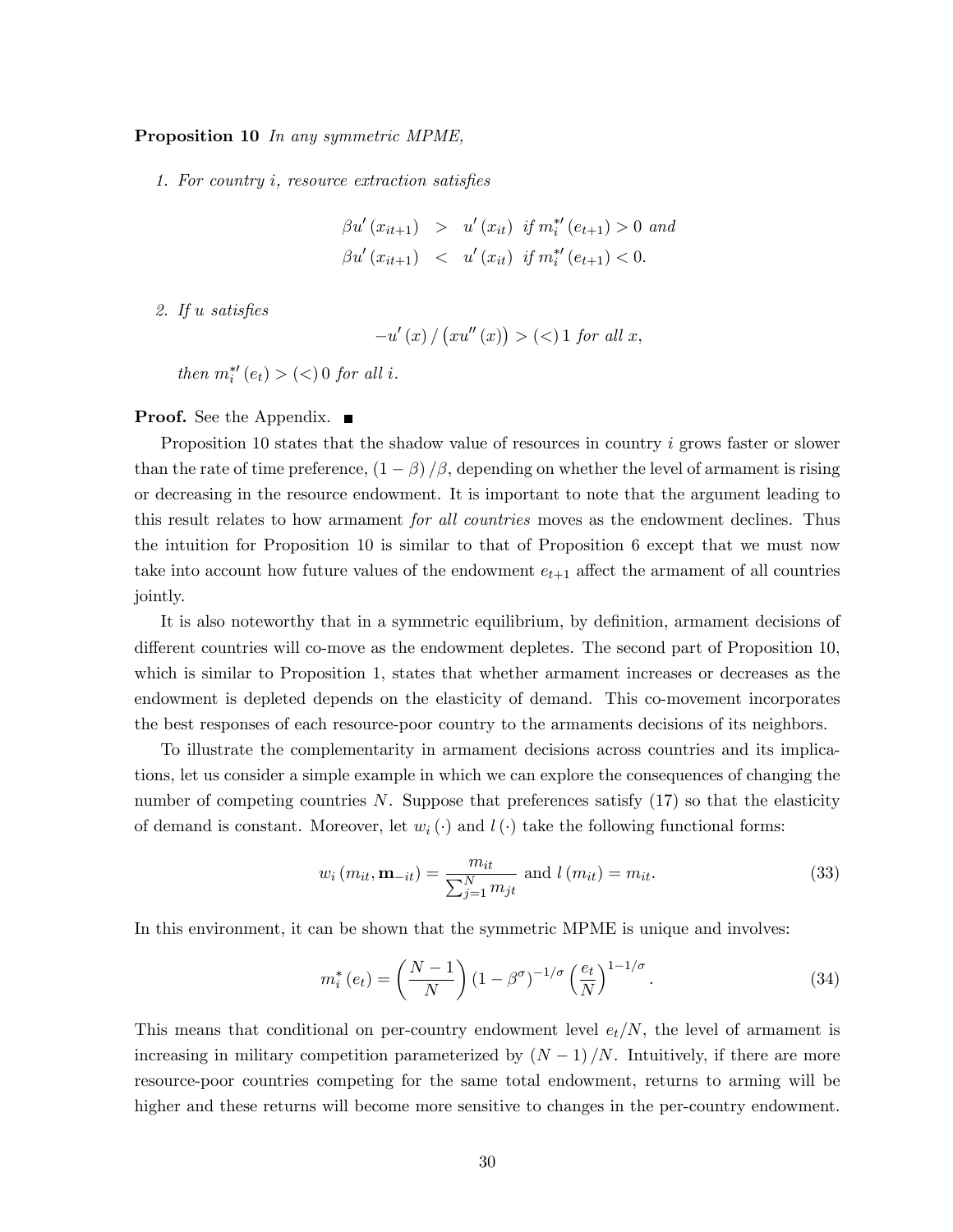Naturally, country S takes this into account in deciding the time path of extraction. This reasoning establishes the following proposition.

Proposition 11 Suppose that preferences and technologies satisfy (17) and (33). Then in the symmetric MPME:

- 1. There exists  $\rho > 0$  such that  $u'(x_{it+1}) = (1/\rho) u'(x_{it})$  for all t.
- 2.  $1/\rho > \frac{c}{1/\beta}$  if  $\sigma > \frac{c}{1}$ .
- 3.  $|\rho \beta|$  is increasing in N if  $\sigma \neq 1$ .

#### **Proof.** See the Appendix. ■

This proposition states that under (17) and (33) the growth rate of the shadow value of the resource is constant and depends on the elasticity of substitution  $\sigma$ . Interestingly, the last part of the proposition states that the distortion in this growth rate from the Hotelling rule is increasing in the level of international competition. The intuition for this is that as (34) shows, when  $N$  is greater, the marginal benefit of armament is also greater, implying that global armament becomes more sensitive to changes in the resource endowment. For instance, if  $\sigma$  < 1 so that armament is increasing along the equilibrium path, an increase in the level of international competition (captured by a higher  $N$ ) raises global armaments (because of the complementarities in armament decisions) and induces country S to further slow down resource extraction so as to mitigate the rise in armament coming from all N countries (for which it is paying indirectly through lower prices).

#### 6.2 Armament in Defense

In practice, a defending country S can also invest in armament in order to deter an attack. In this subsection, we extend the baseline environment to allow for armaments by country S. We focus on MPME.<sup>22</sup> More specifically, at each t, country S can invest in armament  $m_{St} \geq 0$  which costs  $l(m_{St})$  whereas country A invests in armament  $m_{At} \geq 0$  which costs  $l(m_{At})$  as before. Country S still receives payoff  $\psi$  in the event of war, though country A's payoff now depends on both countries' armaments. In particular, it receives a fraction of the remaining endowment  $w(m_{At}, m_{St})$ . We assume that  $w(\cdot, \cdot)$  satisfies

$$
w(m_{At}, m_{St}) = \eta \frac{h(m_{At})}{h(m_{At}) + h(m_{St})},
$$

where  $\eta \in (0, 1]$  and h is increasing, continuously differentiable and concave.

The order of events at t if  $f_{t-1} = 0$  is exactly the same as in Section 4 with the exception that in the first stage, countries A and S simultaneously choose  $m_{At}$  and  $m_{St}$ . Using this framework,

 $^{22}$ The analysis of MPCE is more involved in this case, though it can again be shown that given our assumptions here, war must take place at date  $t = 0$  (if it will take place at all).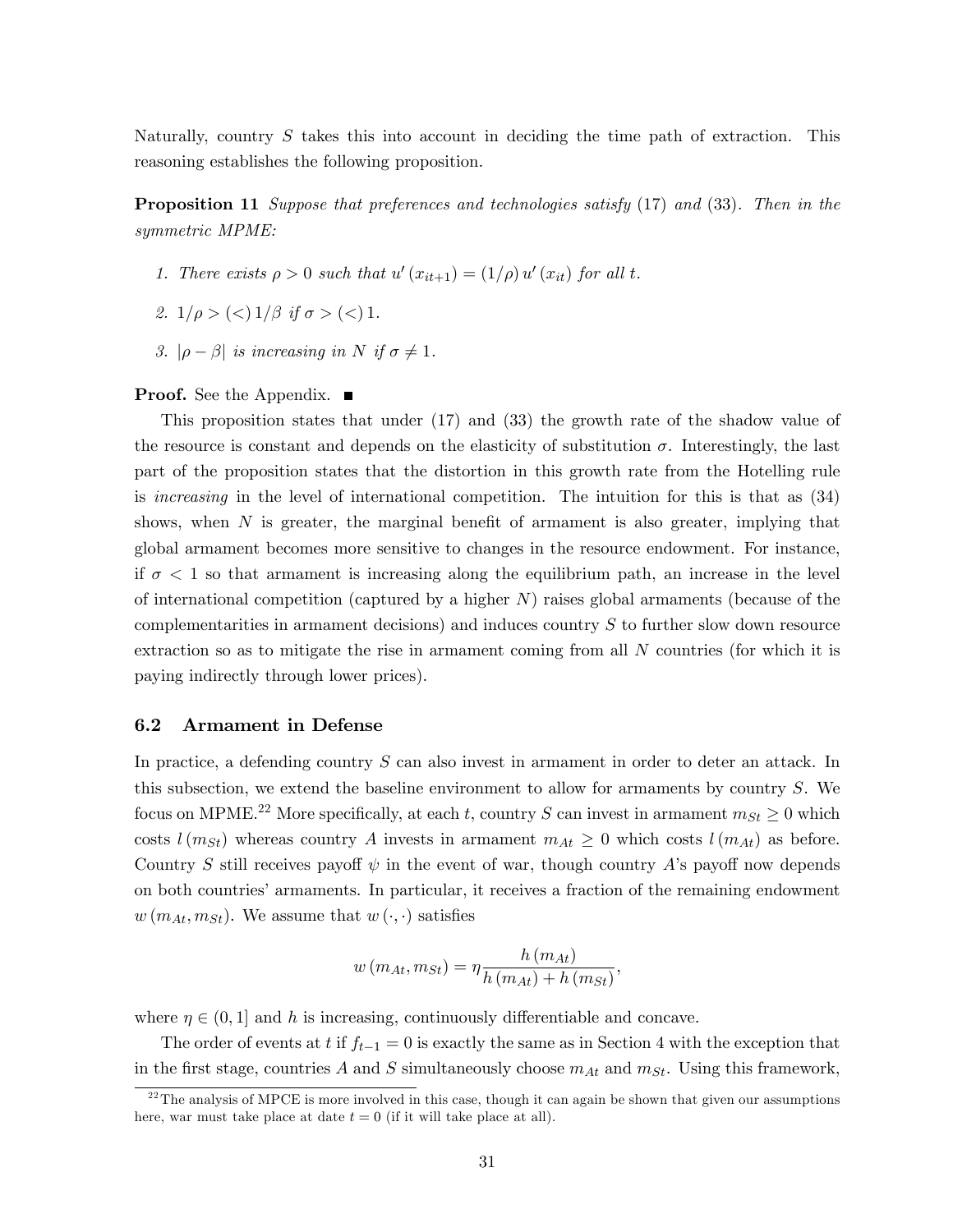we can define the MPME as in Section 4 with  $U_A(e_t)$  and  $U_S(e_t)$  denoting the continuation values to countries  $A$  and  $S$ , respectively, given endowment  $e_t$ .

By the same reasoning as in Section 4, at each  $t$  country  $A$  chooses the level of armament that maximizes its payoff from war in order to receive the most favorable offer from country  $S$ . More specifically, it must be that in equilibrium  $m_{At} = \widetilde{m}_{A}^{*} (e_t, m_{St})$  for

$$
\widetilde{m}_A^* (e_t, m_{St}) = \arg \max_{m_A \geq 0} V(w (m_A, m_{St}) e_t) - l(m_A).
$$

Given our assumptions on  $u(\cdot)$ ,  $w(\cdot)$ , and  $l(\cdot)$ ,  $\widetilde{m}_A^*(e_t, m_{St}) > 0$  and is a continuously differentiable function of its arguments. Since country  $S$ 's offers make country  $A$  indifferent to war and no war, a similar equation to (23) holds:

$$
U_A(e_t) = V(w(\widetilde{m}_A^*(e_t, m_{St}), m_{St}) e_t) - l(\widetilde{m}_A^*(e_t, m_{St})).
$$

Moreover, analogous arguments to those of Section 4 imply that if  $\tilde{U}_{S}(e_t; m_{At}; m_{St})$  corresponds to country S's welfare from its optimal offer conditional on  $e_t$ ,  $m_{At}$ , and  $m_{St}$ , then it must satisfy:

$$
\tilde{U}_{S}(e_{t}; m_{At}; m_{St}) = \max_{x_{t} \ge 0, c_{t}} \{-c_{t} - l(m_{St}) + \beta U_{S}(e_{t+1})\}
$$
\n(35)

subject to (3), and

$$
u(x_t) + c_t - l(m_{At}) + \beta U_A(e_{t+1}) \ge V(w(m_{At}, m_{St})e_t) - l(m_{At}).
$$
\n(36)

Since we assumed that  $\psi = -\infty$ , country S always makes an offer which is accepted and  $U_{S}(e_{t}) = \tilde{U}_{S}(e_{t}; m_{At}, m_{St})$ . Since constraint (36) will bind in equilibrium, we can substitute (36) into (35) and obtain the value of  $m_{St}$  that maximizes  $U_S(e_t)$  is given by

$$
\widetilde{m}_{S}^{*}(e_{t}, m_{At}) = \arg \max_{m_{S} \geq 0} -V(w(m_{At}, m_{St}) e_{t}) - l(m_{S}).
$$

Clearly, when strictly positive,  $m_S^*(e_t, m_{At})$  is continuously differentiable.

Note that given this formulation, and in contrast to our results in Section 4,  $U_A(e_t)$  may not be differentiable. To facilitate the exposition in this subsection, we focus on a "differentiable" MPME where it is indeed differentiable. Then, the first-order conditions characterizing  $\widetilde{m}_{A}^{*}\left( e_{t},m_{St}\right)$  and  $\widetilde{m}_{S}^{*}\left( e_{t},m_{At}\right)$  are given by

$$
V'(w(\cdot) e_t) e_t \eta \frac{h'(m_{At}) h(m_{St})}{(h(m_{At}) + h(m_{St}))^2} = l'(m_{At}), \text{ and}
$$

$$
V'(w(\cdot) e_t) e_t \eta \frac{h'(m_{St}) h(m_{At})}{(h(m_{At}) + h(m_{St}))^2} = l'(m_{St}).
$$

The convexity of the l function and the concavity of the h function imply that  $\widetilde{m}_{A}^{*}(e_t, m_{St}) =$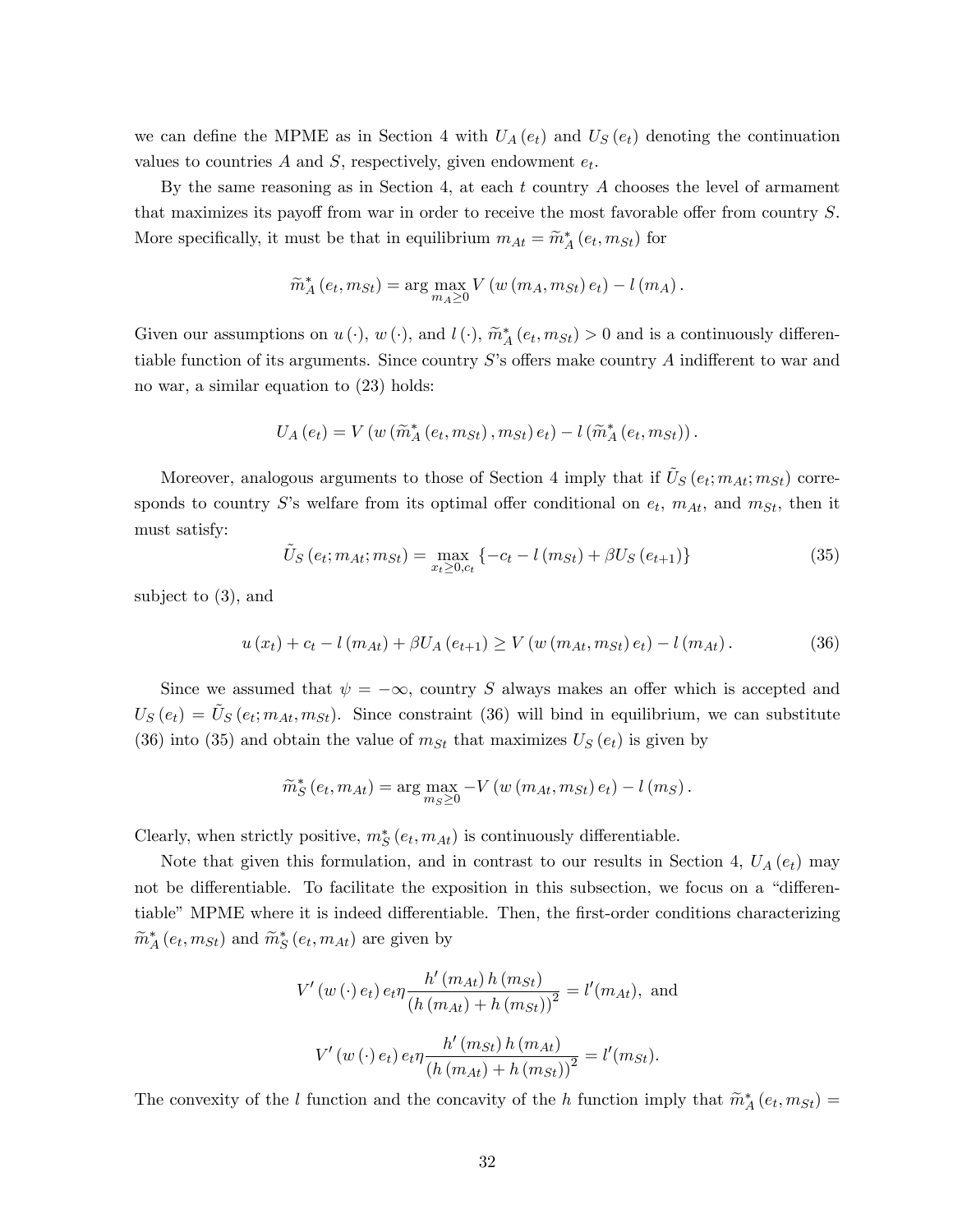$\widetilde{m}_{S}^{*}(e_{t},m_{At}),$  so that  $w(\cdot)$  is always constant and equal to  $\eta/2^{23}$  This means that in this environment one can define  $\{m_A^*(e_t), m_S^*(e_t)\}$  which represents two continuously differentiable functions corresponding to the equilibrium levels of armament for each country conditional on the endowment  $e_t$ .

**Proposition 12** In any differentiable MPME, we have that:

1. Resource extraction satisfies

 $\beta u'(x_{t+1}) > u'(x_t)$  if  $m_i^{*'}(e_{t+1}) > 0$  for  $i \in \{A, S\}$ , and  $\beta u'(x_{t+1}) \leq u'(x_t)$  if  $m_i^{*\prime}(e_{t+1}) < 0$  for  $i \in \{A, S\}.$ 

2. If  $u$  satisfies

 $-u'(x) / (xu''(x)) > (<1$  for all x,

then  $m_A^{*\prime}(e_t) > (\leq) 0$  and  $m_S^{*\prime}(e_t) > (\leq) 0$ .

**Proof.** See the Appendix.  $\blacksquare$ 

Proposition 12 states that the shadow value of the resource rises slower relative to the Hotelling rule if  $m_A^*(e_{t+1})$  and  $m_S^*(e_{t+1})$  rise as the resource is depleted. The intuition for this result is analogous to that of Proposition 6 except that in addition to considering the future armament of country  $A$ , country  $S$ 's extraction decisions take into account how future values of the endowment will affect its own armament and through this channel also affect country  $\vec{A}$ 's armament (which co-moves with country  $S$ 's armament).

The second part of the proposition states that if the elasticity of demand exceeds one, then the armaments of both country A and country S decline as the resource is depleted along the equilibrium path. The intuition for this result is the same as that for Proposition 1, with the exception that it takes into account how country  $A$  and country  $S$  are choosing armaments which optimally react to each other. In particular, when the elasticity of demand is less than one, the same forces as in Proposition 1 push armaments by country  $A$  to increase over time. The equilibrium response of country S then leads to increasing armaments by both countries.

#### 6.3 Further Extensions and Discussion

In this subsection, we discuss several alternative approaches one could adopt within the broad umbrella of the framework developed in this paper. A full analysis of these extensions is beyond the scope of the current paper, though we believe that this framework can be fruitfully developed to study several of these.

A first issue is how our results would differ if we focus on subgame perfect equilibria rather than Markovian equilibria (e.g., as in MPCE or MPME). While the Markovian restriction in

<sup>&</sup>lt;sup>23</sup>Note that  $h(\cdot)$  and  $l(\cdot)$  could be scaled by a player specific constant so that  $w(\cdot)$  can be equal to a different constant without changing any of our results.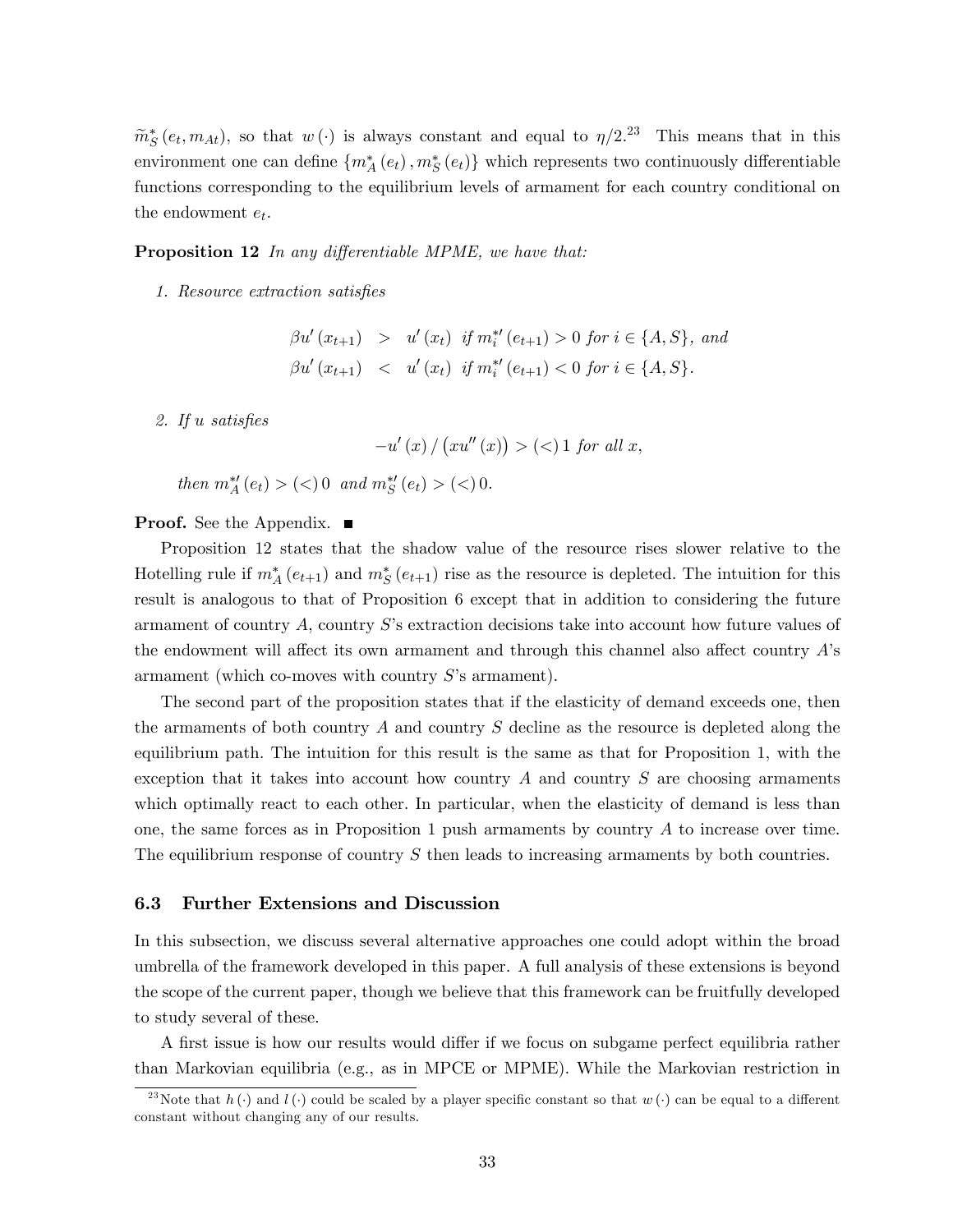the MPCE is not central, we cannot give a comprehensive answer to this question for the monopolistic environment because characterizing the entire set of subgame perfect equilibria turns out to be a very challenging problem. It can be shown that subgame perfect equilibria must satisfy two incentive compatibility constraints, one ensuring that country A does not declare war (which essentially requires country  $A$ 's continuation utility to be greater than  $(22)$  evaluated at  $m^*(e_t)$  given by (8)) and one ensuring that country S does not deviate from the equilibrium path of offers given the current level of armament by country  $A$  (and anticipating that any sufficiently attractive offer to country A can deter it from war). This description implies that, similar to the MPME, country A will have an incentive to arm in subgame perfect equilibria. For example, suppose that preferences satisfy  $-u'(x)/(xu''(x)) < 1$  for all x. Since  $w(0) = 0$ , it can be shown in this situation that  $V(w(0) e_t) = -\infty$  for all  $e_t$ . Suppose that country A chose 0 armament at date  $t$ , then country  $S$  could extract an arbitrarily large payment from country  $A$  while still avoiding war since rejection of the offer would provide infinite disutility to country A. However, this would not be incentive compatible for country  $A$  at the armament stage since it could instead deviate to armament level  $m^*(e_t)$ , go to war, and make itself strictly better off. This implies that subgame perfect equilibria have much in common with MPME and suffer from the same commitment problem on the part of country  $S$ —i.e., country S will be unable to commit to offering attractive terms of trade to country  $A$  if the latter does not invest in armaments. However, a full characterization of the path of distortions requires us to first determine the "worst subgame perfect equilibrium" from the viewpoint of both countries, which turns out to be very difficult. For this reason, we have focused on Markovian equilibria, even though the argument here suggests that certain economic insights continue to hold with subgame perfect equilibria.

A second issue is whether alternative arrangements could emerge as a way of preventing war and the costs of armaments. One possibility would be a leasing agreement, where country S may sell or lease its resource fields to country  $A$ , thus reducing or eliminating future armaments. We believe that this is an interesting possibility, though it raises its own set of commitment issues. In particular, in the same way that country S can renege on any promise concerning future prices, it can renege on its lease contract and "nationalize" the resource fields. Then country A would need to arm in order to ensure that its lease contract is not violated. If we again focus on Markovian equilibria, violation of lease contracts may be attractive to country S, and may preclude leasing along the equilibrium path. On the other hand, it may well be the case that country A could protect the lease contract with lower investment in armaments than the one necessary for war. This discussion highlights that the exact implications of leasing would depend on how leasing differs from spot market transactions, particularly in regards to the type of military might that needs to be exercised to support such transactions.

A related but distinct issue is that country  $S$  may voluntarily choose to be "colonized" by country A instead of going to war. Such colonization might be attractive relative to the payoff from war,  $\psi$ . Such an arrangement, however, raises new issues. Country A may again be forced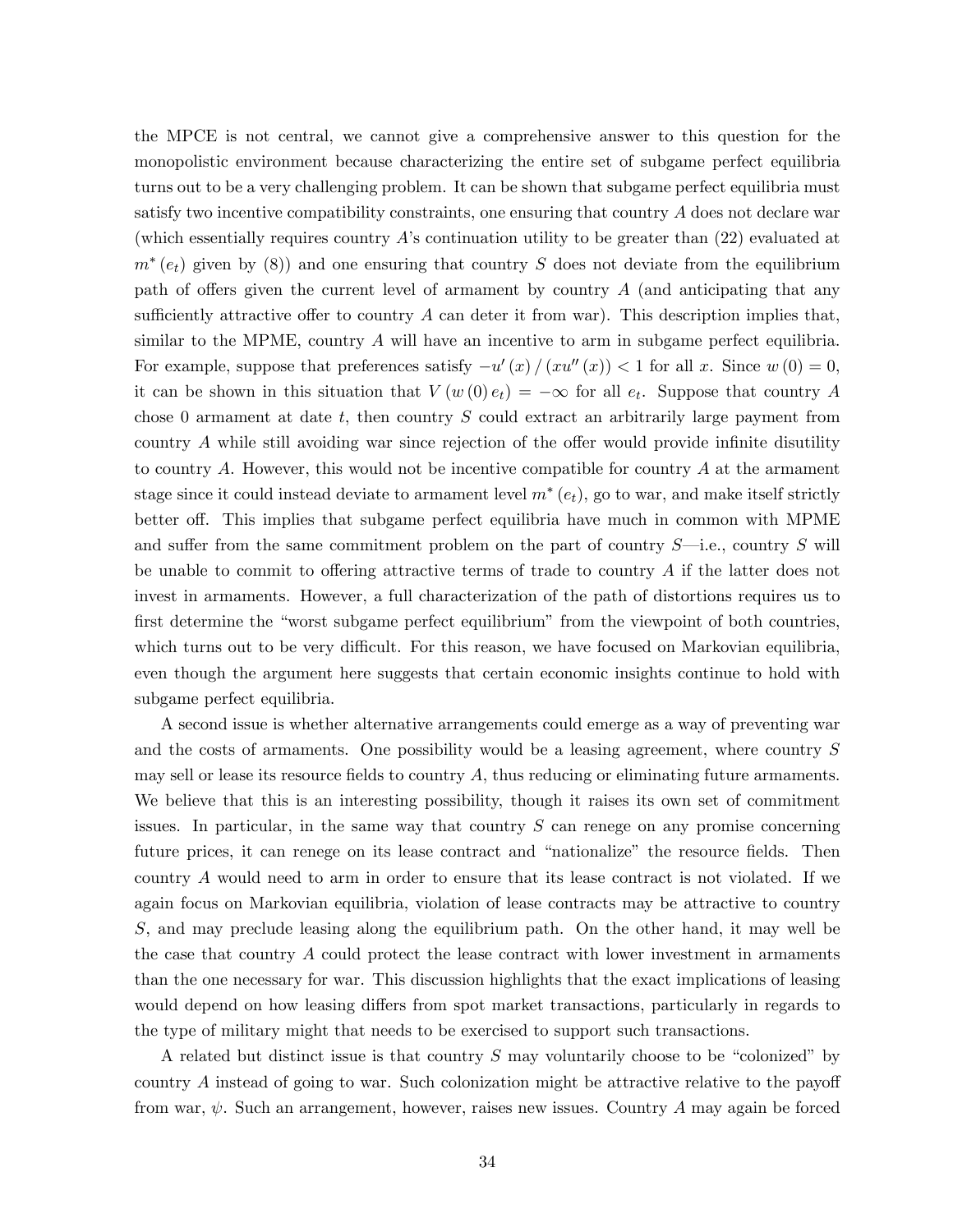to invest in armaments in order to protect these resources, for example, against an insurrection from its colonial subjects. Once again, exactly what types of military investments need to be made to support different types of contractual arrangements becomes central.

Yet another issue that can be studied using an extended version of this framework concerns the nature of equilibrium when country  $A$  can switch to a different technology. For example, when the resource in question is oil, country  $A$  could have access to a backstop technology in the form of nuclear power, coal or perhaps green technologies. This possibility can be analyzed using our framework, though the main results need to be modified because the Inada conditions no longer hold and the possibility of a switch to another technology affects incentives at all points in time.

Finally, our framework ignores domestic political economy issues, which are obviously critical in the context of exploitation of and conflict over natural resources. For example, most of the gains from natural resource income may accrue to an elite in country  $S$ , as they do, for example, in Saudi Arabia, Kuwait, United Arab Emirates or even Iran, while the cost of war may be borne by all citizens. Similarly, in country  $A$  there may be different constituencies in favor of different types of trade and military relationships with country S. The analysis of the interactions between domestic politics and dynamic trade of natural resources is another interesting area which can be studied by a (significant) generalization of our framework.

# 7 Conclusion

This paper analyzed a dynamic environment in which a resource-rich country trades an exhaustible resource with a resource-poor country. In every period, the resource-poor country can arm and attack the resource-rich country. When the resource is extracted by price-taking firms, there is a novel externality as each firm fails to internalize the impact of its extraction on military action by the resource-poor country. In the empirically relevant case where the demand for the resource is inelastic and the resource-poor country can capture most of the remaining endowment in a war, war becomes inevitable. Because the anticipation of future war encourages more rapid extraction, in the case of non-binding extraction limits, equilibrium war happens in the initial period.

Externalities across price-taking firms can be internalized by the government of the resourcerich country regulating the price and the level of production of the resource. This "monopolistic" environment can prevent wars even when they occur under competitive markets. The resourcerich country does so by making offers that leave the resource-poor country indifferent between war and peace at each date. Interestingly, this involves a deviation from the Hotelling rule because, depending on whether incentives for war are increasing or decreasing in the remaining endowment of the resource, the resource-rich country prefers to adopt a slower or more rapid rate of extraction of the resource than that implied by the Hotelling rule. In particular, in the empirically relevant case where the demand elasticity for the resource is less than one, extraction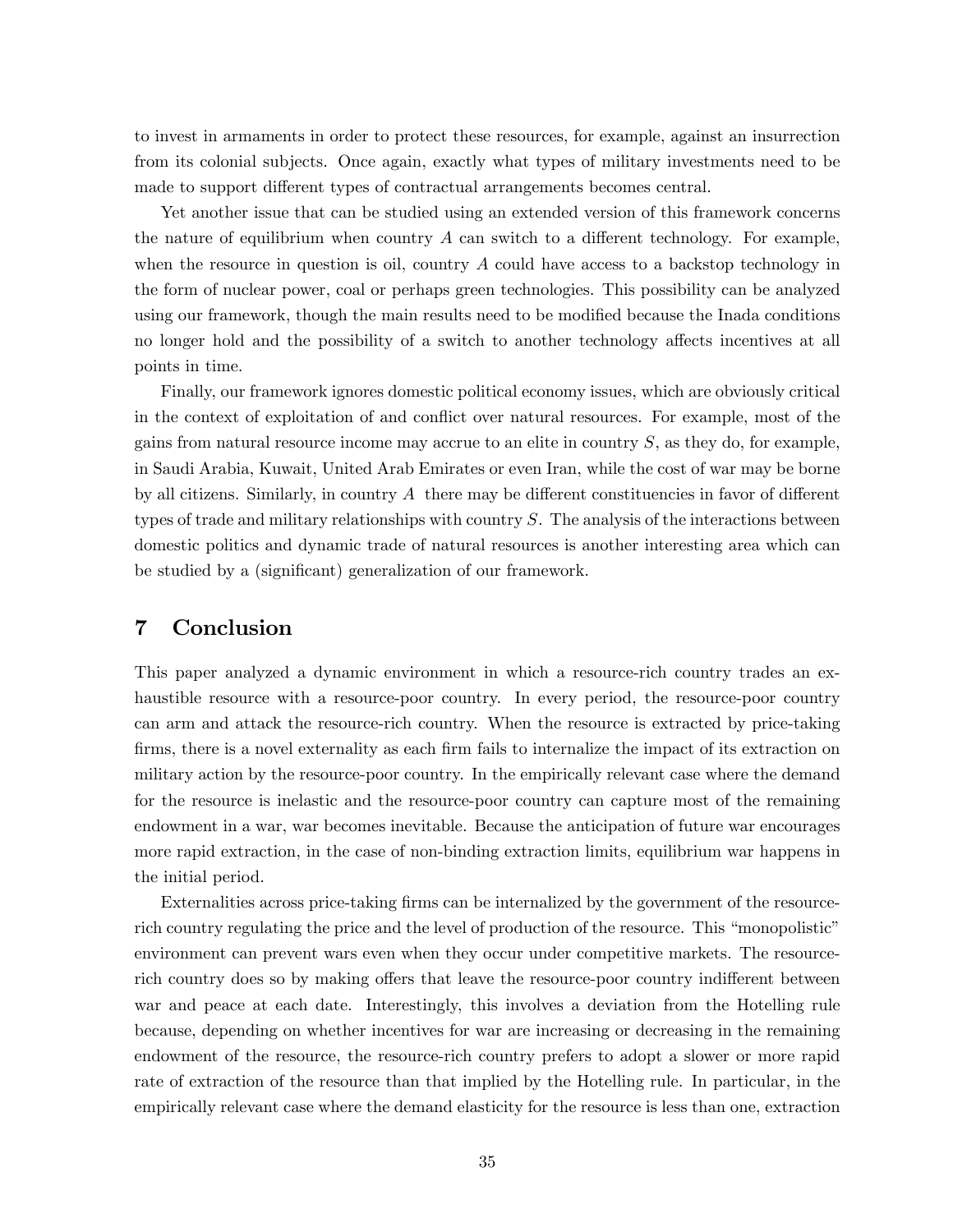is slower and resource prices increase more slowly than under the Hotelling rule because this enables the resource-rich country to slow down the rise in armaments, for which it is paying indirectly. Conversely, when demand is elastic, the resource-rich country can reduce armament costs by adopting a more rapid path of resource extraction than the one implied by the Hotelling rule.

Nevertheless, a naive conjecture that regulation of prices and quantities by the resource-rich country will necessarily prevent war and make its citizens necessarily better off is also incorrect. The monopolistic environment, which allows for such regulation and in fact gives the resourcerich country the ability to make take-it-or-leave-it offers, leads to a different type of distortion: because the resource-rich country cannot commit to making attractive offers to the resourcepoor country without the latter arming, the equilibrium path involves armaments at each date. The resource-rich country must then, implicitly, pay the future costs of armaments in order to prevent war. This might, paradoxically, make war more likely than the competitive equilibrium.

Finally, we also show that the main insights generalize to the case where there are several countries competing for resources and where the resource-rich country can also invest in armaments for defense.

We view our paper as a first step in the analysis of interactions between dynamic trade and inter-country military actions. These ideas appear particularly important in the context of natural resources since their trade is necessarily dynamic and international trade in natural resources has historically been heavily affected by military conflict or the threat thereof. Despite the simplicity of the economic environment studied here, both under competitive markets and when the resource-rich country can regulate prices and quantities, there are rich interactions between economic equilibria and international conflict. In particular, the path of prices is affected by the future probabilities of war, while simultaneously the likelihood of war is shaped by the paths of prices and quantities. We think that further study of dynamic interactions between trade, international conflict and political economy, including the several areas mentioned in subsection 6.3, is a fruitful area for future research.

# References

Acemoglu, Daron and James A. Robinson (2006) Economic Origins of Dictatorship and Democracy, Cambridge University Press; New York.

Anderlini, Luca, Dino Gerardi, and Roger Lagunoff (2009) "Social Memory, Evidence, and Conflict," forthcoming in Review of Economic Dynamics.

Antrás, Pol and and Gerard Padró i Miquel (2009) "Foreign Influence and Welfare," Working Paper.

Baramki, Dimitri (1961) *Phoenicia and the Phoenicians*, Khayats: Lebanon.

Bagwell, Kyle and Robert W. Staiger (1990) "A Theory of Managed Trade" American Economic Review, 80, 779-795.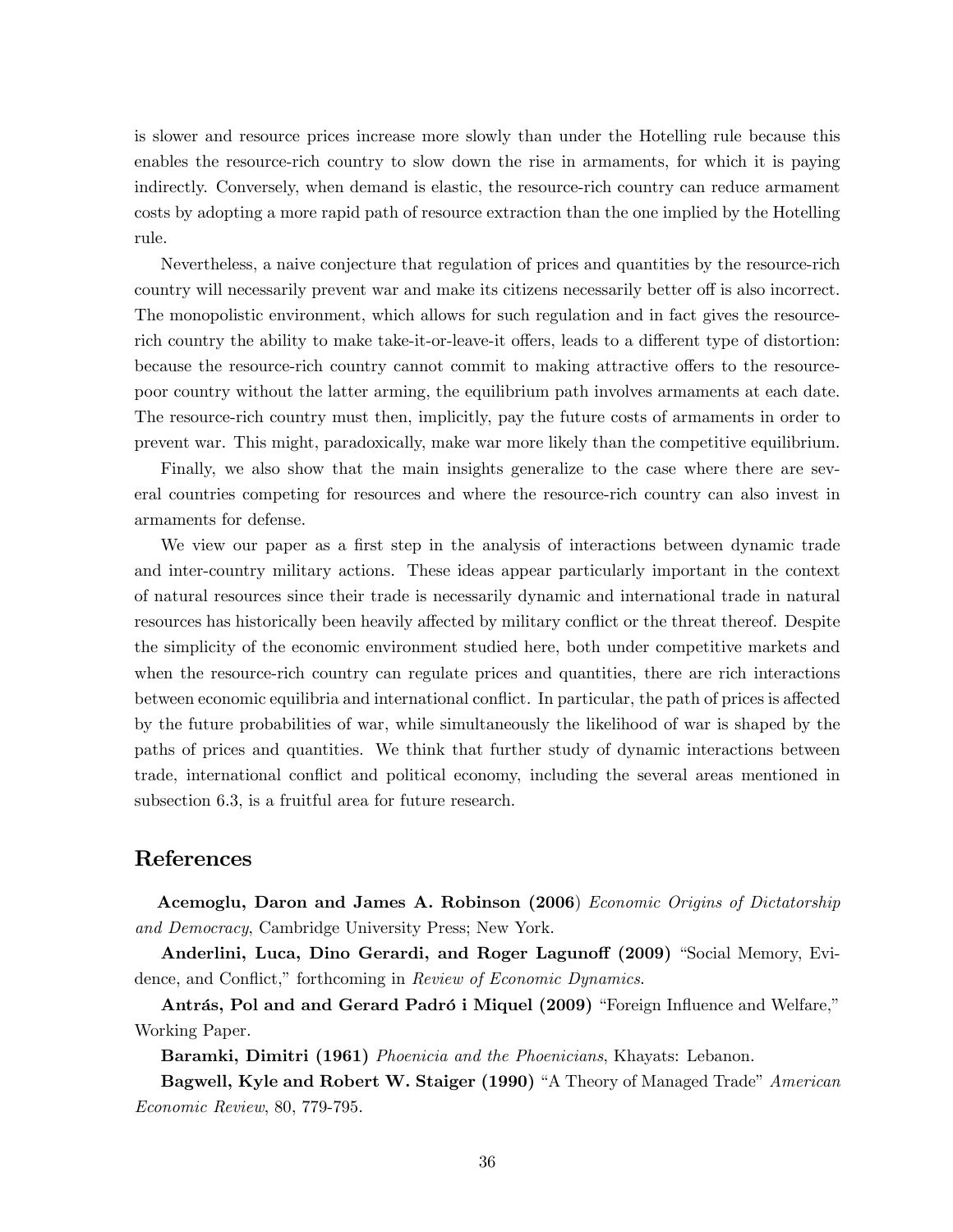Bagwell, Kyle and Robert W. Staiger (2001) "Domestic Policies, National Sovereignty and International Economic Institutions," Quarterly Journal of Economics, 116, 519-562.

Bakeless, John Edwin (1921) The Economic Causes of Modern War: A Study of the Period: 1878-1918, Mofatt, Yard, and Company; New York.

Baliga, Sandeep and Tomas Sjöström (2004) "Arms Races and Negotiations," Review of Economic Studies, 71, 351-369.

Bohn, Henning and Robert T. Deacon (2000) "Ownership Risk, Investment, and the Use of Natural Resources," American Economic Review, 90 (3) 526-549.

Caselli, Francesco (2005) "Power Struggles and the Natural Resource Curse," Working Paper.

Crow, John A. (1992) The Epic of Latin America, University of California Press; Berkeley.

Chassang, Sylvain and Gerard Padró i Miquel (2010) "Conflict and Deterrence under Strategic Risk," Quarterly Journal of Economics, forthcoming.

Dasgupta, Partha and Geoffrey M. Heal (1979) Economic Theory and Exhaustible Resources, Cambridge University Press, Cambridge.

**Dennis, William J. (1927)** "Documentary History of the Tacna-Arica Dispute", Univ. of Iowa Studies in Social Sciences, Volume VIII (3) 3-261.

Egorov, Georgy, Sergei Guriev, and Konstantin Sonin (2009) "Why Resource-Poor Dictators Allow Freer Media: A Theory and Evidence from Panel Data," American Political Science Review, forthcoming.

Engel, Eduardo and Ronald Fischer (2008) "Optimal Resource Extraction Contracts under Threat of Expropriation," NBER Working Paper No. 13742.

Esteban, Joan and Debraj Ray (2008) "On the Salience of Ethnic Conflict," forthcoming, American Economic Review,  $98, 2185-2202$ .

Farcau, Bruce W. (2000) The Ten Cents War: Chile, Peru, and Bolivia in the War of the Pacific, 1879-1884, Praeger Publishers; Westport, CT.

Fearon, James D. (1995) "Rationalist Explanations for War," International Organization, 49, 379-414.

Findlay, Ronald and Kevin H. O'Rourke (2007) Power and Plenty: Trade, War, and the World Economy in the Second Millennium, Princeton University Press, Princeton.

Garfinkel, Michelle R. and Stergios Skaperdas (2000) "A Conflict Without Misperceptions or Incomplete Information: How the Future Matters," Journal of Conflict Resolution, 44(6) 793-807.

Garfinkel, Michelle R., Stergios Skaperdas, and Constantinos Syropoulos (2009) ìInternational Trade and Transnational Insecurity: How Comparative Advantage and Power are Jointly Determined," Working Paper.

Garfinkel, Michelle R., Stergios Skaperdas, and Constantinos Syropoulos (2011) <u><sup>"</sup>Trade and Insecure Resources: Implications for Welfare and Comparative Advantage,</u>" Working Paper.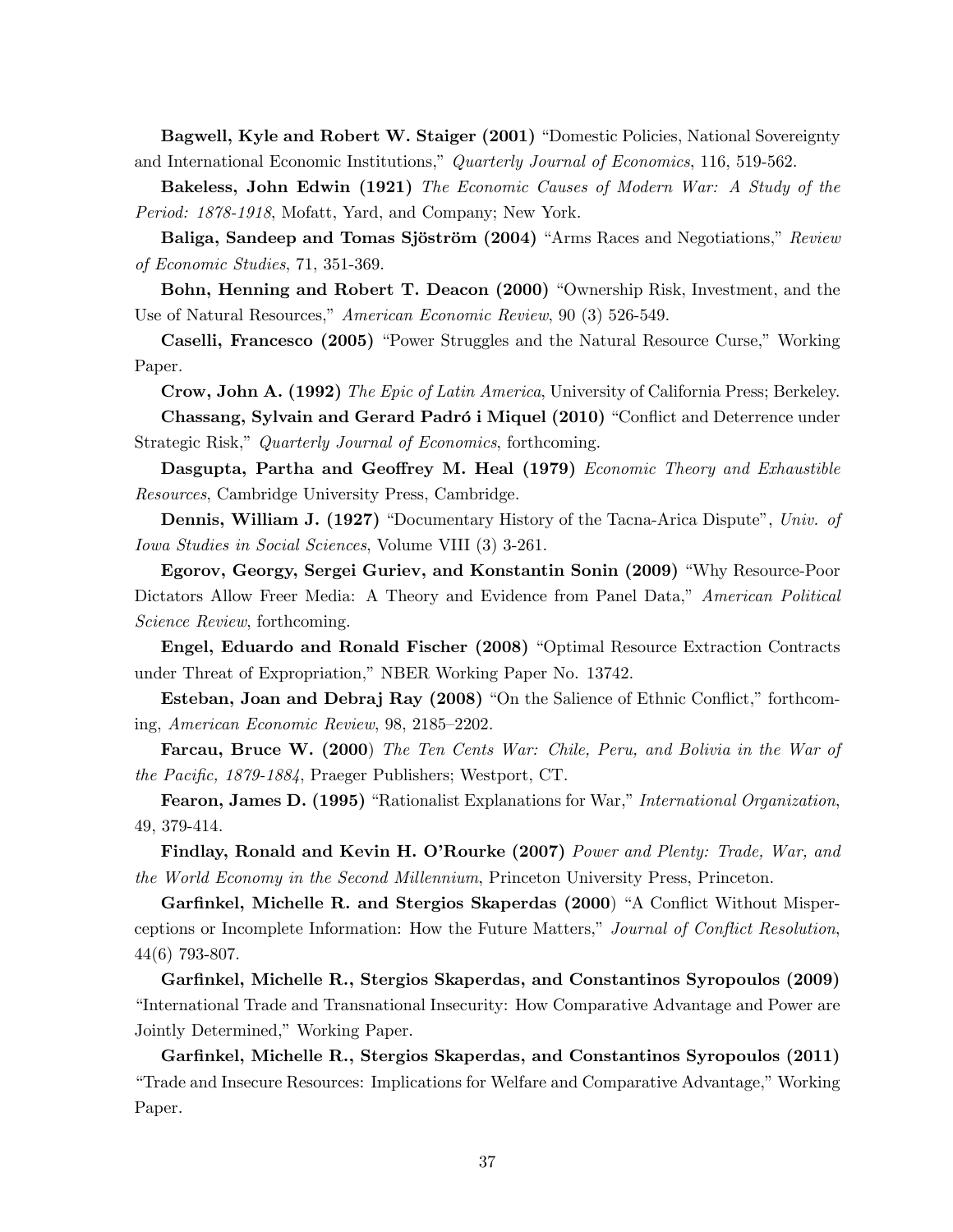Gately, Dermot and Hillard Huntington (2002) "The Asymmetric Effects of Changes in Price and Income on Energy and Oil Demand," Energy Journal, 23, 19-37.

Grossman, Gene, and Elhanan Helpman (1995) "Trade Wars and Trade Talks," Journal of Political Economy, 103, 675-708.

Hirshleifer, Jack (1995) "Anarchy and its Breakdown," Journal of Political Economy, 103, 26-52.

Homer-Dixon, Thomas (1991) "On the Threshold: Environmental Changes as Causes of Acute Conflict," *International Security*, 16 (2) 76 - 116.

Homer-Dixon, Thomas (1999) Environment, Scarcity, and Violence, Princeton University Press; Princeton, NJ.

Hotelling, Harold (1931) "The Economics of Exhaustible Resources," Journal of Political Economy, 39, 137-175.

Jackson, Matthew O. and Massimo Morelli (2009) "Strategic Militarization, Deterrence, and Wars," Quarterly Journal of Political Science, 4, 279-313.

**Kasoff, Ben (1997)** "Cedars of Lebanon, Babylon and Conflict", *ICE Case Study*, available at http://www1.american.edu/TED/cedars.htm and (a shorter version) http://www1.american.edu/ted/ice/ced

Klare, Michael T. (2001) Resource Wars: The New Landscape of Global Conflict, Henry Holt and Company, New York.

Kremer, Michael and Charles Morcom (2000) "Elephants," American Economic Review, 90, 212-234.

Long, Ngo Van (1975) "Resource Extraction under the Uncertainty about Possible Nationalization", *Journal of Economic Theory*, and (1) 42-53.

Maggi, Giovanni (1999) "The Role of Multinational Organizations in International Trade Cooperation," American Economic Review, 89, 190-214.

Maggi, Giovanni and Andres Rodriguez-Clare (2007) "A Political-Economy Theory of Trade Agreements," American Economic Review, 97, 1374-1406.

Matthew, W. M. (1970) "Peru and the British Guano Market 1840-1870", *Economic* History Review, New Series, 23 (1) 112-128.

McBride, Michael, Gary Milante and Stergios Skaperdas (2010) "War and Peace with Endogenous State Capacity," Journal of Conflict Resolution, forthcoming.

Meiggs, Russell (1982) Trees and Timber in the Ancient Mediterranean, Clarendon Press: Oxford.

Mikesell, Marvin W. (1969) "The Deforestation of Mount Lebanon," The Geographical Review, 59 (1) 1-28.

Nemet-Nejat, Karen R. (1989) Daily Life in Ancient Mesopotamia, Greenwood Publishing Group; Westport, CT.

**Pindyck, Robert S. (1978)** "The Optimal Exploration and Production of Nonrenewable Resources," Journal of Political Economy, 86, 841-861.